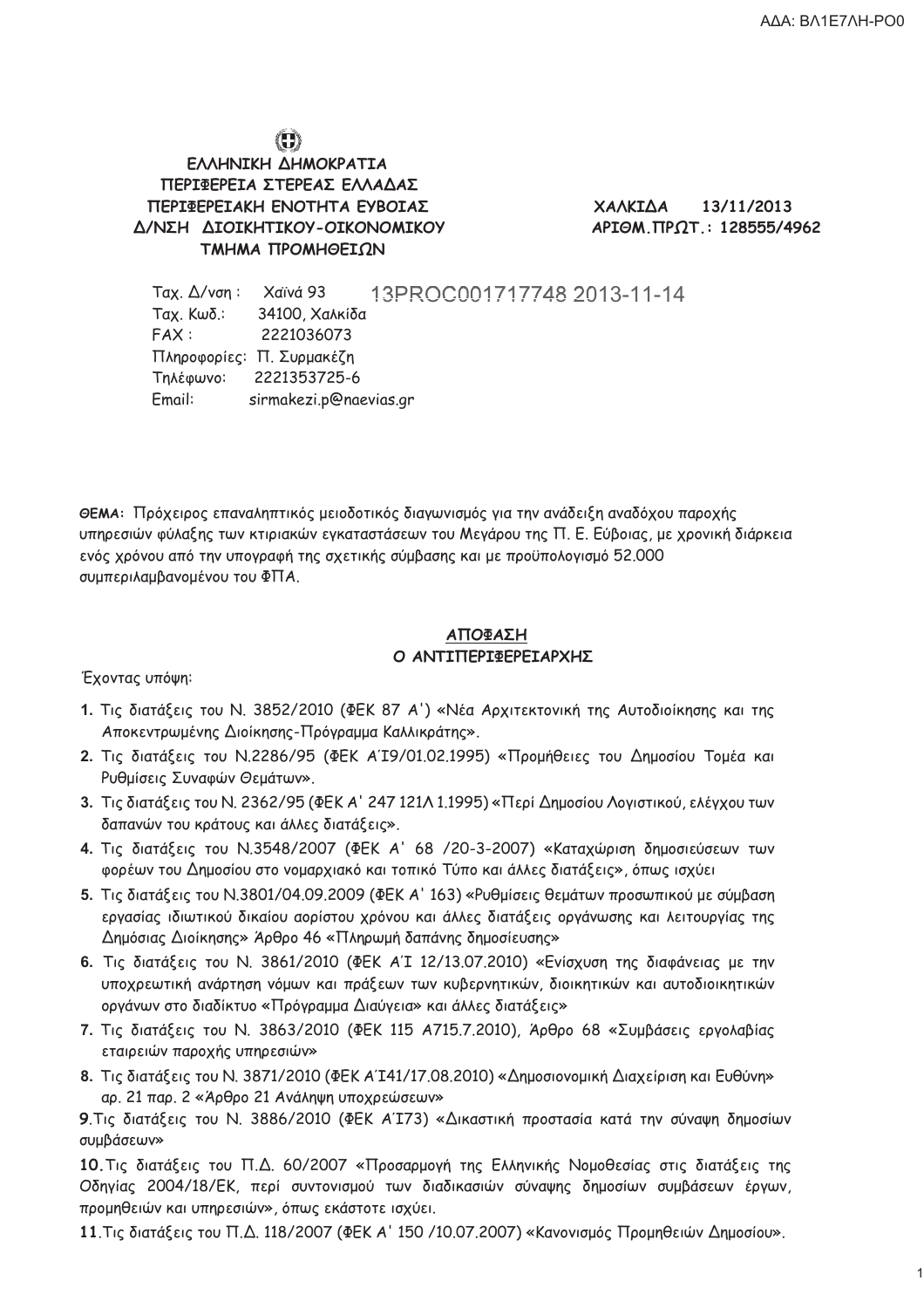12. Τις διατάξεις του Π.Δ. 113/2010 (ΦΕΚ ΑΊ 94/22.11.2010) «Ανάληψη υποχρεώσεων από τους Διατάκτες»

13. Τις διατάξεις του Π.Δ. 148/2010 (ΦΕΚ 241/τ Ά/27-12-2010) « Οργανισμός Περιφέρειας Στερεάς Ελλάδας ».

14. Την αριθμ. (οικ) 110644/2651/1-10-2013 Απόφαση του Περιφερειάρχη Στερεάς Ελλάδας (ΦΕΚ 2538/Β'/9-10-2013) με την οποία συμπληρώθηκε η αρ. (οικ) 10544/297/30-1-2013 όμοια περί ανάθεσης άσκησης τομέων αρμοδιοτήτων στους Αντιπεριφερειάρχες που ορίστηκαν από τον Περιφερειάρχη Στερεάς Ελλάδας (ΦΕΚ 373/Β'/19-02-2013).

15. Την αριθμ. 35130/739/2010 (ΦΕΚ Β' 1291/11.08.2010) Απόφαση Υπουργού Οικονομικών «Αύξηση των χρηματικών ποσών του άρθρου 83 παρ. 1 του Ν. 2362/95 για τη σύναψη δημοσίων συμβάσεων που αφορούν προμήθεια προϊόντων, παροχή υπηρεσιών ή εκτέλεση έργων»

16. Το αρ. 95174/3807/14-08-13 έγγραφο του Τμήματος Λογιστικής Διαχείρισης και την ανάγκη που έχει προκύψει για την φύλαξη των χώρων του Μεγάρου της Περιφερειακής Ενοτήτας Εύβοιας και της διενέργειας πρόχειρου μειοδοτικού διαγωνισμού

17. Τις με αριθ. 9180/367/25-01-13 και 94914/3798/14-08-13 αποφάσεις ανάληψης υποχρέωσης για την πραγματοποίηση της δαπάνης και δέσμευσης της αναγκαίας πίστωσης για την παροχή υπηρεσιών φύλαξης κτιρίων της Περιφερειακής Ενοτήτας Εύβοιας.

18. Την αριθμ. 1295/07-11-2013 απόφαση της Οικονομικής Επιτροπής Περιφέρειας Στερεάς Ελλάδας περί « Έγκρισης διενέργειας πρόχειρου επαναληπτικού Μειοδοτικού Διαγωνισμού, με κριτήριο τη χαμηλότερη τιμή, για την ανάδειξη αναδόχου παροχής υπηρεσιών φύλαξης των χώρων του Μεγάρου της Περιφερειακής Ενοτήτας Εύβοιας»

### ΠΡΟΚΗΡΥΣΣΟΥΜΕ ΠΡΟΧΕΙΡΟ ΕΠΑΝΑΛΗΠΤΙΚΟ ΜΕΙΟΔΟΤΙΚΟ ΔΙΑΓΩΝΙΣΜΟ

με έγγραφες σφραγισμένες προσφορές και κριτήριο κατακύρωσης την χαμηλότερη τιμή σε ευρώ, για την ανάδειξη αναδόχου παροχής υπηρεσιών φύλαξης κτιρίων του Μεγάρου της Π. Ε. Εύβοιας, για χρονικό διάστημα ενός (1) έτους.

Ο προϋπολογισμός του έργου ανέρχεται στο ποσό των πενήντα δύο χιλιάδων Ευρώ (52.000,00 €) συμπεριλαμβανομένου του ΦΠΑ.

Οι προσφορές θα περιλαμβάνουν το κτίριο που προκηρύσσεται με την παρούσα.

Οι προσφορές των υποψηφίων πρέπει να κατατεθούν στην Περιφερειακή Ενότητα Εύβοιας, Δ/νση Διοικητικού - Οικονομικού - Τμήμα Προμηθειών, Λ. Χαϊνά 93, γραφείο 305 (3°ς όροφος), έως και την Πέμπτη 21/11/2013, και ώρα 14:30 μμ.

Τεύχη του Διαγωνισμού και τυχόν διευκρινίσεις σχετικά με τους όρους της Προκήρυξης παρέχονται από την ανωτέρω Υπηρεσία.

Προσφορές που κατατίθενται μετά την παραπάνω ημερομηνία και ώρα, είναι εκπρόθεσμες και επιστρέφονται.

Ημερομηνία, ώρα διεξαγωγής και τόπος <u>διενέργειας</u> του διαγωνισμού: Παρασκευή 22/11/2013 και ώρα 11:00, αίθουσα συνεδριάσεων της Π. Ε. Εύβοιας (Διεύθυνση Διοικητικού-Οικονομικού, Διοικητήριο - 3°ς όροφος).

Ο χρόνος ισχύος των προσφορών είναι εκατόν είκοσι (120) ημερολογιακές ημέρες από την επομένη της ημέρας του διαγωνισμού.

> Ο ΑΝΤΙΠΕΡΙΦΕΡΕΙΑΡΧΗΣ  $\Pi$ ,  $\Sigma$ ,  $E$ ,

#### ΔΗΜΗΤΡΙΟΣ ΒΟΥΡΔΑΝΟΣ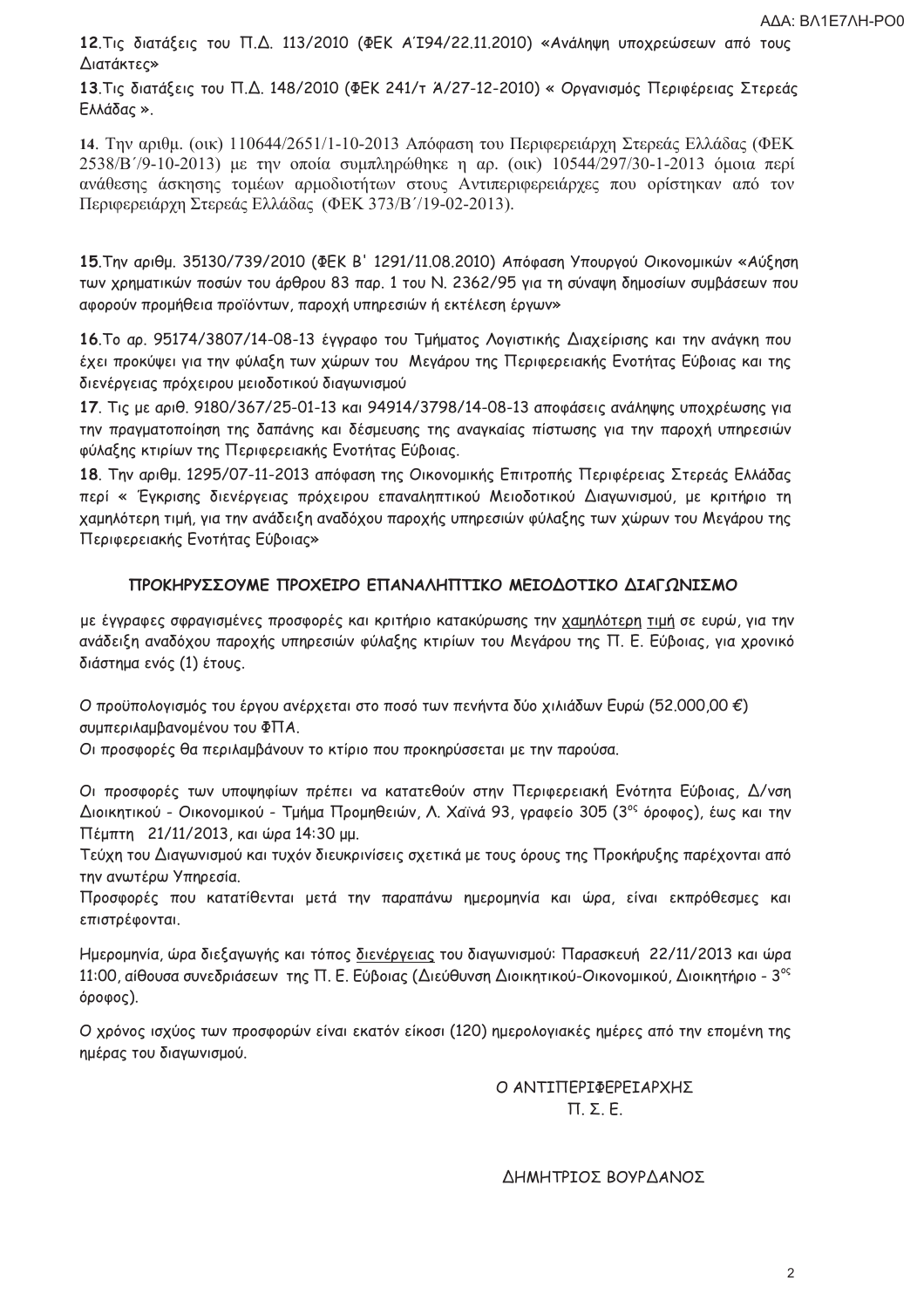# APOPO 1 - ANTIKEIMENO

Το αντικείμενο της παρούσας προκήρυξης είναι η παροχή υπηρεσιών φύλαξης του κτιρίου της Π. Ε. Εύβοιας.

Ειδικότερα πρόκειται για τη φύλαξη των χώρων του Μεγάρου της Π.Ε. Εύβοιας και όλων των αντικειμένων περιουσίας του Μεγάρου (αυτοκίνητα, εξοπλισμοί και εγκαταστάσεις) καθώς και την φύλαξη με άμεση επέμβαση σε περίπτωση κινδύνου (μετά από λήψη σημάτων συναγερμού), για χρονικό διάστημα ενός (1) έτους από την υπογραφή της σχετικής σύμβασης, για τους χώρους, τις ημέρες και τις ώρες οι οποίες αναγράφονται αναλυτικά στην παρούσα.

# ΑΡΘΡΟ 2 - ΛΙΚΑΙΩΜΑ ΣΥΜΜΕΤΟΧΗΣ ΣΤΟ ΛΙΑΓΩΝΙΣΜΟ

Δικαίωμα συμμετοχής στο διαγωνισμό έχουν:

- α. Ολα τα φυσικά ή νομικά πρόσωπα, ημεδαπά ή αλλοδαπά,
- β. Ενώσεις εταιρειών που υποβάλλουν κοινή προσφορά,

γ. Συνεταιρισμοί.

που δραστηριοποιούνται στον τομέα της παροχής υπηρεσιών Ασφαλείας και συστημάτων ασφαλείας και διαθέτουν ειδική άδεια λειτουργίας επιχείρησης, όπως προβλέπεται από τις διατάξεις του Ν.2518/97 (ΦΕΚ ΑΊ64), όπως αυτές ισχύουν με τις εκάστοτε τροποποιήσεις.

# ΑΡΘΡΟ 3 - ΔΙΚΑΙΟΛΟΓΗΤΙΚΑ ΣΥΜΜΕΤΟΧΗΣ ΚΑΙ ΚΑΤΑΚΥΡΩΣΗΣ 1. ΔΙΚΑΙΟΛΟΓΗΤΙΚΑ ΣΥΜΜΕΤΟΧΗΣ ΣΤΟ ΔΙΑΓΩΝΙΣΜΟ

Οι συμμετέχοντες στον διαγωνισμό υποχρεούνται να υποβάλλουν, μαζί με την προσφορά τους, τα εξής δικαιολογητικά:

- (1) Διαβιβαστικό Έννραφο Υποβολής της προσφοράς στον διανωνισμό, το οποίο κατατίθεται εκτός του κυρίως φακέλου προσφοράς και με αναγραφή της διάρκειας ισχύος προσφοράς, για την πρωτοκόλλησή του (όπως αναφέρεται στην §2 του Άρθρου 4).
- (2) Εγγύηση συμμετοχής στο διαγωνισμό, κατά το άρθρο 25 του Κ.Π.Δ. 118/2007, ποσού ύψους 5% επί του προϋπολογισμού συμπεριλαμβανομένου Φ.Π. Α.
- Σε περίπτωση που η εγγύηση συμμετοχής δεν περιέχει όλα τα αναγκαία στοιχειά, που αναγράφονται στο άρθρο 25 του Κ.Π.Δ. 118/2007 και του άρθρου 6 της παρούσας, θα απορρίπτεται ως απαράδεκτη.
- (3) Υπεύθυνη δήλωση της παρ. 4 του άρθρου 8 του Ν. 1599/1986, με θεώρηση γνησίου υπογραφής, η οποία θα φέρει ως ημερομηνία, την ημερομηνία υποβολής της προσφοράς και στην οποία θα αναγράφονται:
- α. Τα στοιχεία του διαγωνισμού ή διαδικασίας ανάθεσης όπου συμμετέχουν.
- β. Να δηλώνεται ότι μέχρι και την ημέρα υποβολής<sup>1</sup> της προσφοράς τους
- Δεν έχουν καταδικαστεί με αμετάκλητη απόφαση για κάποιο αδίκημα της παρ.1 του άρθρου 43 του Π.Δ. 60/2007, για κάποιο από τα αδικήματα του Αγορανομικού Κώδικα σχετικό με την άσκηση της επαγγελματικής τους δραστηριότητας ή για κάποιο από τα αδικήματα της υπεξαίρεσης ,της απάτης, της εκβίασης ,της πλαστογραφίας ,της ψευδορκίας ,της δωροδοκίας και της δόλιας χρεοκοπίας.

<sup>«</sup>Επι αποστολής της προσφοράς ταχυδρομικα, ως ημερομηνία υποβολής είναι αυτη της καταθεσης στην ταχυδρομική υπηρεσία, οπότε την ημερομηνία αυτή πρέπει να φέρει και η σχετική υπεύθυνη δήλωση» (Διαρκής<br>Ταχυδρομική υπηρεσία, οπότε την ημερομηνία αυτή πρέπει να φέρει και η σχετική υπεύθυνη δήλωση» (Διαρκής<br>Κώδικας Προμη Διανωνισμοί - Ερμηνεία · σελ. 44<sup>158</sup>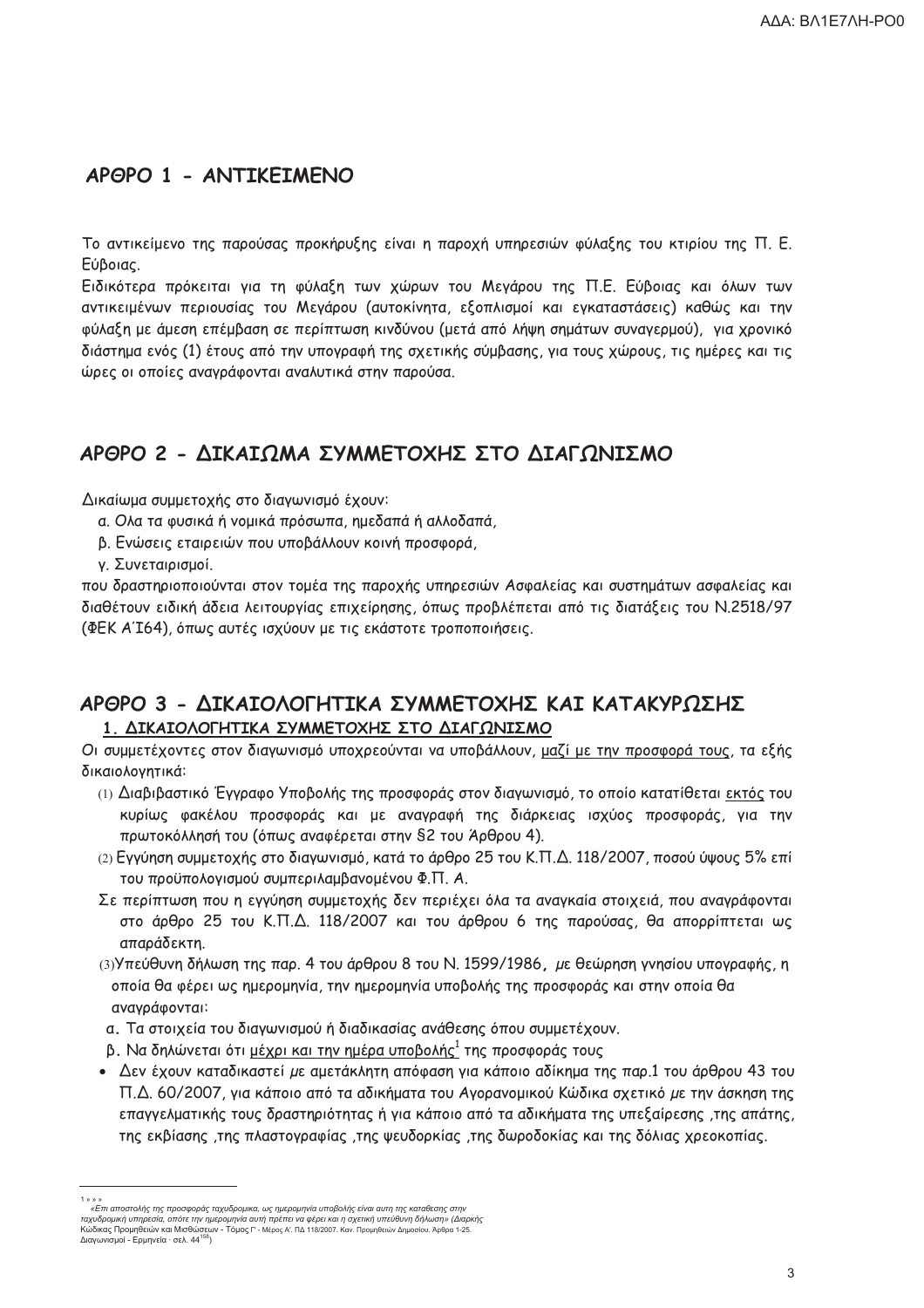- Δεν τελούν το τελευταίο εξάμηνο υπό πτώχευση, εκκαθάριση, αναγκαστική διαχείριση, πτωχευτικό συμβιβασμό ή άλλη ανάλογη κατάσταση και επίσης, ότι δεν τελούν υπό διαδικασία κήρυξης σε πτώχευση ή έκδοσης απόφασης αναγκαστικής εκκαθάρισης ή αναγκαστικής διαχείρισης ή πτωχευτικού συμβιβασμού ή υπό άλλη ανάλογη διαδικασία.
- · Είναι ενήμεροι, ως προς τις υποχρεώσεις τους που αφορούν τις εισφορές κοινωνικής ασφάλισης και ως προς τις φορολογικές υποχρεώσεις τους κατά την ημερομηνία διενέργειας του διαγωνισμού.
- · Είναι εγγεγραμμένοι στο οικείο επιμελητήριο.
- Δεν τελούν υπό κοινή εκκαθάριση του κ.ν. 2190/1920 όπως εκάστοτε ισχύει η ειδική εκκαθάριση του νόμου 1892/1990 όπως εκάστοτε ισχύει ή άλλες ανάλογες καταστάσεις (μόνο για αλλοδαπά νομικά πρόσωπα) και επίσης ότι δεν τελούν υπό διαδικασία έκδοσης απόφασης κοινής ή ειδικής εκκαθάρισης των ανωτέρω νομοθετημάτων ή υπό άλλες ανάλογες καταστάσεις (μόνο για αλλοδαπά νομικά πρόσωπα).
- γ) να αναλαμβάνεται η υποχρέωση για την έγκαιρη και προσήκουσα προσκόμιση των παραπάνω δικαιολογητικών.
- (4) Εφόσον οι υποψήφιοι ανάδοχοι συμμετέχουν στον διαγωνισμό με αντιπρόσωπο τους, υποβάλλουν μαζί με την προσφορά παραστατικό εκπροσώπησης.

## 2. ΔΙΚΑΙΟΛΟΓΗΤΙΚΑ ΚΑΤΑΚΥΡΩΣΗΣ ΤΟΥ ΔΙΑΓΩΝΙΣΜΟΥ

Μετά την αξιολόγηση των προσφορών, κατά το άρθρο 20 του Π.Δ 118/2007, ο προσφέρων στον οποίο πρόκειται να γίνει η κατακύρωση, εντός προθεσμίας είκοσι (20) ημερών από την κοινοποίηση της σχετικής έγγραφης ειδοποίησης σ' αυτόν, με βεβαίωση παραλαβής ή σύμφωνα με το Ν. 2672/1998 (Α' 290), οφείλει να υποβάλει, σε σφραγισμένο φάκελο, τα ακόλουθα έγγραφα και δικαιολογητικά, τα οποία αποσφραγίζονται και ελέγχονται, σύμφωνα με το άρθρο 19 παραγρ. 6 του Π.Δ. 118/2007, κατά τη διαδικασία που προβλέπεται στην παρούσα Διακήρυξη.

### α) ΕΛΛΗΝΕΣ ΠΟΛΙΤΕΣ:

1) Απόσπασμα Ποινικού Μητρώου έκδοσης του τελευταίου τριμήνου, πριν από την κοινοποίηση της ως άνω έγγραφης ειδοποίησης από το οποίο να προκύπτει ότι δεν έχουν καταδικασθεί με αμετάκλητη δικαστική απόφαση για κάποιο από τα αδικήματα της παρ. 1 του άρθρου 43 του π.δ. 60/2007, για κάποιο από τα αδικήματα του Αγορανομικού Κώδικα, σχετικό με την άσκηση της επαγγελματικής τους δραστηριότητας ή για κάποιο από τα αδικήματα της υπεξαίρεσης ,της απάτης, της εκβίασης ,της πλαστογραφίας ,της ψευδορκίας ,της δωροδοκίας και της δόλιας χρεοκοπίας,

2) Πιστοποιητικό αρμόδιας δικαστικής ή διοικητικής Αρχής, έκδοσης του τελευταίου εξαμήνου, πριν από την κοινοποίηση της ως άνω έγγραφης ειδοποίησης από το οποίο να προκύπτει ότι δεν τελούν υπό πτώχευση ή υπό διαδικασία κήρυξης σε πτώχευση.

3) Πιστοποιητικό της κατά περίπτωση αρμόδιας αρχής από το οποίο να προκύπτει κατά την ημερομηνία της άνω έγγραφης ειδοποίησης είναι ότι είναι ενήμεροι, ως προς τις υποχρεώσεις τους που αφορούν τις εισφορές κοινωνικής ασφάλισης και ως προς τις φορολογικές τους υποχρεώσεις.

4) Πιστοποιητικό του οικείου Επιμελητηρίου, με το οποίο θα πιστοποιείται αφενός η εγγραφή τους σ' αυτό και το ειδικό επάγγελμα τους κατά την ημέρα διενέργειας του διαγωνισμού και αφετέρου ότι εξακολουθούν να παραμένουν εγγεγραμμένοι μέχρι της επίδοσης της ως άνω έγγραφης ειδοποίησης.

### Β) ΑΛΛΟΔΑΠΟΙ

1) Απόσπασμα Ποινικού Μητρώου ή ισοδύναμου εγγράφου αρμόδιας διοικητικής ή δικαστικής Αρχής της Χώρας εγκατάστασής τους, έκδοσης του τελευταίου τριμήνου, πριν από την κοινοποίηση της ως άνω έγγραφης ειδοποίησης από το οποίο να προκύπτει ότι δεν έχουν καταδικασθεί με αμετάκλητη δικαστική απόφαση για κάποιο από τα αδικήματα της περιπτωσης 1 του εδ. α της παρ. 2 του άρθρου 6 του Π.Δ. 118/2007

2) Πιστοποιητικό της κατά περίπτωση αρμόδιας δικαστικής ή διοικητικής αρχής της χώρας εγκατάστασης τους, από το οποίο να προκύπτει ότι δεν τελούν σε κάποια από τις καταστάσεις της περ. (2) του εδ. α ή υπό άλλη ανάλογη κατάσταση ή διαδικασία και ότι πληρούνται οι προϋποθέσεις της περ. (3) του εδ. α της παρ. 2 του άρθρου 6 του Π.Δ. 118/07.

3) Πιστοποιητικό της αρμόδιας αρχής της χώρας εγκατάστασης τους, από το οποίο να προκύπτει ότι ήταν εγγεγραμμένοι στα μητρώα του οικείου Επιμελητηρίου ή σε ισοδύναμες επαγγελματικές οργανώσεις κατά την ημέρα διενέργειας του διαγωνισμού και εξακολουθούν να παραμένουν εγγεγραμμένοι μέχρι την επίδοση της ως άνω έγγραφης ειδοποίησης.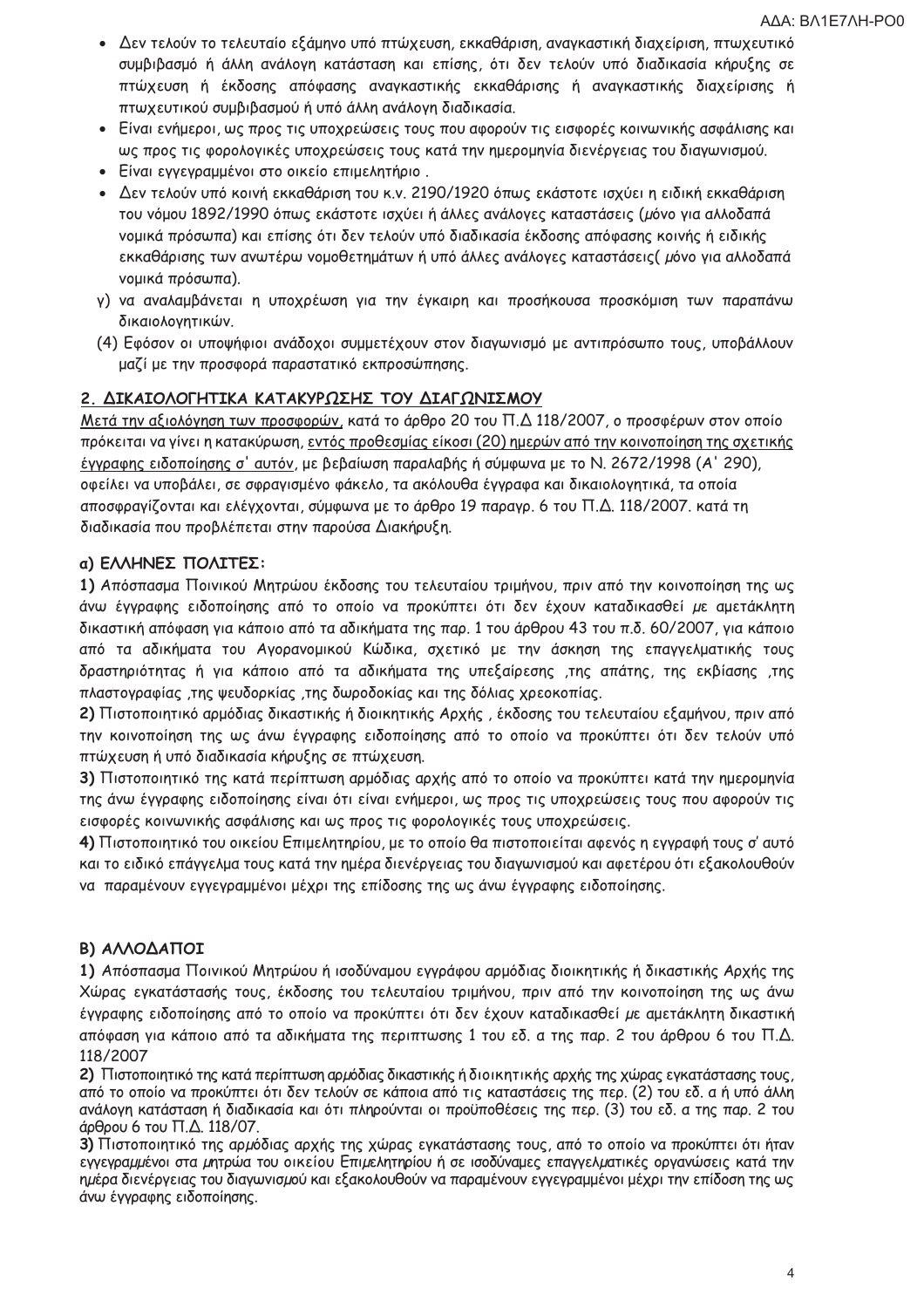### Γ) ΤΑ ΝΟΜΙΚΑ ΠΡΟΣΩΠΑ ΗΜΕΔΑΠΑ Η ΑΛΛΟΔΑΠΑ

1) Τα παραπάνω δικαιολογητικά των περιπτώσεων[α] & [β] ανωτέρω και επιπλέον:

2) Πιστοποιητικό αρμόδιας δικαστικής ή διοικητικής αρχής έκδοσης του τελευταίου εξαμήνου πριν από την κοινοποίηση της ως άνω έγγραφης ειδοποίησης από το οποίο να προκύπτει ότι δεν τελούν υπό κοινή εκκαθάριση του κ.ν. 2190/1920 όπως εκάστοτε ισχύει ή ειδική εκκαθάριση του νόμου 1892/1990 όπως εκάστοτε ισχύει ή άλλες ανάλογες καταστάσεις (μόνο για αλλοδαπά νομικά πρόσωπα) και επίσης ότι δεν τελούν υπό διαδικασία έκδοσης απόφασης κοινής η ειδικής εκκαθάρισης των ανωτέρω νομοθετημάτων ή υπό άλλες ανάλογες καταστάσεις (μόνο για αλλοδαπά νομικά πρόσωπα).

3) Ειδικότερα, τα ανωτέρω νομικά πρόσωπα πρέπει να προσκομίζουν για τους διαχειριστές, στις περιπτώσεις των εταιρειών περιορισμένης ευθύνης (Ε.Π.Ε.) και των προσωπικών εταιρειών (Ο.Ε. και Ε.Ε.) και για τον πρόεδρο και διευθύνοντα σύμβουλο για τις ανώνυμες εταιρείες (Α.Ε.), απόσπασμα ποινικού μητρώου ή άλλο ισοδύναμο έγγραφο αρμόδιας διοικητικής ή δικαστικής αρχής της χώρας εγκατάστασης, από το οποίο να προκύπτει ότι τα ανωτέρω πρόσωπα δεν έχουν καταδικαστεί με αμετάκλητη δικαστική απόφαση, για κάποιο από τα αδικήματα της περίπτωσης (1) του εδ. α της παρ. 2 του άρθρου 6 του Π.Δ. 118/2007.

4) Επί ημεδαπών ανωνύμων εταιρειών τα προαναφερόμενα πιστοποιητικά της εκκαθάρισης της περίπτωσης (2) του εδ. γ της παρ. 2 του άρθρου 6 του Π.Δ. 118/07, εκδίδονται, όσον αφορά στην κοινή εκκαθάριση από την αρμόδια Υπηρεσία της Περιφερειακής Ενότητας Εύβοιας στο μητρώο Ανωνύμων Εταιρειών της οποίας είναι εγγεγραμμένη η συμμετέχουσα στο διαγωνισμό Α.Ε., σύμφωνα με τις διατάξεις των άρθρων 7α.1.ια' και 7β.12 του Κ.Ν. 2190/1920, όπως εκάστοτε ισχύει, και, όσον αφορά στην ειδική εκκαθάριση του Ν. 1892/1990, όπως εκάστοτε ισχύει, από το αρμόδιο Εφετείο της έδρας της ανωνύμου εταιρείας που τελεί υπό ειδική εκκαθάριση.

Επί ημεδαπών εταιρειών περιορισμένης ευθύνης και προσωπικών εταιρειών (Ο.Ε.και Ε.Ε.) το πιστοποιητικό της εκκαθάρισης, εκδίδεται από το αρμόδιο τμήμα του Πρωτοδικείου της έδρας της συμμετέχουσας στο διαγωνισμό επιχείρησης.

### Δ) ΟΙ ΣΥΝΕΤΑΙΡΙΣΜΟΙ

1) Απόσπασμα ποινικού μητρώου έκδοσης του τελευταίου τριμήνου πριν από την κοινοποίηση της ως άνω έγγραφης ειδοποίησης, ή άλλο ισοδύναμο

έγγραφο αρμόδιας διοικητικής ή δικαστικής αρχής της χώρας εγκατάστασης από το οποίο να προκύπτει ότι ο πρόεδρος του διοικητικού του Συμβουλίου δεν έχει καταδικασθεί με αμετάκλητη δικαστική απόφαση, για κάποιο από τα αδικήματα της περίπτωσης (1) του εδ. Α της παρ. 2 του άρθρου 6 του Π.Δ. 118/2007.

2) Τα δικαιολογητικά των περιπτώσεων (2) και (3) του εδ. α της παρ. 2 του άρθρου 6 του Π.Δ. 118/2007, εφόσον πρόκειται για ημεδαπούς συνεταιρισμούς και της περίπτωσης (2) του εδ. β της παρ. 2 του ιδίου άρθρου, εφόσον πρόκειται για αλλοδαπούς συνεταιρισμούς αντίστοιχα και της περίπτωσης (2) του εδ. γ της παρ. 2 του άρθρου 6 του Π.Δ. 118/2007

3) Βεβαίωση αρμόδιας Αρχής ότι ο συνεταιρισμός λειτουργεί νόμιμα.

### Ε) ΟΙ ΕΝΩΣΕΙΣ ΠΡΟΜΗΘΕΥΤΩΝ ΠΟΥ ΥΠΟΒΑΛΛΟΥΝ ΚΟΙΝΗ **ΠΡΟΣΦΟΡΑ:**

Τα παραπάνω κατά περίπτωση δικαιολογητικά, για κάθε προμηθευτή που συμμετέχει στην Ένωση. Η υποβαλλόμενη προσφορά της Ένωσης προμηθευτών θα υπογράφεται είτε από όλους τους προμηθευτές που αποτελούν την Ένωση, είτε από εκπρόσωπό τους εξουσιοδοτημένο με συμβολαιογραφική πράξη. Στην προσφορά πρέπει απαραιτήτως να προσδιορίζεται η έκταση και το είδος της συμμετοχής του κάθε μέλους της ένωσης προμηθευτών.

### ΛΟΙΠΑ ΔΙΚΑΙΟΛΟΓΗΤΙΚΑ ΚΑΤΑΚΥΡΩΣΗΣ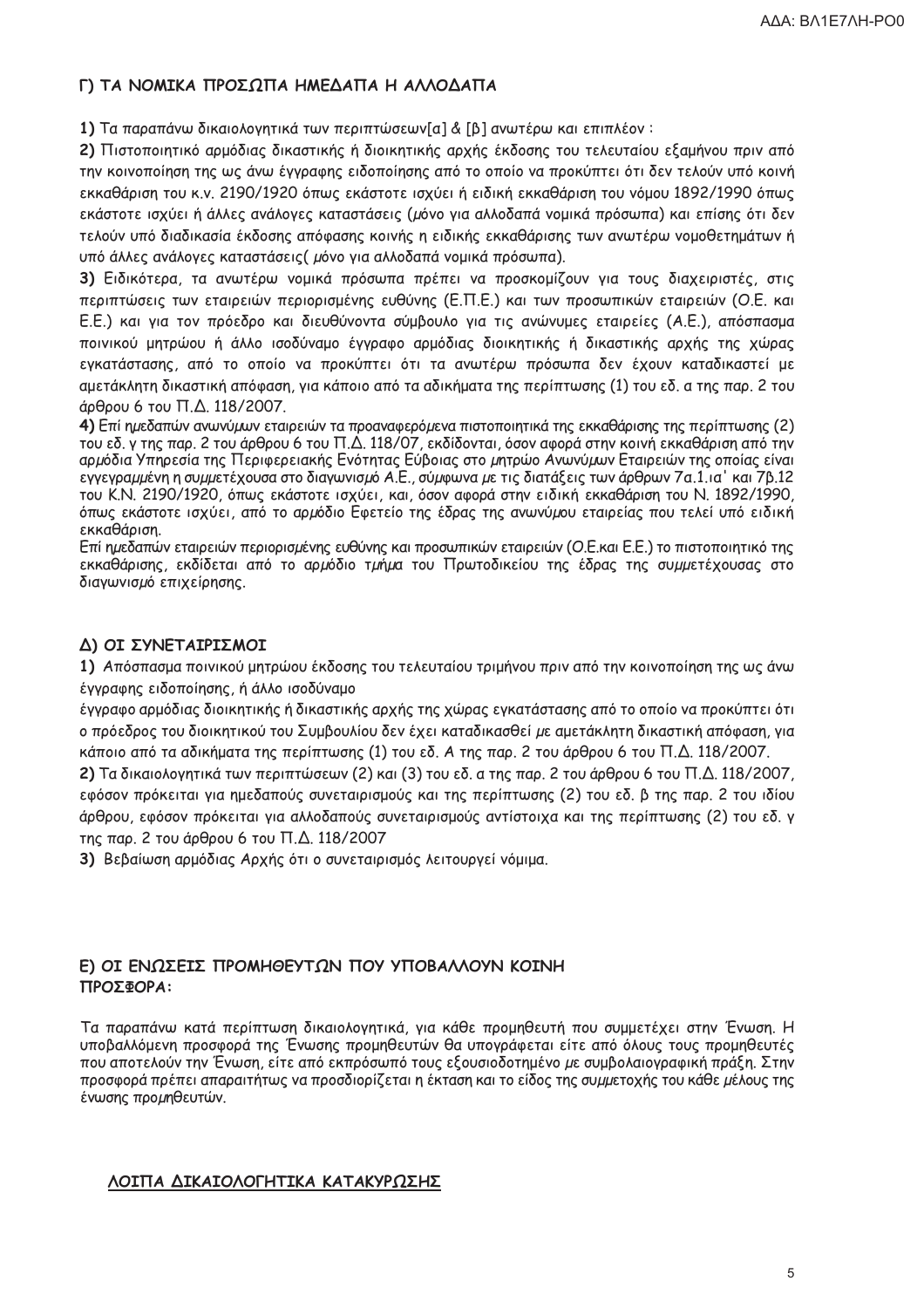Ο Μειοδότης υποχρεούται επί ποινή αποκλεισμού και εντός είκοσι (20) ημερών από την ημερομηνία ειδοποίησής του, να υποβάλει σε σφραγισμένο φάκελο τα κάτωθι έγγραφα και πιστοποιητικά:

• Ειδική άδεια λειτουργίας επιχείρησης, όπως προβλέπεται από τις διατάξεις του Ν.2518/97 (ΦΕΚ ΑΊ64) «ΠΕΡΙ ΙΔΙΩΤΙΚΩΝ ΕΤΑΙΡΕΙΩΝ ΑΣΦΑΛΕΙΑΣ»

• Δικαιολογητικά κατοχής & χρήσης ασυρματικών συσκευών ή εταιρικά συμβόλαια κινητής τηλεφωνίας/επικοινωνίας.

- Αδεια για την ειδική στολή της Εταιρείας φύλαξης, εγκεκριμένη από το/τα Αρμόδιο/α Υπουργείο/α.
- Το ΦΕΚ συστάσεως της Εταιρείας\*.
- Καταστατικό της Εταιρείας, όπως ισχύει με τις τροποποιήσεις του, σε ακριβές αντίγραφο\*.
- Πρόσφατο θεωρημένο αντίγραφο κατάστασης προσωπικού από την επιθεώρηση Εργασίας.

\*Σε περίπτωση ατομικής επιχείρησης κατατίθεται η βεβαίωση έναρξης εργασιών φυσικού προσώπου επιτηδευματία από την αρμόδια ΔΟΥ

Η Επιτροπή Διενέργειας και Αξιολόγησης των Αποτελεσμάτων του Διαγωνισμού μπορεί να ζητήσει τη συμπλήρωση δικαιολογητικών και οι προσφέροντες υποχρεούνται να τα προσκομίσουν μέσα σε χρονικό διάστημα που θα καθοριστεί από την Επιτροπή Διενέργειας & Αξιολόγησης των Αποτελεσμάτων του Διαγωνισμού. Σε περίπτωση που τα δικαιολογητικά που ζητήθηκαν από την Επιτροπή δε συμπληρωθούν από το συμμετέχοντα, η προσφορά θα απορρίπτεται.

# ΑΡΘΡΟ 4 - ΥΠΟΒΟΛΗ ΦΑΚΕΛΟΥ ΠΡΟΣΦΟΡΑΣ

1. Οι προσφορές πρέπει να κατατεθούν από τους εκπροσώπους των διαγωνιζομένων επί αποδείξει, μέχρι την Πέμπτη 21-11-2013 και ώρα 14:30 μ.μ. στη διεύθυνση:

> ΠΕΡΙΦΕΡΕΙΑ ΣΤΕΡΕΑΣ ΕΛΛΑΔΑΣ ΠΕΡΙΦΕΡΕΙΑΚΗ ΕΝΟΤΗΤΑ ΕΥΒΟΙΑΣ Διεύθυνση Διοικητικού - Οικονομικού Τμήμα Προμηθειών (Γραφείο 305) Διοικητήριο (Λ. Χαϊνά 93) Τ.Κ.: 34100, Χαλκίδα

υπό τη μορφή ΕΝΟΣ ΕΝΙΑΙΟΥ ΚΑΙ ΣΦΡΑΓΙΣΜΕΝΟΥ ΦΑΚΕΛΟΥ ή ΕΝΙΑΙΟΥ ΠΕΡΙΒΛΗΜΑΤΟΣ, που θα φέρει τα πλήρη στοιχεία του αποστολέα και του Αποδέκτη, τις ενδείξεις: ΠΡΟΣΦΟΡΑ: ΓΙΑ ΤΟΝ ΠΡΟΧΕΙΡΟ ΕΠΑΝΑΛΗΠΤΙΚΟ ΜΕΙΟΔΟΤΙΚΟ ΔΙΑΓΩΝΙΣΜΟ «ΠΑΡΟΧΗ ΥΠΗΡΕΣΙΩΝ ΦΥΛΑΞΗΣ ΤΩΝ ΚΤΙΡΙΑΚΩΝ ΕΓΚΑΤΑΣΤΑΣΕΩΝ ΤΟΥ ΜΕΓΑΡΟΥ ΤΗΣ Π.Ε. ΕΥΒΟΙΑΣ», Αριθμός Διακήρυξης: 128555/4962/13-11-13 και ΚΑΤΑΛΗΚΤΙΚΗ ΗΜΕΡΟΜΗΝΙΑ ΔΙΑΓΩΝΙΣΜΟΥ: 21/11/2013. Η προσφορά μπορεί να υποβληθεί και ταχυδρομικώς στην παραπάνω διεύθυνση, ως συστημένη. Όσες προσφορές υποβληθούν έτσι, θα παραληφθούν μόνο αν πρωτοκολληθούν μέχρι την ως άνω ημέρα και ώρα λήξης της προθεσμίας υποβολής.

2. Εκτός φακέλου οι προσφορές θα συνοδεύονται κατά την υποβολή τους και από έγγραφο υποβολής προσφοράς υπογεγραμμένο από τον νόμιμο εκπρόσωπο του υποψηφίου αναδόχου, προκειμένου να αναγραφεί ο αριθμός εισερχομένου πρωτοκόλλου της κατάθεσης της προσφοράς. Επίσης, σε αυτό το έγγραφο πρέπει να αναγράφεται η χρονική ισχύς της προσφοράς (τουλάχιστον 120 ημερολογιακές ημέρες από την επόμενη της ημερομηνίας διενέργειας του διαγωνισμού).

Εκπρόθεσμες προσφορές δεν θα παραλαμβάνονται ή εφόσον παραληφθούν, θα απορρίπτονται ως απαράδεκτες και δεν θα αποσφραγίζονται.

### ΔΟΜΗ & ΠΕΡΙΕΧΟΜΕΝΟ ΦΑΚΕΛΟΥ ΠΡΟΣΦΟΡΑΣ

3. Ο κυρίως ενιαίος σφραγισμένος φάκελος της προσφοράς θα πρέπει να περιέχει σε δύο (2) αντίγραφα:

3.1 Χωριστό σφραγισμένο φάκελο, ο οποίος θα φέρει πλέον των ενδείξεων που αναφέρονται στην §1 του παρόντος Άρθρου ανωτέρω και την εξής: «ΦΑΚΕΛΟΣ ΔΙΚΑΙΟΛΟΓΗΤΙΚΩΝ», ο οποίος θα περιέχει τα δικαιολογητικά συμμετοχής στον διαγωνισμό.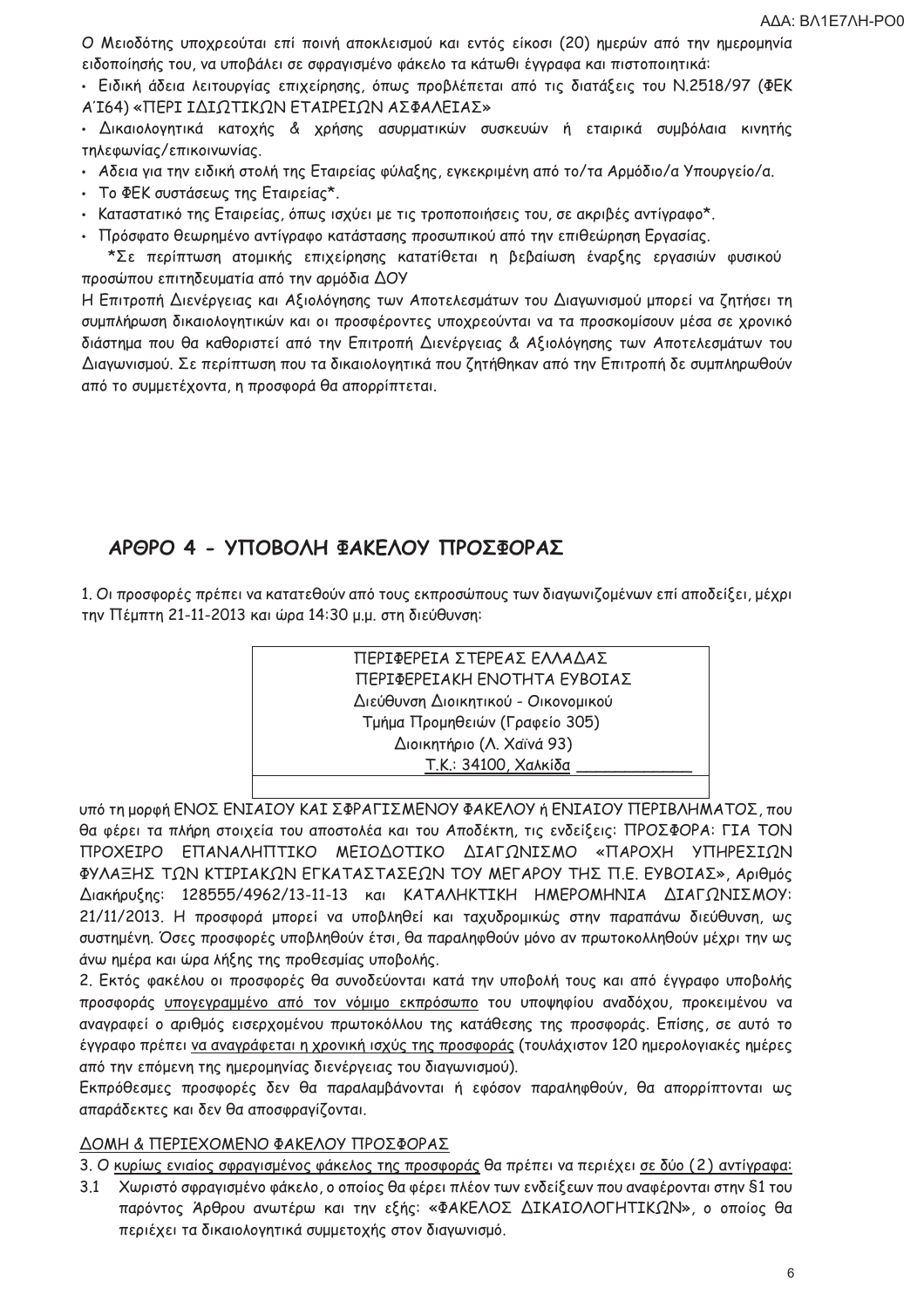3.2 Χωριστό σφραγισμένο φάκελο, ο οποίος θα φέρει πλέον των ενδείξεων που αναφέρονται στην §1του παρόντος Άρθρου ανωτέρω και την εξής: «ΤΕΧΝΙΚΗ ΠΡΟΣΦΟΡΑ», ο οποίος θα περιέχει τα τεχνικά στοιχεία της προσφοράς συμπληρωμένο σύμφωνα με το Υπόδειγμα του Παραρτήματος Γ'.

Οι υποψήφιοι ανάδοχοι θα πρέπει να αποφύγουν τον μεγάλο όγκο Τεχνικής Προσφοράς και να μεριμνήσουν για τις απολύτως ουσιώδεις πληροφορίες (πχ αντίγραφα βεβαιώσεων καλής εκτέλεσης θεωρούνται ως μη αξιολογήσιμα) με σαφή, κωδικοποιημένο και περιεκτικό τρόπο.

- 4 Χωριστό -επί ποινή απορρίψεως σφραγισμένο φάκελο, ο οποίος θα φέρει πλέον των ενδείξεων που αναφέρονται στην S1 παρόντος Άρθρου ανωτέρω και την εξής: «ΟΙΚΟΝΟΜΙΚΗ ΠΡΟΣΦΟΡΑ». Ο φάκελος αυτός θα περιέχει το «ΤΕΥΧΟΣ ΟΙΚΟΝΟΜΙΚΗΣ ΠΡΟΣΦΟΡΑΣ» συμπληρωμένο σύμφωνα με το Υπόδειγμα του Παραρτήματος  $\Delta'$ .
- 5 Οι προσφορές δεν πρέπει να έχουν ξέσματα, σβησίματα, προσθήκες, διορθώσεις. Εάν υπάρχει στην προσφορά οποιαδήποτε διόρθωση, αυτή πρέπει να είναι καθαρογραμμένη και μονογραμμένη από τον προσφέροντα, η δε Επιτροπή Διενέργειας/Αξιολόγησης του Διαγωνισμού πρέπει κατά τον έλεγχο να καθαρογράψει, μονογράψει και σφραγίσει την διόρθωση αυτή. Η προσφορά απορρίπτεται όταν υπάρχουν σε αυτή διορθώσεις που την καθιστούν ασαφή, κατά την κρίση της Επιτροπής Διενέργειας/Αξιολόγησης των προσφορών.

# ΑΡΘΡΟ 5 - ΕΓΓΥΗΣΕΙΣ

Εγγύηση συμμετοχής και καλής εκτέλεσης απαιτούνται σύμφωνα με το άρθρο 25 του Π.Δ. 118/2007 «Κανονισμός Προμηθειών Δημοσίου (Κ.Π.Δ.).

### Αναλυτικότερα:

### Α) ΚΟΙΝΑ ΣΤΟΙΧΕΙΑ ΠΟΥ ΠΡΕΠΕΙ ΝΑ ΠΕΡΙΛΑΜΒΑΝΟΝΤΑΙ ΣΤΙΣ ΕΓΓΥΗΣΕΙΣ ΣΥΜΜΕΤΟΧΗΣ ΚΑΙ ΚΑΛΗΣ ΕΚΤΕΛΕΣΗΣ

- α. Την ημερομηνία έκδοσης.
- β. Τον εκδότη.
- γ. Την υπηρεσία προς την οποία απευθύνεται.
- δ. Τον αριθμό της εγγύησης.
- ε. Το ποσόν που καλύπτει η εγγύηση.
- στ. Την πλήρη επωνυμία και τη διεύθυνση του προμηθευτή υπέρ του οποίου εκδίδεται η εγγύηση.
- ζ. Τους όρους ότι:
- 5.1 Η εγγύηση παρέχεται ανέκκλητα και ανεπιφύλακτα, ο δε εκδότης παραιτείται της ένστασης της διζήσεως
- 5.2 Το ποσόν της εγγύησης τηρείται στην διάθεση της Υπηρεσίας που διενεργεί τον διαγωνισμό και θα καταβληθεί ολικά ή μερικά μέσα σε τρεις (3) ημέρες μετά από απλή έγγραφη ειδοποίηση.
- 5.3 Σε περίπτωση κατάπτωσης της εγγύησης, το ποσόν της κατάπτωσης υπόκειται σε πάγιο τέλος χαρτοσήμου.
- 5.4 Ο εκδότης της εγγύησης υποχρεούται να προβεί στην παράταση της ισχύος της εγγύησης ύστερα από έγγραφο της αρμόδιας υπηρεσίας, που θα υποβληθεί πριν από την ημερομηνία λήξης της εγγύησης. Πέραν των ανωτέρω που ισχύουν για όλες τις εγγυήσεις, κατά περίπτωση πρέπει:

## Β) ΕΓΓΥΗΣΗ ΣΥΜΜΕΤΟΧΗΣ ΣΤΟΝ ΔΙΑΓΩΝΙΣΜΟ.

α. Η εγγύηση αυτή εκδίδεται υπέρ του συμμετέχοντος για ποσό που αντιστοιχεί σε ποσοστό 5%, επί της συνολικής προϋπολογισθείσας δαπάνης συμπεριλαμβανομένου του Φ.Π.Α., δηλ. ύψους 2.600 € (δύο χιλιάδες εξακόσια ΕΥΡΩ).

• Αν η εγγύηση συμμετοχής <u>υπολείπεται έστω κι ελάχιστα</u> του ανωτέρω απαιτούμενου ποσού, η προσφορά δεν γίνεται δεκτή,

β. Η εγγύηση συμμετοχής περιλαμβάνει εκτός των κοινών προϋποθέσεων της παρ. Α. του παρόντος Άρθρου και τα ακόλουθα:

 $5.4.1$ Την σχετική διακήρυξη, την ημερομηνία διαγωνισμού II. Την ημερομηνία λήξης της ισχύος της εγγύησης.

## (Η ΕΓΓΥΗΣΗ ΠΡΕΠΕΙ ΝΑ ΙΣΧΥΕΙ ΤΟΥΛΑΧΙΣΤΟΝ ΕΠΙ ΕΝΑ ΜΗΝΑ ΜΕΤΑ ΤΗ ΛΗΞΗ ΤΟΥ ΧΡΟΝΟΥ ΙΣΧΥΟΣ ΤΗΣ ΠΡΟΣΦΟΡΑΣ),

γ. Αναγκαία στοιχεία της εγγύησης συμμετοχής κατά την υποβολή της με την προσφορά είναι: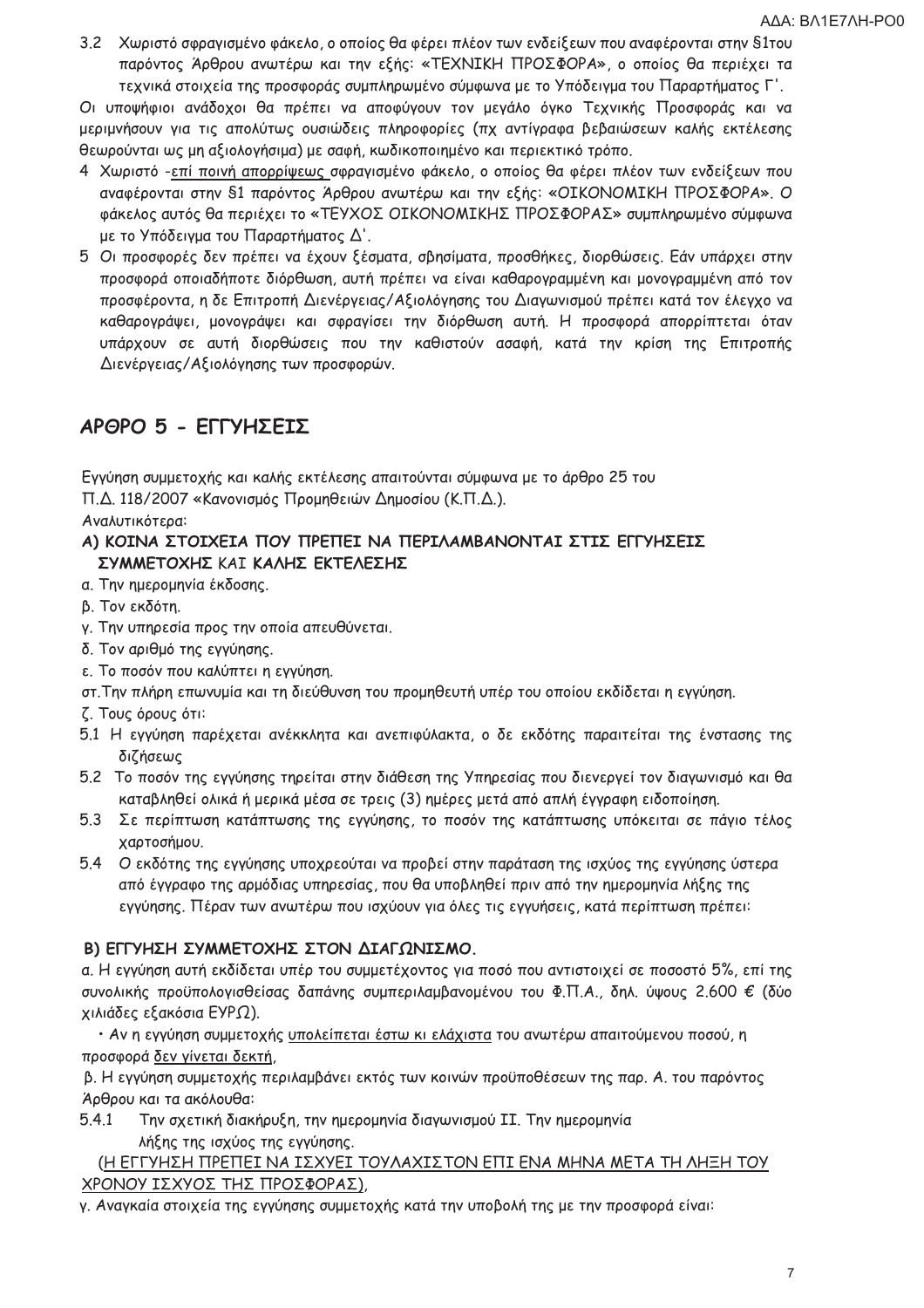- $5.4.1.1$ Η ανάληψη υποχρέωσης από το πιστωτικό ίδρυμα να καταβάλει ορισμένο ποσό μετά από απλή έγγραφη ειδοποίηση εκείνου προς τον οποίο και απευθύνεται
- $5.4.1.2$ Ο αριθμός της διακήρυξης
- $5.4.1.3$ Το ποσόν που καλύπτει η εγγύηση
- $5.4.1.4$ Η ημερομηνία έκδοσής της
- 5.4.1.5 Τα στοιχεία του προμηθευτή υπέρ του οποίου εκδίδεται.

Τυχόν ελλείψεις της εγγύησης συμμετοχής πέραν των αναγκαίων στοιχείων μπορούν να καλύπτονται εκ των υστέρων εντός προθεσμίας 5 ημερών από την έγγραφη ειδοποίηση του προμηθευτή από την Υπηρεσία.

Οι συμμετέχοντες στο Διαγωνισμό μπορούν να κάνουν χρήση του Υποδείγματος Εγγυητικής Επιστολής Συμμετοχής που επισυνάπτεται στο Παράρτημα Α.

## Γ) ΕΓΓΥΗΣΗ ΚΑΛΗΣ ΕΚΤΕΛΕΣΗΣ ΤΗΣ ΣΥΜΒΑΣΗΣ,

α. Ο προμηθευτής στον οποίο έγινε η κατακύρωση ή η ανάθεση, υποχρεούται να καταθέσει εγγύηση καλής εκτέλεσης των όρων της σύμβασης, το ύψος της οποίας αντιστοιχεί σε ποσοστό 10% της συνολικής συμβατικής αξίας, χωρίς τον ΦΠΑ.

β. Η εγγύηση κατατίθεται προ ή κατά την υπογραφή της σύμβασης,

γ. Η εγγύηση καλής εκτέλεσης περιλαμβάνει εκτός των προϋποθέσεων της παρ. 3 και τα ακόλουθα:

Ι. Την ημερομηνία της σχετικής σύμβασης.

 $5.4.2$ Την ημερομηνία λήξης της ισχύος της εγγύησης.

Ο χρόνος ισχύος της εγγύησης καλής εκτέλεσης είναι απεριόριστος.

Υπόδειγμα Εγγυητικής Επιστολής καλής εκτέλεσης επισυνάπτεται στο Παράρτημα Β

# ΑΡΘΡΟ 6 - ΠΡΟΫΠΟΛΟΓΙΣΜΟΣ - ΠΡΟΣΦΕΡΟΜΕΝΗ ΤΙΜΗ

### ΠΡΟΫΠΟΛΟΓΙΣΜΟΣ

Ο προϋπολογισμός της δαπάνης ανέρχεται το ανώτερο σε 52.000,00 Ευρώ συμπεριλαμβανομένου του  $\Phi$ .  $\Pi$ . A.

Τα στοιχεία των προκηρυσσόμενων υπηρεσιών, παρατίθενται στο Άρθρο 7 & στο Παράρτημα Γ'.

Επί του συμβατικού τιμήματος που θα προκύψει χωρίς Φ.Π.Α., θα γίνουν όλες οι νόμιμες κρατήσεις. ΠΡΟΣΦΕΡΟΜΕΝΗ ΤΙΜΗ

- Με την προσφορά, η τιμή για την δαπάνη υπηρεσιών φύλαξης των χώρων του Μεγάρου της Π.Ε.  $1.$ Εύβοιας δίνεται για το σύνολο των υπηρεσιών σε ΕΥΡΩ, και αναγράφεται στο «Τεύχος Οικονομικής Προσφοράς» του Παραρτήματος.
- 2. Για την ανάλυση των τιμών της Προσφοράς τους οι υποψήφιοι προμηθευτές είναι υποχρεωμένοι να συμπληρώσουν τον «ΠΙΝΑΚΑ ΑΝΑΛΥΣΗΣ ΟΙΚΟΝΟΜΙΚΗΣ ΠΡΟΣΦΟΡΑΣ» του Τεύχους Οικονομικής Προσφοράς, που επισυνάπτεται στο ΠΑΡΑΡΤΗΜΑ Δ' της παρούσας.
- 3. Προσφορά που περιέχει τιμή σε συνάλλαγμα ή με ρήτρα συναλλάγματος απορρίπτεται ως απαράδεκτη.
- 4. Προσφορά που θέτει όρο αναπροσαρμογής, απορρίπτεται ως απαράδεκτη.
- 5. Εφόσον από την προσφορά δεν προκύπτει με σαφήνεια η προσφερόμενη τιμή, η. προσφορά απορρίπτεται ως απαράδεκτη, με απόφαση της αρμόδιας Επιτροπής, ύστερα από γνωμοδότηση της Επιτροπής Διενέργειας/Αξιολόγησης των αποτελεσμάτων του διαγωνισμού και των Διαδικασιών Διαπραγμάτευσης.
- 6. Σύμφωνα με το Άρθρο 68 του Ν. 3863/2010 (ΦΕΚ 115 Α') «Συμβάσεις εργολαβίας εταιρειών παροχής υπηρεσιών»\

Όταν το Δημόσιο, τα Νομικά Πρόσωπα Δημοσίου Δικαίου (Ν.Π.Δ.Δ), οι Οργανισμοί Τοπικής Αυτοδιοίκησης (Ο.Τ.Α.), οι φορείς και οι οργανισμοί του δημόσιου τομέα, όπως αυτός προσδιορίζεται από τις οικείες διατάξεις, αναθέτουν ή προκηρύσσουν διαγωνισμό για παροχή υπηρεσιών καθαρισμού ή φύλαξης, οφείλουν να ζητούν από τις εταιρείες παροχής υπηρεσιών καθαρισμού ή φύλαξης (εργολάβοι) να αναφέρουν στην προσφορά τους, εκτός των άλλων, τα εξής:

- α) Τον αριθμό των εργαζομένων,
- β) Τις ημέρες και τις ώρες εργασίας.
- γ) Τη συλλογική σύμβαση εργασίας στην οποία υπάγονται οι εργαζόμενοι,

δ) Το ύψος του προϋπολογισμένου ποσού που αφορά τις πάσης φύσεως νόμιμες αποδοχές αυτών των εργαζομένων.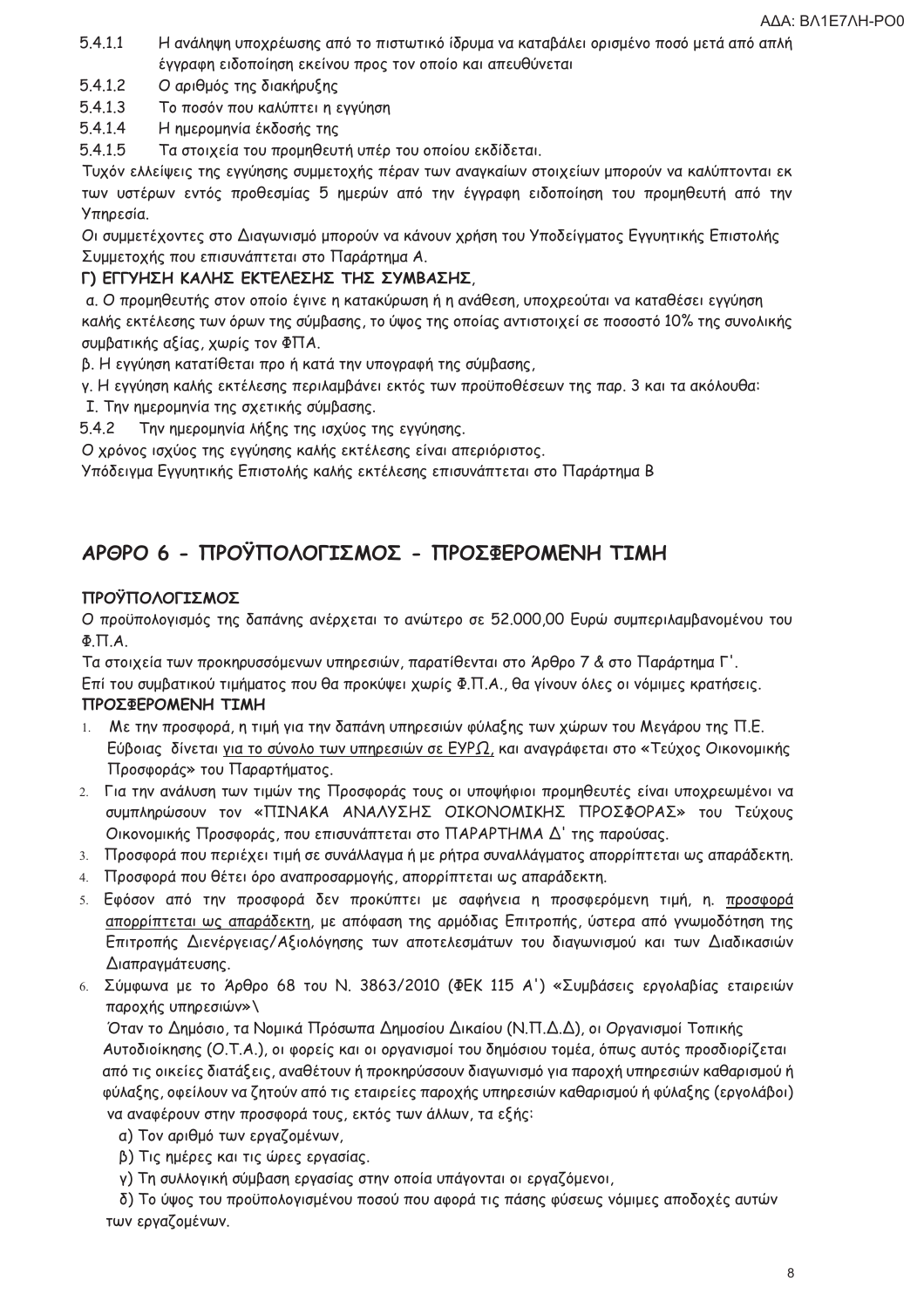### ΚΡΙΤΗΡΙΟ ΔΙΑΓΩΝΙΣΜΟΥ

Ο παρών πρόχειρος γίνεται με κριτήριο τη ΧΑΜΗΛΟΤΕΡΗ ΤΙΜΗ, οπότε ο προσφέρων αυτήν κρίνεται «Μειοδότης».

Η ΧΑΜΗΛΟΤΕΡΗ ΤΙΜΗ ΑΦΟΡΑ ΤΟ ΕΤΗΣΙΟ ΚΟΣΤΟΣ ΦΥΛΑΞΗΣ ΤΩΝ ΚΤΙΡΙΩΝ ΑΝΕΥ ΦΠΑ. Η χαμηλότερη τιμή θα πρέπει να καλύπτει τα προβλεπόμενα σύμφωνα με το Άρθρο 68 του Ν. 3863 (ΦΕΚ 115 Α') που παρατίθενται ανωτέρω.

Οι προσφορές που για οποιοδήποτε λόγο κριθούν από την Επιτροπή Διενέργειας Διαγωνισμού ως απορριπτέες, θα καταχωρηθούν στο σχετικό πρακτικό της.

# ΑΡΘΡΟ 7 - ΑΝΤΙΚΕΙΜΕΝΟ ΥΠΗΡΕΣΙΩΝ - ΥΠΟΧΡΕΩΣΕΙΣ ΑΝΑΔΟΧΟΥ

Οι παρεχόμενες υπηρεσίες που προκηρύσσονται με την παρούσα, αφορούν τη φύλαξη των κτιριακών εγκαταστάσεων του Μεγάρου της Π.Ε. Εύβοιας και όλων των αντικειμένων περιουσίας του Μεγάρου (αυτοκίνητα, εξοπλισμοί και εγκαταστάσεις) καθώς και την φύλαξη με άμεση επέμβαση σε περίπτωση κινδύνου (μετά από λήψη σημάτων συναγερμού), για τους χώρους, τις ημέρες και τις ώρες οι οποίες αναγράφονται αναλυτικά στην παρούσα.

Το κτίριο βρίσκεται επί της οδού Χαϊνά 93 & Ραούλ Φολερώ σε οικόπεδο 6.985 μ<sup>2</sup> και αποτελεί τετραόροφο κτίσμα με Υπόγειο.

Συγκεκριμένα:

Στο Υπόγειο με εμβαδόν 2.991,26 μ<sup>2</sup> υπάρχουν θέσεις πάρκιγκ, τα αρχεία των υπηρεσιών, τα μηχανοστάσια, λεβητοστάσια και αντλιοστάσια.

Στο Ισόγειο με εμβαδόν 2.454,86 μ<sup>2</sup> υπάρχουν γραφεία υπηρεσιών, κυλικείο, η αίθουσα πολλαπλών χρήσεων και το Συνεδριακό Κέντρο.

Στον Α΄ όροφο με εμβαδόν 1.382,12 μ<sup>2</sup> υπάρχουν γραφεία υπηρεσιών.

<u>Στον Β΄ όροφο με εμβαδόν 1.382,12 μ<sup>2</sup> υπάρχουν γραφεία υπηρεσιών.</u>

<u>Στον Γ΄ όροφο με εμβαδόν 1.392,62 μ<sup>2</sup> υπάρχουν γραφεία υπηρεσιών, το γραφείο Περιφερειάρχη, το</u> γραφείο Αντιπεριφερειάρχη, γραφεία Τύπου.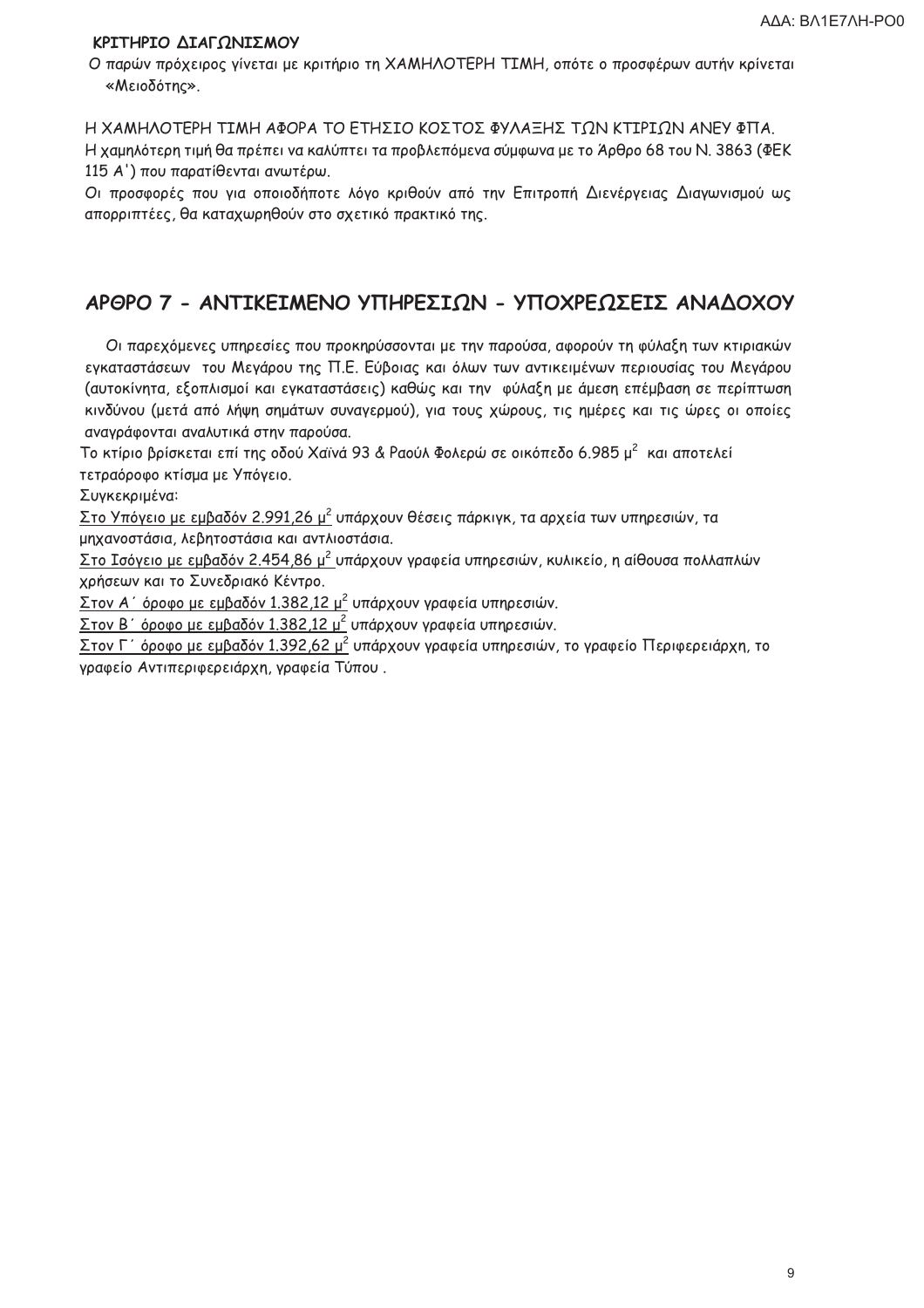| Κτίριο            | Μέγαρο Περιφερειακής Ενότητας Εύβοιας                                                                                                                                                                                                                                                                                                                                                                                                                                                                                                                                                                                                                                                                                                                                 |
|-------------------|-----------------------------------------------------------------------------------------------------------------------------------------------------------------------------------------------------------------------------------------------------------------------------------------------------------------------------------------------------------------------------------------------------------------------------------------------------------------------------------------------------------------------------------------------------------------------------------------------------------------------------------------------------------------------------------------------------------------------------------------------------------------------|
| Διεύθυνση         | επί της οδού Χαϊνά 93, Χαλκίδα                                                                                                                                                                                                                                                                                                                                                                                                                                                                                                                                                                                                                                                                                                                                        |
| Ωράρια<br>Φύλαξης | • Η παροχή υπηρεσιών να γίνεται με ένστολους φύλακες από τις 15 : 00 μ.μ με τη λήξη<br>του ωραρίου έως 07:00 π.μ το πρωί καθ' όλη τη διάρκεια του μηνός, καθημερινές.<br>- Τις αργίες και τα Σαββατοκύριακα καθ' όλο το 24ωρο με τρεις βάρδιες 07 : 00 - 15<br>$:$ 00, 15 $:$ 00 - 23 $:$ 00 $\kappa$ ai 23 $:$ 00 - 07 $:$ 00.                                                                                                                                                                                                                                                                                                                                                                                                                                       |
| Λοιπά             | -Η φύλαξη είναι για όλες τις ημέρες του έτους (365 ημέρες) με την εγκατάσταση στο κτίριο ενός<br>φύλακα της αναδόχου εταιρείας και με λήψη σημάτων συναγερμού και ειδοποίηση της εταιρίας<br>για άμεση επέμβαση σε περίπτωση κινδύνου με παράλληλη ειδοποίηση των σωμάτων ασφαλείας<br>(αστυνομία κλπ.), έτσι ώστε να διασφαλίζεται η προστασία του κτιρίου και της περιουσίας του.<br>-Ο Ανάδοχος υποχρεούται να ελέγχει το κλειστό σύστημα παρακολούθησης (κάμερες, οθόνες,<br>καταγραφείς κλπ) για το διάστημα που θα ισχύει η σύμβαση και το οποίο θα καλύπτει επαρκώς<br>τους χώρους εσωτερικά και περιμετρικά του κτιρίου. Επίσης οφείλει να παρακολουθεί και να<br>χειρίζεται τα παρακάτω συστήματα που υπάρχουν στο Μέγαρο Περιφερειακής Ενότητας<br>Εύβοιας: |
|                   | 1. Πυρασφάλειας<br>α. Σύστημα πυρανίχνευσης κτιρίου<br>β. Συστήματα Κατάσβεσης<br>2. Σύστημα BMS - Παρακολούθηση και χειρισμός λειτουργικών<br>παραμέτρων κτιρίου                                                                                                                                                                                                                                                                                                                                                                                                                                                                                                                                                                                                     |
|                   | α. Λειτουργία & Βλάβη μηχανημάτων<br>β. Έλεγχος Θερμοκρασίας χώρων<br>Λοιπά συστήματα αυτοματισμού και ελέγχου<br>V.                                                                                                                                                                                                                                                                                                                                                                                                                                                                                                                                                                                                                                                  |

Η φύλαξη θα γίνεται από έναν (1) φύλακα ανά βάρδια και βάσει τούτου θα υπολογισθεί το τίμημα φύλαξης.

### ΓΕΝΙΚΕΣ ΥΠΟΧΡΕΩΣΕΙΣ

• Η Ανάδοχος εταιρεία φύλαξης υποχρεούται να τηρεί τις προδιαγραφές και τους κανόνες που απορρέουν από την κείμενη νομοθεσία

• Επιτήρηση και φύλαξη κινητών και ακίνητων περιουσιακών αγαθών και εγκαταστάσεων της Περιφερειακής Ενότητας Εύβοιας

- Φρούρηση εισόδων και άλλων ευπαθών σημείων των εγκαταστάσεων
- Ολόπλευρη παρακολούθηση του κτιρίου και του εγγύς περιβάλλοντα χώρου.
- Έλεγχο των εισερχομένων ατόμων.
- Επιτόπου άμεση επέμβαση περιπολικού της εταιρίας, σε αποστολή σήματος κινδύνου από τον φύλακα, για την ενίσχυση της ασφάλειας των κτιρίων.
- Οι φύλακες να είναι κατάλληλα εκπαιδευμένοι και εξοπλισμένοι για την επίβλεψη και προστασία των Χώρων
- Θα εκτελούν ανά δύο ώρες περίπολο στους τρεις ορόφους και στο υπόγειο του κτιρίου.
- πρέπει να είναι άρτια ενημερωμένοι έτσι ώστε να είναι σε θέση να ανταπεξέλθουν σε κάθε δυσάρεστη κατάσταση και στην αποφυγή κάθε κινδύνου (ληστεία, κλοπή, φθορά περιουσίας, σεισμό, πυρκαγιά κ.λπ.)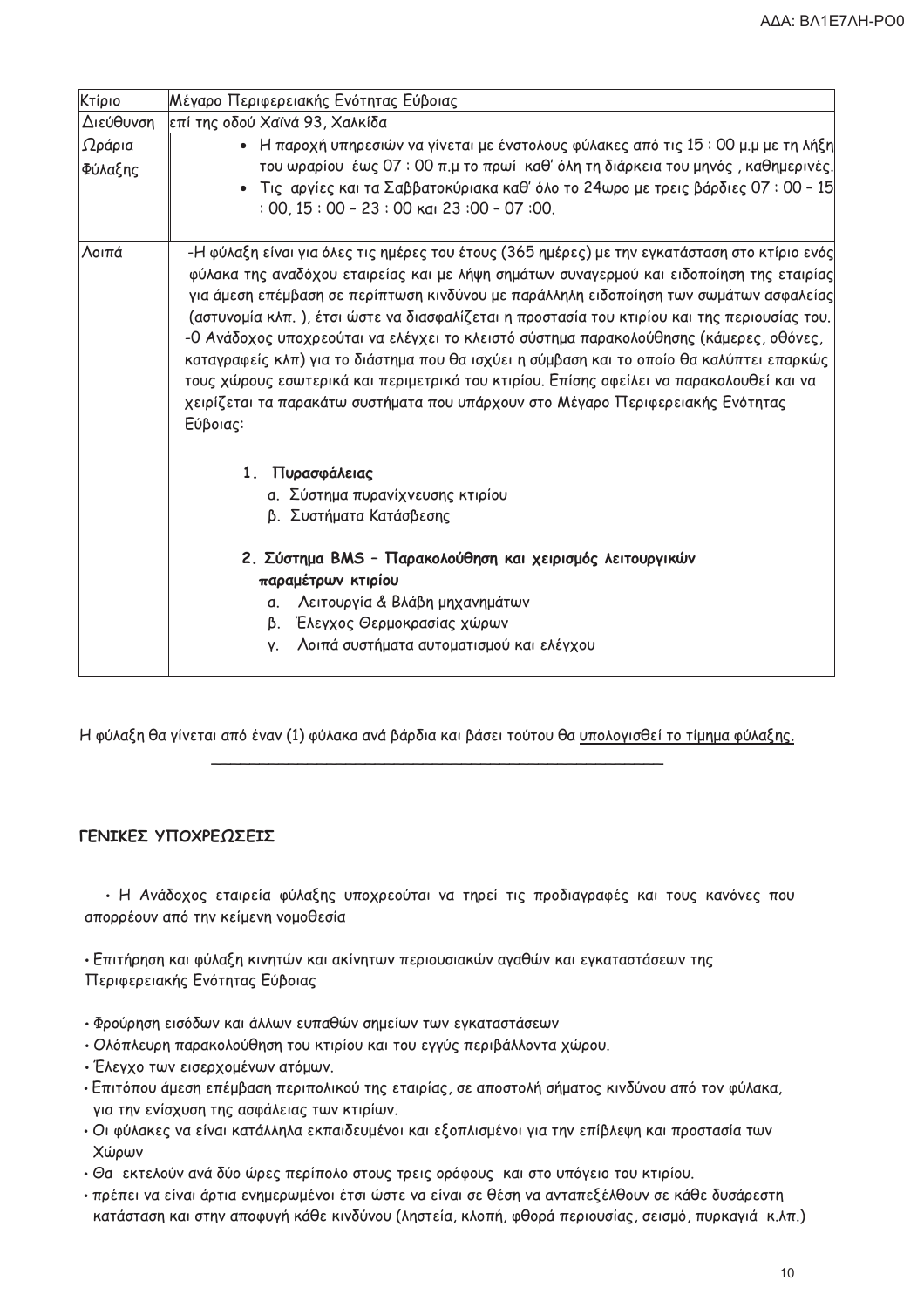- Θα πρέπει να είναι άρτια ενημερωμένοι έτσι ώστε να είναι σε θέση να ανταπεξέλθουν σε κάθε δυσάρεστη κατάσταση και στην αποφυγή κάθε κινδύνου (ληστεία, κλοπή, φθορά περιουσίας, σεισμό, πυρκαγιά κ.λπ.)
- Θα φορούν ειδική στολή εγκεκριμένη από το/τα Αρμόδιο/α Υπουργείο/α με το διακριτικό της Εταιρείας Φύλαξης
- θα είναι εξοπλισμένοι με φακό και θα έχουν μέσα ασύρματης επικοινωνίας (κινητό τηλέφωνο ή φορητό ασύρματο).
- θα τηρούν βιβλίο συμβάντων και θα ενημερώνουν σχετικά την Δ/νση Διοικητικού -Οικονομικού της Π.Ε. Εύβοιας
- Θα υπάρχει δυνατότητα άμεσης αντικατάστασής τους σε περίπτωση ασθένειας κατά την ώρα της υπηρεσίας τους ή τυχόν κριθούν ακατάλληλοι από την υπηρεσία μας.
- Θα έχουν άμεση επικοινωνία με τους υπευθύνους, θα εκτελούν τις νόμιμες εντολές αυτών πρόθυμα και θα επεμβαίνουν δυναμικά σε περίπτωση κινδύνου.
- Θα τηρούνται όλοι οι Νόμοι οι σχετικοί με την εργασία (εργατική νομοθεσία) δηλαδή καταβολή νομίμων αποδοχών οι οποίες (σε καμία περίπτωση δεν μπορεί να είναι κατώτερες των προβλεπομένων από την οικεία ΣΣΕ, ωράριο εργασίας, κοινωνικών παροχών, αποζημιώσεων, φόρων, καταβολής ασφαλιστικών εισφορών (εργοδότη και ασφαλισμένου) κ.λπ. και ο ανάδοχος θα ευθύνεται έναντι των Ελληνικών Αρχών για την τήρηση κάθε υποχρέωσης που προκύπτει από αυτές. Σε περίπτωση που διαπιστωθεί παράβαση του ανωτέρου όρου θα καταγγέλεται η σύμβαση.

Η Ανάδοχος εταιρεία φύλαξης υποχρεούται να προβεί σε συνεργασία με τους υπεύθυνους της Υπηρεσίας στην αναγκαία συντήρηση των συστημάτων συναγερμών που είναι εγκατεστημένα στο Μέγαρο της ΠΕ Εύβοιας, ώστε να διασφαλίζεται η άριστη και αποτελεσματική λειτουργίας τους.

Σε περίπτωση που προκληθούν ζημιές, φθορές, κλοπές ή διαρρήξεις στις ώρες ευθύνης ο ανάδοχος υποχρεούται στην αποκατάσταση ζημιών μέχρι του ποσού των 50.000 €.

#### ΔΙΑΔΙΚΑΣΙΑ ΔΙΕΝΕΡΓΕΙΑΣ ΔΙΑΓΩΝΙΣΜΟΥ **APOPO** 8 ΔΙΕΥΚΡΙΝΙΣΕΙΣ ΗΜΕΡΟΜΗΝΙΑ ΔΙΑΓΩΝΙΣΜΟΥ - ΤΟΠΟΣ ΚΑΤΑΘΕΣΗΣ ΠΡΟΣΦΟΡΩΝ

1. Ο διαγωνισμός θα διεξαχθεί την Παρασκευή 22-11-2013 και ώρα 11:00 π.μ. στην αίθουσα συνεδριάσεων του 3<sup>ου</sup> ορόφου της Π. Ε. Εύβοιας (Διεύθυνση Διοικητικού-Οικονομικού, Διοικητήριο). 2. Οι ενδιαφερόμενοι οφείλουν να καταθέσουν τις σφραγισμένες προσφορές τους μέχρι την Πέμπτη 21-11-2013 και ώρα 14:30 μ.μ. στη Γραμματεία της Δ/νσης Διοικητικού - Οικονομικού στο ισόγειο.

3. Μετά τη λήξη της ανωτέρω προθεσμίας και ώρας υποβολής (παρ. 2 παρόντος άρθρου) καμία προσφορά δεν θα γίνεται δεκτή, αλλά θα απορρίπτεται, χωρίς να αποσφραγισθεί, ως εκπρόθεσμη.

### ΔΗΜΟΣΙΕΥΣΗ ΤΗΣ ΠΡΟΚΗΡΥΞΗΣ

Η παρούσα Απόφαση (πλήρες τεύχος Αναλυτικής Προκήρυξης), η περίληψη Διακήρυξης, καθώς και όλα τα Παραρτήματα (λοιπά τεύχη του διαγωνισμού), διατίθενται σε ηλεκτρονική μορφή από την ημερομηνία δημοσίευσης της Προκήρυξης, στις ιστοσελίδες www.pste.gov.gr και www.naevias.gr ενώ περίληψη της παρούσας θα αποσταλεί για δημοσίευση στην εφημερίδα:

#### «KAOHMEPINH EYBOIA»

Τα έξοδα δημοσίευσης των ανακοινώσεων στον Ελληνικό Τύπο βαρύνουν τον ανάδοχο βάσει του ν. 3548/2007.

Οι ενδιαφερόμενοι μπορούν να ζητήσουν εγγράφως διευκρινίσεις για το περιεχόμενο της παρούσας Προκήρυξης, μέχρι τρεις (3) εργάσιμες ημέρες πριν την κατάθεση των προσφορών για τον διαγωνισμό, από την Αναθέτουσα Αρχή.

### ΑΠΟΣΦΡΑΓΙΣΗ ΤΩΝ ΠΡΟΣΦΟΡΩΝ ΚΑΙ ΑΝΑΚΟΙΝΩΣΗ ΤΙΜΩΝ

Ισχύουν οι διατάξεις του Άρθρου 19 «Αποσφράγιση των προσφορών και ανακοίνωση τιμών» του υπ' αριθμ. 118/2007 Κανονισμού Προμηθειών Δημοσίου (Κ.Π.Δ.)

1. Το αρμόδιο όργανο παραλαβής και αποσφράγισης προσφορών προβαίνει στην έναρξη της διαδικασίας αποσφράγισης των προσφορών την ημερομηνία και ώρα που ορίζεται από τη σχετική διακήρυξη ή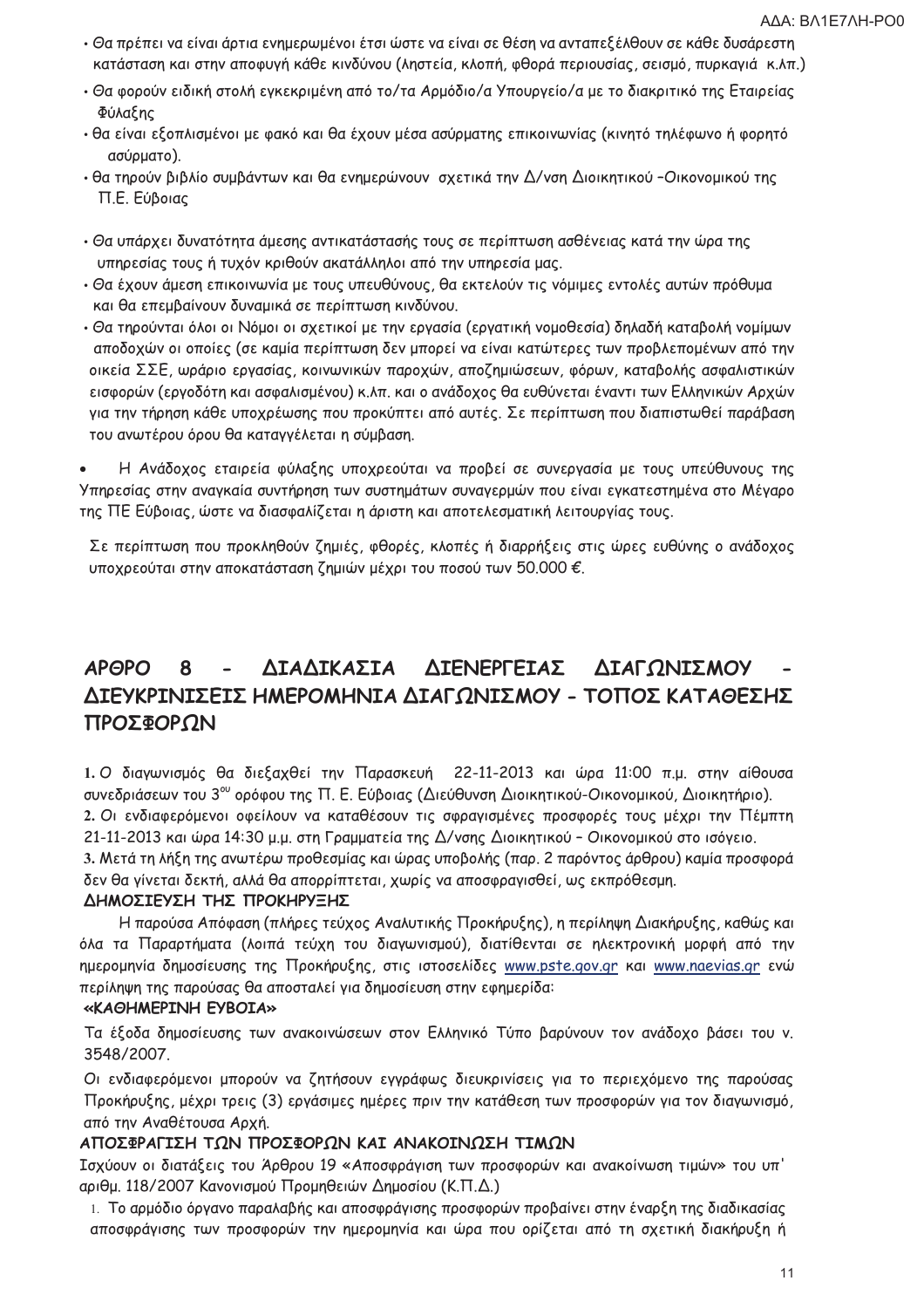πρόσκληση. Προσφορές που υποβάλλονται στο παραπάνω όργανο μετά την έναρξη της διαδικασίας αποσφράγισης δεν αποσφραγίζονται αλλά παραδίδονται στην Υπηρεσία για επιστροφή, ως εκπρόθεσμες. Η αποσφράγιση γίνεται με την παρακάτω διαδικασία.

Αποσφραγίζεται ο κυρίως φάκελος προσφοράς καθώς και ο φάκελος της τεχνικής προσφοράς μονογράφονται δε και σφραγίζονται από το αρμόδιο όργανο όλα τα δικαιολογητικά που υποβάλλονται κατά το στάδιο αυτό και η τεχνική προσφορά ανά φύλλο.

Οι φάκελοι των οικονομικών προσφορών δεν αποσφραγίζονται, αλλά μονογράφονται και σφραγίζονται από το παραπάνω όργανο και τοποθετούνται σ' ένα νέο φάκελο ο οποίος επίσης σφραγίζεται και υπογράφεται από το ίδιο όργανο και παραδίδεται στην Υπηρεσία, προκειμένου να αποσφραγισθεί την ημερομηνία και ώρα που ορίζεται από τη διακήρυξη ή την πρόσκληση.

2. Μετά την αποσφράγιση των προσφορών το παραπάνω όργανο προβαίνει στην καταχώρηση αυτών που υποβάλλουν προσφορές, καθώς και των δικαιολογητικών που υπέβαλαν, σε πρακτικό το οποίο υπογράφει και σφραγίζει.

3. Η αποσφράγιση των προσφορών γίνεται δημόσια.

4. Όσες προσφορές δεν κρίθηκαν αποδεκτές δεν αποσφραγίζονται, αλλά επιστρέφονται.

Όσοι δικαιούνται, σύμφωνα με τα παραπάνω, να παρευρίσκονται στη διαδικασία αποσφράγισης των προσφορών, λαμβάνουν γνώση των συμμετασχόντων στον διαγωνισμό, καθώς επίσης και των τιμών που προσφέρθηκαν.

5. Μετά την αξιολόγηση των προσφορών και την ανάδειξη αυτού στον οποίο πρόκειται να γίνει η κατακύρωση, το αρμόδιο όργανο παραλαβής και αποσφράγισης προσφορών προβαίνει επίσης στην αποσφράγιση του φακέλου των δικαιολογητικών του άρθρου 6 παρ. 2 ΠΔ 118/2007 την ημερομηνία και ώρα που ορίζεται από τη σχετική διακήρυξη ή πρόσκληση. Όσοι δικαιούνται, σύμφωνα με τα παραπάνω, να παρευρίσκονται στη διαδικασία αποσφράγισης του φακέλου των δικαιολογητικών του άρθρου 6 παρ. 2. ΠΔ 118/2007 λαμβάνουν γνώση των δικαιολογητικών που κατατέθηκαν. Τα δικαιολογητικά προσκομίζονται σε σφραγισμένο φάκελο, ο οποίος παραδίδεται εμπρόθεσμα στο αρμόδιο όργανο παραλαβής και αποσφράγισης των προσφορών. Στη διακήρυξη ορίζεται περαιτέρω η διαδικασία και ο χρόνος πρόσβασης των συμμετεχόντων στα δικαιολογητικά του άρθρου 6 παρ.2 ΠΔ 118/2007 μετά την υποβολή τους.

### ΕΝΣΤΑΣΕΙΣ

Ενστάσεις υποβάλλονται εγγράφως στο αρμόδιο για την διενέργεια του Διαγωνισμού όργανο σύμφωνα με το άρθρο 15 παρ.2α,β,γ,δ του Π.Δ 118/07.

Για το παραδεκτό της άσκησης ένστασης προσκομίζεται παράβολο κατάθεσης υπέρ του Δημοσίου ποσού ίσου με το 0,10 επί τοις εκατό (0,10%) επί της προυπολογισμένης αξίας της παρεχόμενης υπηρεσίας το ύψος της οποίας δεν μπορεί να είναι μικρότερο των χιλίων (1000) και μεγαλύτερο των πέντε χιλιάδων  $(5000) \notin$ .

### ΑΠΟΡΡΙΨΗ ΠΡΟΣΦΟΡΩΝ

1. Προσφορές που είναι αόριστες και ανεπίδεκτες εκτίμησης ή είναι υπό αίρεση ή μη σύμφωνες με τους όρους της Προκήρυξης, απορρίπτονται ως απαράδεκτες.

2. Θα απορρίπτονται ως απαράδεκτες, προσφορές που παρουσιάζουν αποκλίσεις από τους όρους της Προκήρυξης ή δεν πληρούν υποχρεωτικές απαιτήσεις.

#### ΑΝΤΙΠΡΟΣΦΟΡΕΣ

Στους διαγωνισμούς δεν γίνονται δεκτές αντιπροσφορές. Σε περίπτωση υποβολής τους απορρίπτονται, ως απαράδεκτες.

### ΔΙΑΡΚΕΙΑ ΙΣΧΥΟΣ ΠΡΟΣΦΟΡΩΝ

Οι προσφορές ισχύουν και δεσμεύουν τους συμμετέχοντες στον διαγωνισμό για διάστημα εκατόν είκοσι (120) ημερών από την επόμενη ημέρα της διενέργειας του διαγωνισμού, το οποίο και θα πρέπει να αναγράφεται στο διαβιβαστικό έγγραφο υποβολής του συμμετέχοντος στο διαγωνισμό.

Σε περίπτωση παράλειψης της ανωτέρω αναγραφής, θεωρείται πως ο υποψήφιος αποδέχεται ανεπιφύλακτα την ανωτέρω χρονική ισχύ στην προσφορά του. Προσφορά που ορίζει χρόνο ισχύος μικρότερο του προβλεπόμενου από τη διακήρυξη, απορρίπτεται ως απαράδεκτη.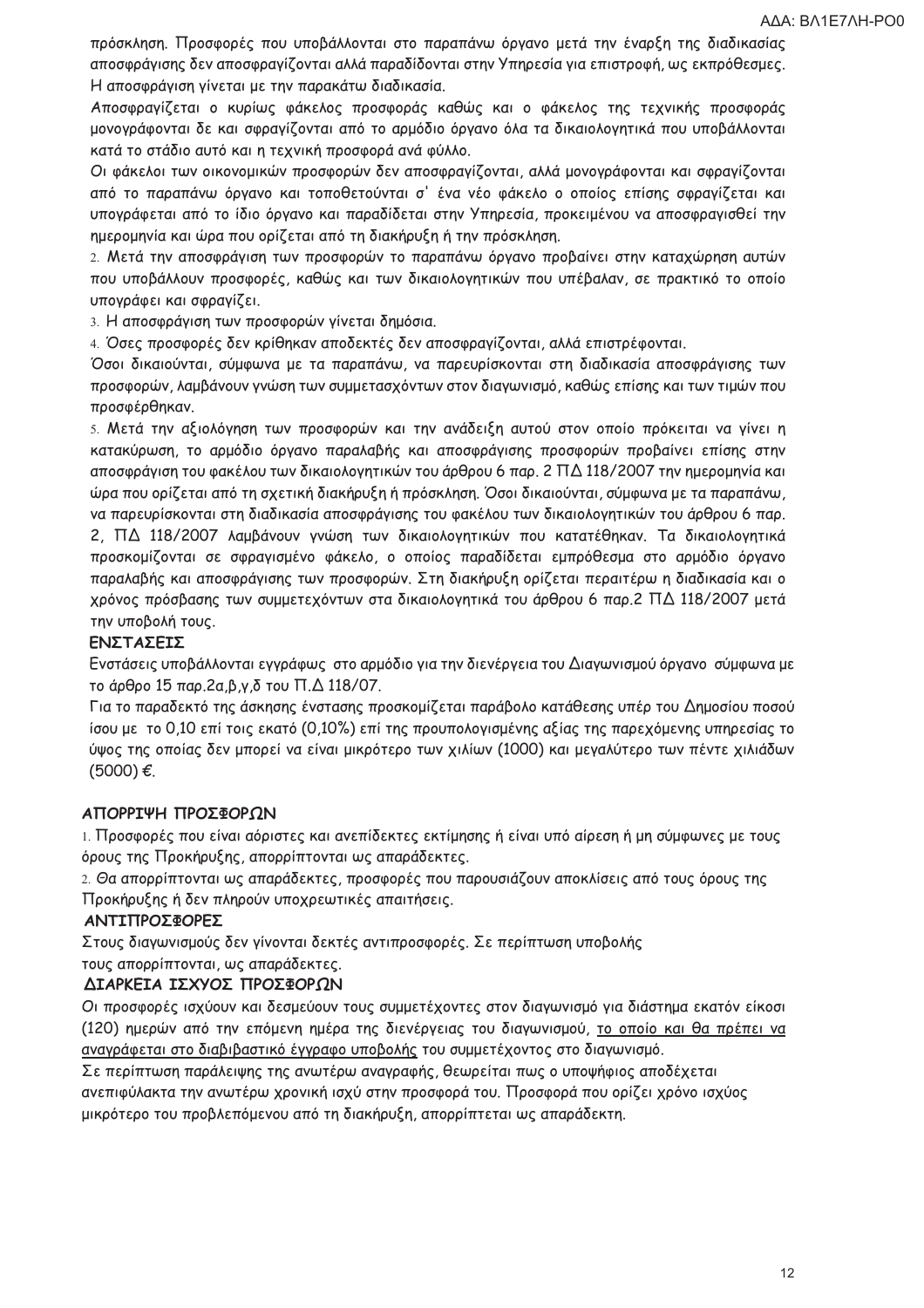# ΑΡΘΡΟ 9 - ΚΑΤΑΡΤΙΣΗ ΚΑΙ ΥΠΟΓΡΑΦΗ ΣΥΜΒΑΣΗΣ

Η σύμβαση θα καταρτιστεί στην ελληνική γλώσσα με βάση τους όρους που περιλαμβάνονται στην Προκήρυξη και την προσφορά του αναδόχου. Θα διέπεται από το Ελληνικό Δίκαιο και δεν μπορεί να περιέχει όρους αντίθετους προς το περιεχόμενο της παρούσας.

Μετά την κατακύρωση καταρτίζεται η σχετική Σύμβαση, η οποία ρυθμίζει όλες τις λεπτομέρειες για την εφαρμογή της κατακύρωσης.

Η Σύμβαση, που περιλαμβάνει, λεπτομερώς όλους τους όρους και τις προϋποθέσεις για την υλοποίηση του Έργου, καθώς και τα δικαιώματα και τις υποχρεώσεις των

συμβαλλόμενων μερών, καταρτίζεται με βάση την κατακύρωση, την προσφορά και την Προκήρυξη. Για τις ανάγκες κατάρτισης των ειδικών όρων και λεπτομερειών της Σύμβασης, ο Ανάδοχος θα συνεργαστεί με την Αναθέτουσα Αρχή.

Ο Ανάδοχος στον οποίο θα κατακυρωθεί ο διαγωνισμός υποχρεούται να προσέλθει μέσα σε δέκα (10) ημέρες από την ημερομηνία ανακοίνωσης της κατακύρωσης, για υπογραφή της σχετικής Σύμβασης. ΠΑΡΑΤΑΣΗ ΙΣΧΥΟΣ ΣΥΜΒΑΣΗΣ

Είναι δυνατή η παράταση ισχύος των συμβάσεων παροχής υπηρεσιών για δύο (2) μήνες (ή παραπάνω σε εξαιρετικές περιπτώσεις) από τη συμβατική ημερομηνία ολοκλήρωσης εκτέλεσης των υπηρεσιών με τους ίδιους όρους.

# ΑΡΘΡΟ 10 - ΤΡΟΠΟΣ ΠΛΗΡΩΜΗΣ - ΚΡΑΤΗΣΕΙΣ

Η πληρωμή στον ανάδοχο θα γίνει τμηματικά με την πρόοδο εκτέλεσης των υπηρεσιών ακολουθούμενης της διαδικασίας του άρθρου 35 του Π.Δ. 118/2007 από τις πιστώσεις του προϋπολογισμού της ΠΕ Εύβοιας και σύμφωνα με την καθιερωμένη διαδικασία εκκαθάρισης δαπανών από την Υπηρεσία Δημοσιονομικού Ελέγχου, υπό την προϋπόθεση της προηγούμενης προσκόμισης από τον ανάδοχο των απαιτούμενων από το Νόμο δικαιολογητικών.

-Πρωτόκολλο πιστοποίησης παρεχόμενων υπηρεσιών.

-Τιμολόγιο του αναδόχου εις τριπλούν που να φέρει την ένδειξη «Εξοφλήθηκε».

-Εξοφλητική απόδειξη του αναδόχου, εάν το τιμολόγιο δεν φέρει την ένδειξη «Εξοφλήθηκε».

- Φορολογική και ασφαλιστική ενημερότητα.

Οι κρατήσεις επί της συνολικής συμβατικής αξίας βαρύνουν τον προμηθευτή, ήτοι:

- Υπέρ Μ.Τ.Π.Υ 3%,

-Χαρτόσημο 2% επί του Μ.Τ.Π.Υ,

-ΟΓΑ χαρτοσήμου 20% επί του χαρτοσήμου.

Ο Φ.Π.Α. βαρύνει την Π.Ε. Εύβοιας.

# APOPO 11 - YTTEPFOAABIA

Ο Ανάδοχος μετά την ανάθεση του Έργου δεν έχει δικαίωμα, χωρίς την έγγραφη συγκατάθεση της ΠΕ Εύβοιας, να αναθέσει οποιοδήποτε μέρος του Έργου υπεργολαβικά σε τρίτο φυσικό ή νομικό πρόσωπο, το οποίο δεν έχει συμπεριληφθεί στην προσφορά του. Την πλήρη ευθύνη για την ολοκλήρωση του Έργου φέρει αποκλειστικά ο Ανάδοχος.

# ΑΡΘΡΟ 12 - ΕΚΠΤΟΣΗ ΑΝΑΛΟΧΟΥ-ΠΟΙΝΙΚΕΣ ΡΗΤΡΕΣ

Ο μειοδότης που δεν προσέρχεται μέσα στην προθεσμία που του ορίστηκε να υπογράψει τη σχετική σύμβαση, κηρύσσεται υποχρεωτικά έκπτωτος από την κατακύρωση ή ανάθεση που έγινε στο όνομα του και από κάθε δικαίωμα που απορρέει από αυτή και καλείται να υπογράψει την σύμβαση ο αμέσως επόμενος στην κατάταξη υποψήφιος. Σε αυτόν που κηρύσσεται έκπτωτος εφαρμόζονται οι διατάξεις του Π.Δ 118/2007.

Για πλημμελή εκτέλεση του έργου φύλαξης των αναφερόμενων στην παρούσα κτιρίων, θα επιβάλλεται στον ανάδοχο, από την αναθέτουσα αρχή, αντίστοιχου ποσού ποινική ρήτρα, ανάλογα με το είδος και το μέγεθος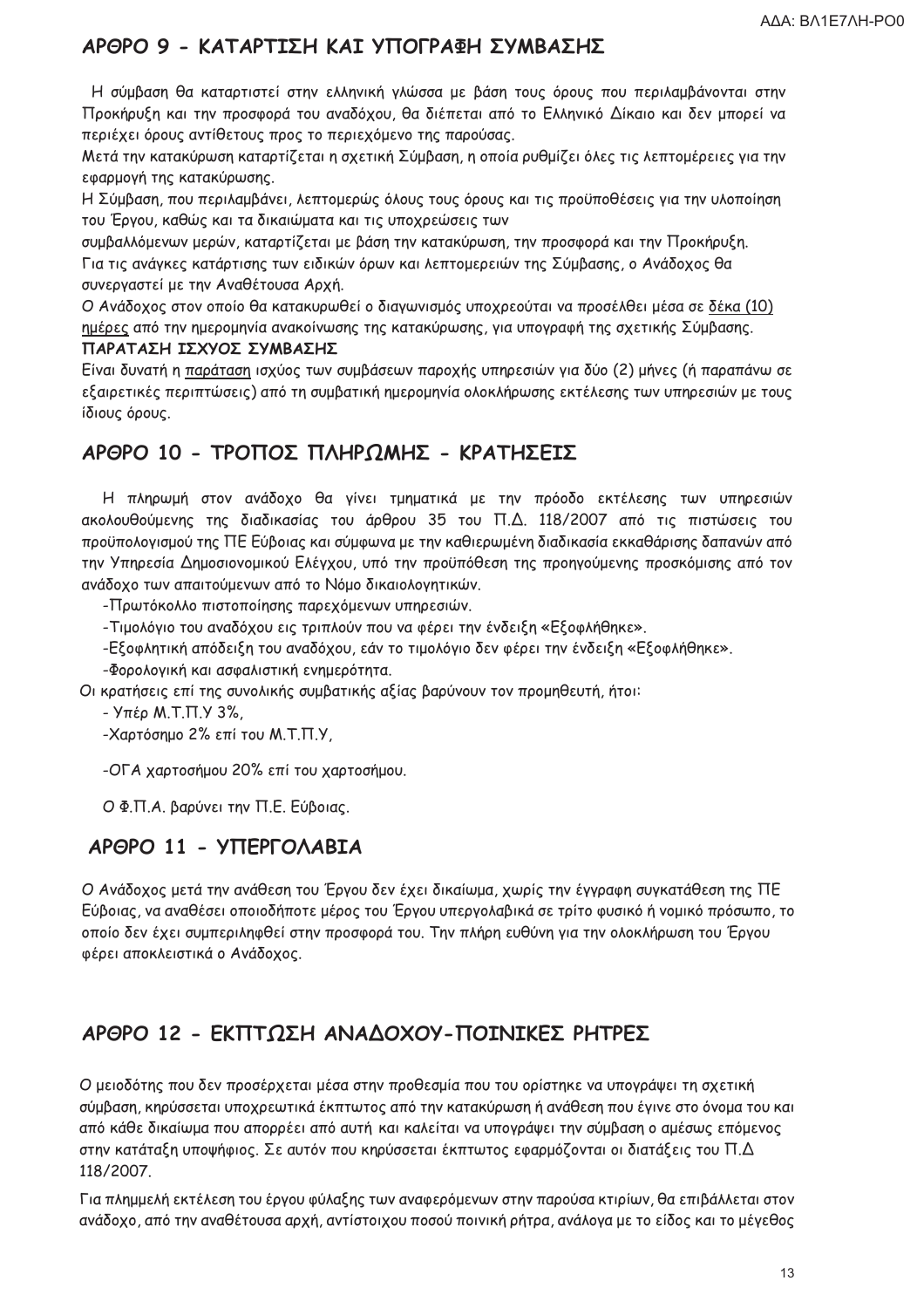των παραλείψεων του, παρακρατούμενη από τη μηνιαία αμοιβή του. Σε περίπτωση υποτροπής η πιο πάνω ρήτρα θα διπλασιάζεται, διατηρούμενου του δικαιώματος καταγγελίας της σύμβασης και κήρυξης του αναδόχου εκπτώτου.

Σε περίπτωση που ο ανάδοχος συνεχίζει να μην τηρεί τις συμβατικές του υποχρεώσεις η αναθέτουσα αρχή διατηρεί το δικαίωμα μονομερούς καταγγελίας της σύμβασης φύλαξης των κτιρίων των οποίων την φύλαξη ανέλαβε ο ανάδοχος και δεν τηρεί τις συμβατικές του υποχρεώσεις καθώς και κατάπτωσης της εγγυητικής επιστολής του.

Αν ο ανάδοχος διακόψει (χωρίς τη συναίνεση της αναθέτουσας αρχής) το έργο, πριν την ημερομηνία λήξεως του χρόνου σύμβασης, υποχρεούται στην καταβολή ποινικής ρήτρας ημερησίως για κάθε ημέρα διακοπής και μέχρι την ημερομηνία λήξεως της σύμβασης, ίσης με το 1/30 της μηνιαίας αμοιβής του.

# ΑΡΘΡΟ 13 - ΕΦΑΡΜΟΣΤΕΟ ΔΙΚΑΙΟ

Η Σύμβαση διέπεται από το Ελληνικό Δίκαιο. Σε περίπτωση διαφορών που ενδεχομένως προκύψουν σχετικά με την ερμηνεία ή την εκτέλεση ή την εφαρμογή της Σύμβασης ή εξ' αφορμής της, η Αναθέτουσα Αρχή και ο Ανάδοχος καταβάλλουν κάθε φιλική επίλυσή τους, σύμφωνα με τους κανόνες της καλής πίστης και των χρηστών συναλλακτικών ηθών.

Για κάθε διαφορά που δεν είναι δυνατό να επιλυθεί σύμφωνα με τα παραπάνω οριζόμενα, αρμόδια θα είναι τα δικαστήρια που εδρεύουν στη Χαλκίδα.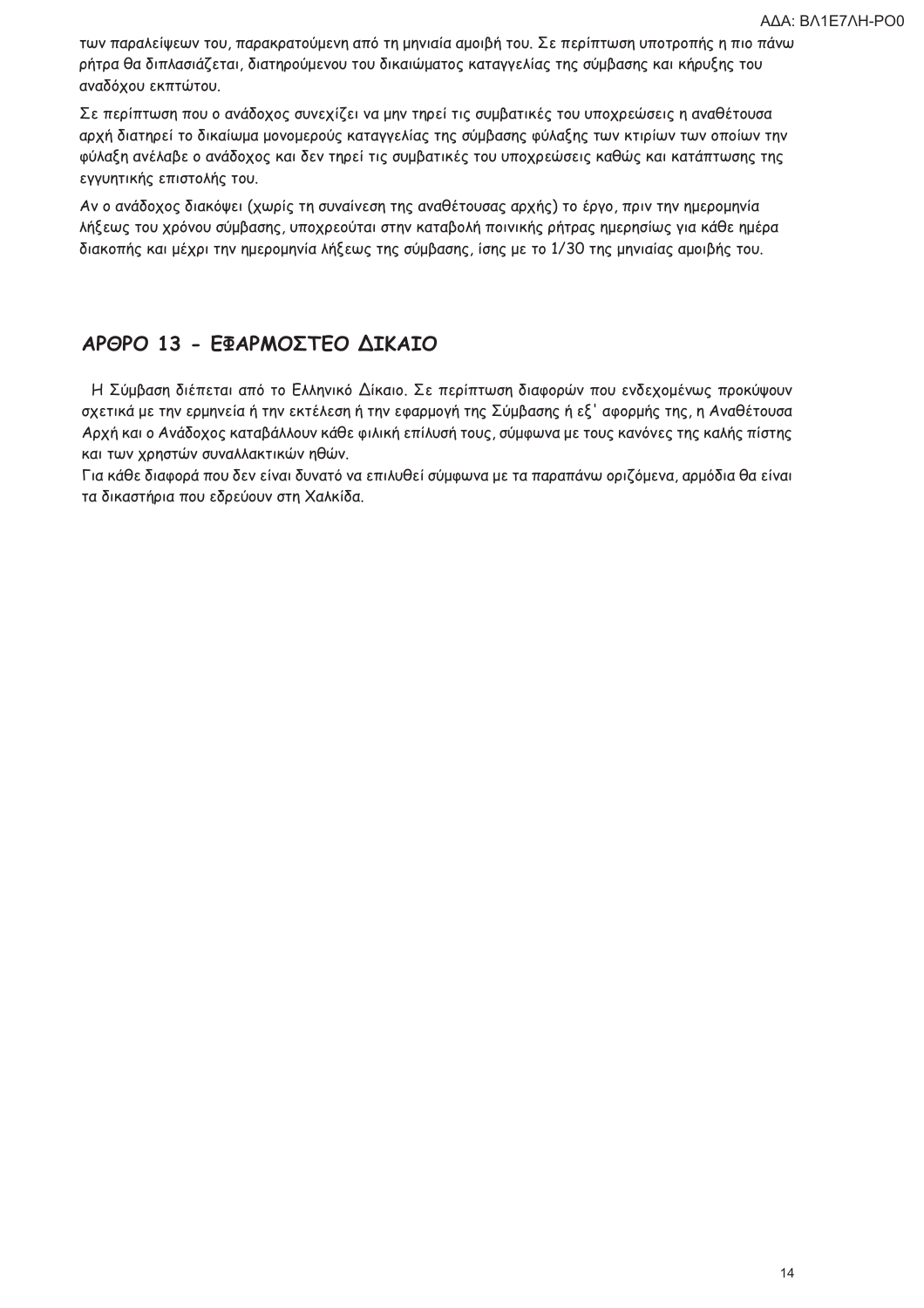### ΠΑΡΑΡΤΗΜΑ Α' ΥΠΟΔΕΙΓΜΑ ΕΓΓΥΗΤΙΚΗΣ ΣΥΜΜΕΤΟΧΗΣ

### ΥΠΟΔΕΙΓΜΑ ΕΓΓΥΗΤΙΚΗΣ ΕΠΙΣΤΟΛΗΣ ΣΥΜΜΕΤΟΧΗΣ ΑΠΟ ΤΡΑΠΕΖΑ

Ονομασία Τράπεζας.................. Κατάστημα (Δ/νση: οδός - αριθμός, Τ.Κ., FAX).............................. Ημερομηνία έκδοσης 

Προς: (Αναγράφεται η Υπηρεσία διενέργειας του διαγωνισμού προς την οποία απευθύνεται)

ΕΓΓΥΗΤΙΚΗ ΕΠΙΣΤΟΛΗ ΣΥΜΜΕΤΟΧΗΣ ΑΡ........... ΕΥΡΩ

. Έχουμε την τιμή να σας γνωρίζουμε ότι εγγυώμεθα δια της παρούσης εγγυητικής επιστολής ανέκκλητα και ανεπιφύλακτα, παραιτούμενοι του δικαιώματος της διαιρέσεως και διζήσεως μέχρι του ποσού των ΕΥΡΩ υπέρ της εταιρείας Δ/νση 

αριθμ......./ ....... Δ/ξή σας.

- . Η παρούσα εγγύηση καλύπτει μόνο τις από την συμμετοχή στον ανωτέρω διαγωνισμό απορρέουσες υποχρεώσεις της εν λόγω εταιρείας καθ' όλο το χρόνο ισχύος της.
- . Το παραπάνω ποσό τηρούμε στη διάθεσή σας και θα καταβληθεί ολικά ή μερικά χωρίς καμία από μέρους μας αντίρρηση ή ένσταση και χωρίς να ερευνηθεί αν πράγματι υπάρχει ή αν είναι νόμιμη ή μη η απαίτησή σας μέσα σε τρεις (3) ημέρες από απλή έγγραφη ειδοποίησή σας.
- . Σε περίπτωση κατάπτωσης της εγγύησης το ποσό της κατάπτωσης υπόκειται στο εκάστοτε ισχύον τέλος χαρτοσήμου.
- . Αποδεχόμαστε να παρατείνουμε την ισχύ της εγγύησης ύστερα από έγγραφο της Υπηρεσίας σας με την προϋπόθεση ότι το σχετικό αίτημά σας θα μας υποβληθεί πριν από την ημερομηνία λήξης της.
- 
- . Βεβαιούται υπεύθυνα ότι το ποσό των εγγυητικών μας επιστολών που έχουν δοθεί στο Δημόσιο και Ν.Π.Δ.Δ., συνυπολογίζοντας και το ποσό της παρούσας, δεν υπερβαίνει το όριο των εγγυήσεων που έχει καθορισθεί από το Υπουργείο Οικονομικών για την Τράπεζά μας.

### ΣΗΜΕΙΩΣΗ ΓΙΑ ΤΗΝ ΤΡΑΠΕΖΑ

Ο χρόνος ισχύος της παρούσας πρέπει να είναι μεγαλύτερος κατά ένα (1) μήνα του χρόνου ισχύος της προσφοράς, όπως σχετικά αναφέρεται στη Διακήρυξη.

#### ΑΠΟ ΤΟ ΤΑΜΕΙΟ ΠΑΡΑΚΑΤΑΘΗΚΩΝ & ΔΑΝΕΙΩΝ

Σε περίπτωση που η εγγυητική επιστολή εκδίδεται από το Ταμείο Παρακαταθηκών & Δανείων θα πρέπει, πέραν των υποχρεωτικών διατυπώσεων στο Άρθρο 5 της Διακήρυξης, να διατυπώνεται ο όρος: «Το παραπάνω ποσό τηρούμε στη διάθεσή σας και θα καταβληθεί, ολικά ή μερικά χωρίς καμία από μέρους μας αντίρρηση ή ένσταση και χωρίς να ερευνηθεί αν πράγματι υπάρχει ή αν είναι νόμιμη ή μη η απαίτησή σας μέσα σε τρεις (3) ημέρες από απλή έγγραφη ειδοποίησή σας.»

«η εννύηση διέπεται από τους όρους του άρθρου 25 του Π.Δ. 118/2007».

ń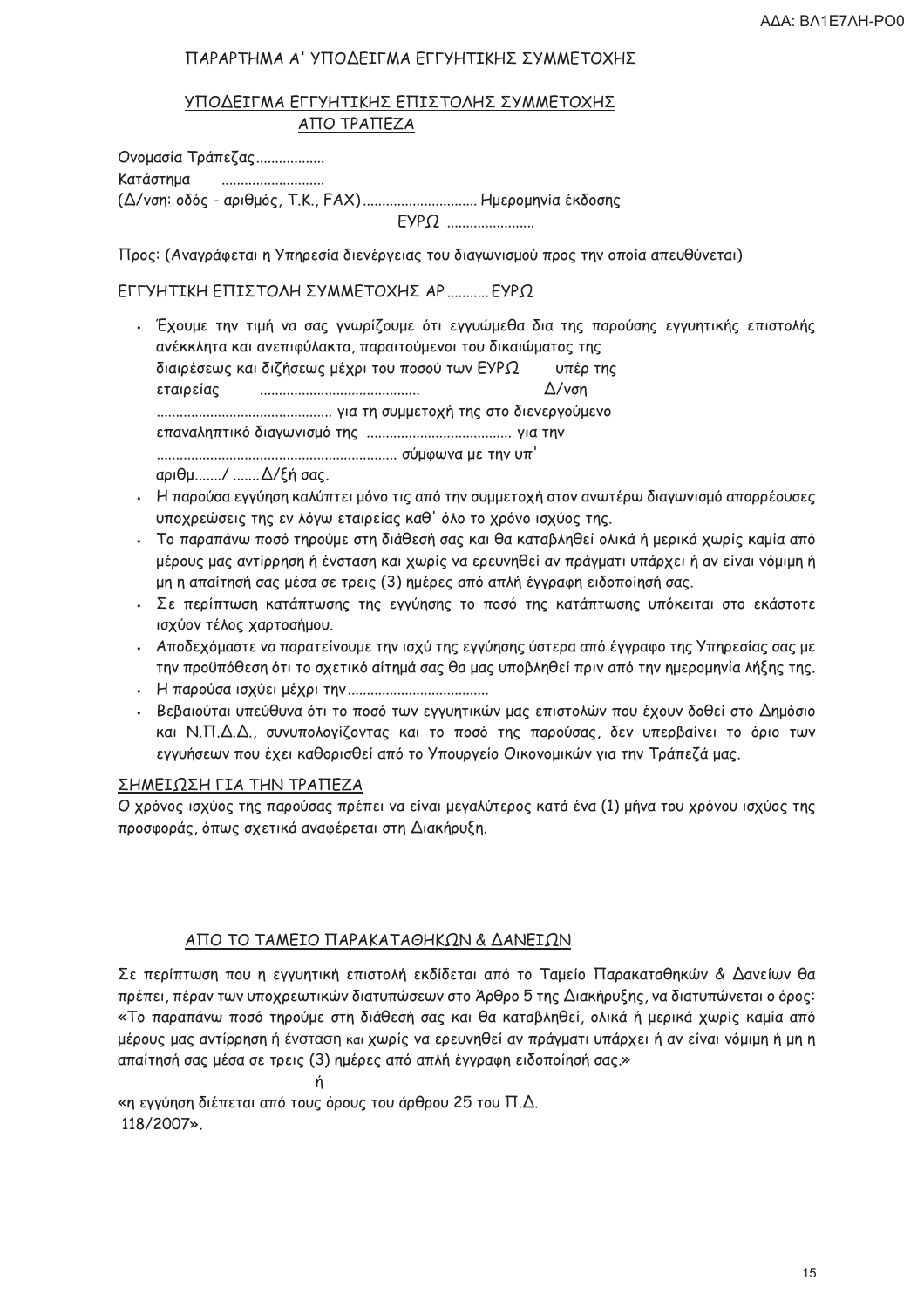#### ΠΑΡΑΡΤΗΜΑ Β' ΥΠΟΔΕΙΓΜΑ ΕΓΓΥΗΤΙΚΗΣ ΚΑΛΗΣ ΕΚΤΕΛΕΣΗΣ

### ΥΠΟΔΕΙΓΜΑ ΕΓΓΥΗΤΙΚΗΣ ΕΠΙΣΤΟΛΗΣ ΚΑΛΗΣ ΕΚΤΕΛΕΣΗΣ ΑΠΟ ΤΡΑΠΕΖΑ

Oνομασία Τράπεζας .................. Κατάστημα (Δ/νση: οδός - αριθμός, Τ.Κ., FAX)

Ημερομηνία έκδοσης  $EYP\Omega$  ............

Προς: (Αναγράφεται η Υπηρεσία διενέργειας του διαγωνισμού προς την οποία απευθύνεται)

ΕΓΓΥΗΤΙΚΗ ΕΠΙΣΤΟΛΗ ΚΑΛΗΣ ΕΚΤΕΛΕΣΗΣ ΑΡ  $EYPQ$ 

• Έχουμε την τιμή να σας γνωρίσουμε ότι εγγυώμεθα δια της παρούσης εγγυητικής επιστολής ανέκκλητα και ανεπιφύλακτα, παραιτούμενοι του δικαιώματος της διαιρέσεως και διζήσεως μέχρι αυτήν των όρων της σύμβασης που υπέγραψε μαζί σας για την προμήθεια ........................... προς κάλυψη αναγκών του ....................... και το οποίο καλύπτει το 10% της συμβατικής προ ΦΠΑ αξίας

- . Το παραπάνω ποσό τηρούμε στη διάθεσή σας και θα καταβληθεί με μόνη τη δήλωση σας ολικά ή μερικά χωρίς καμιά από μέρος μιας αντίρρησης ή ένσταση και χωρίς να ερευνηθεί το βάσιμο ή μη της απαίτησης μέσα σε τρεις (3) ημέρες από απλή έγγραφη ειδοποίηση σας.
- . Σε περίπτωση κατάπτωσης της εγγύησης το ποσό της κατάπτωσης υπόκειται στο εκάστοτε ισχύον τέλος χαρτοσήμου
- . Η παρούσα εγγύηση μας αφορά μόνο την παραπάνω αιτία και ισχύει μέχρι την επιστροφή της σ' εμάς, οπότε γίνεται αυτοδίκαια άκυρη και δεν έχει απέναντι μας καμιά ισχύ.
- . Βεβαιώνεται υπεύθυνα ότι το ποσό των εγγυητικών μας επιστολών που έχουν δοθεί (στο Δημόσιο και Ν.Π.Δ.Δ.), συνυπολογίζοντας και το ποσό της παρούσας, δεν υπερβαίνει το όριο των εγγυήσεων που έχει καθορισθεί από το Υπουργείο Οικονομικών για την Τράπεζά μας).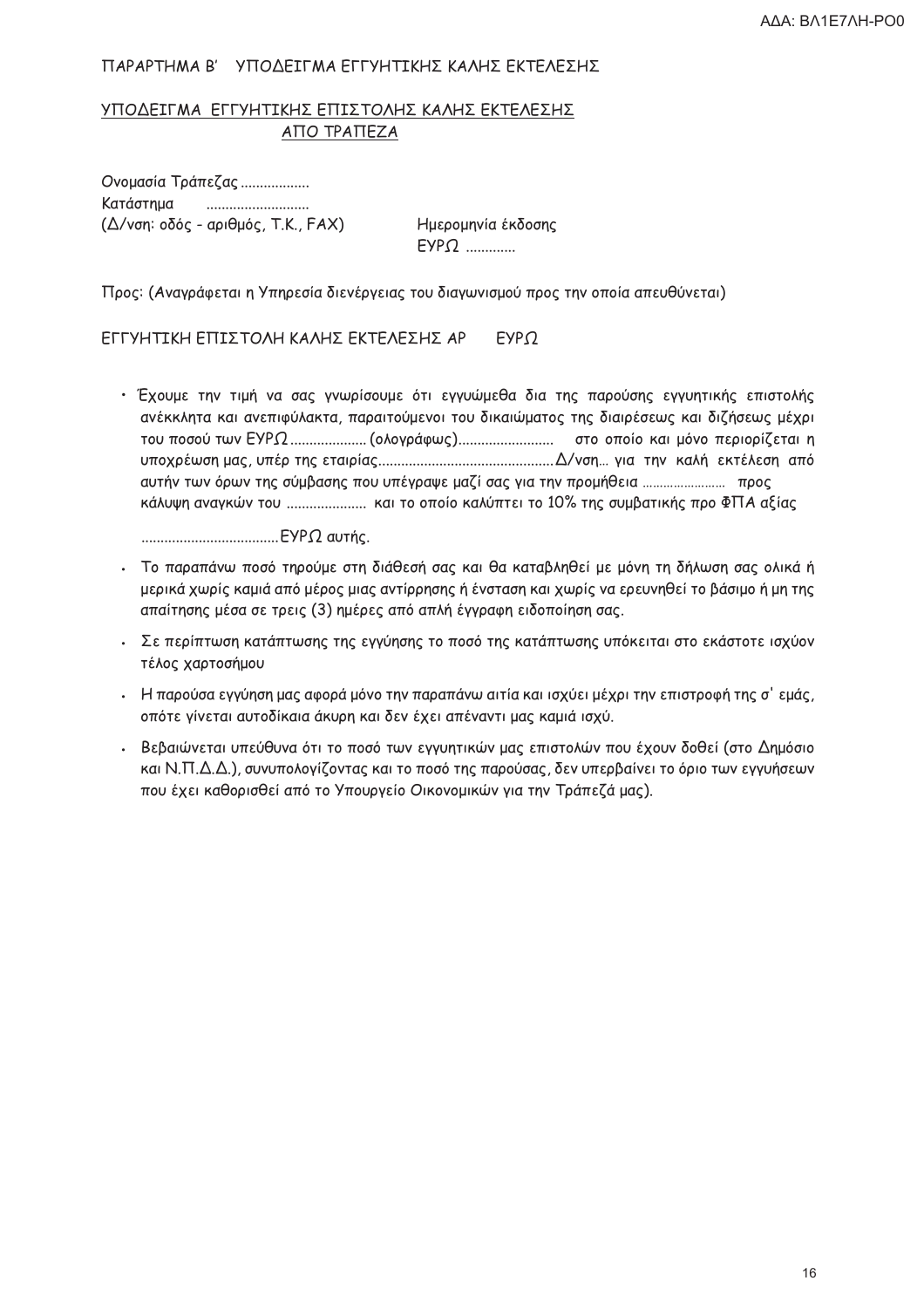ПАРАРТНМА Г'

ΤΕΥΧΟΣ ΤΕΧΝΙΚΗΣ ΠΡΟΣΦΟΡΑΣ

### Α. ΣΤΟΙΧΕΙΑ ΥΠΟΨΗΦΙΟΥ ΑΝΑΔΟΧΟΥ

| ΕΤΑΙΡΙΚΗ ΕΠΩΝΥΜΙΑ       |  |
|-------------------------|--|
| ΕΤΑΙΡΙΚΗ ΜΟΡΦΗ          |  |
| <b>ETTALLEVAMATIKH</b>  |  |
| ΔΡΑΣΤΗΡΙΟΤΗΤΑ           |  |
| ΟΝΟΜΑΤΕΠΩΝΥΜΟ           |  |
| ΝΟΜΙΜΟΥ ΕΚΠΡΟΣΩΠΟΥ      |  |
| $A \Phi M - \Delta Q Y$ |  |
| ΔΙΕΥΘΥΝΣΗ, Τ.Κ.         |  |
| <b>TOAH</b>             |  |
| ΤΗΛΕΦΩΝΟ / ΦΑΞ / Ε-ΜΑΙL |  |

Ημερομηνία: ......

Για τον υποψήφιο Ανάδοχο

Σφραγίδα/Υπογραφή

Ονοματεπώνυμο Νομίμου Εκπροσώπου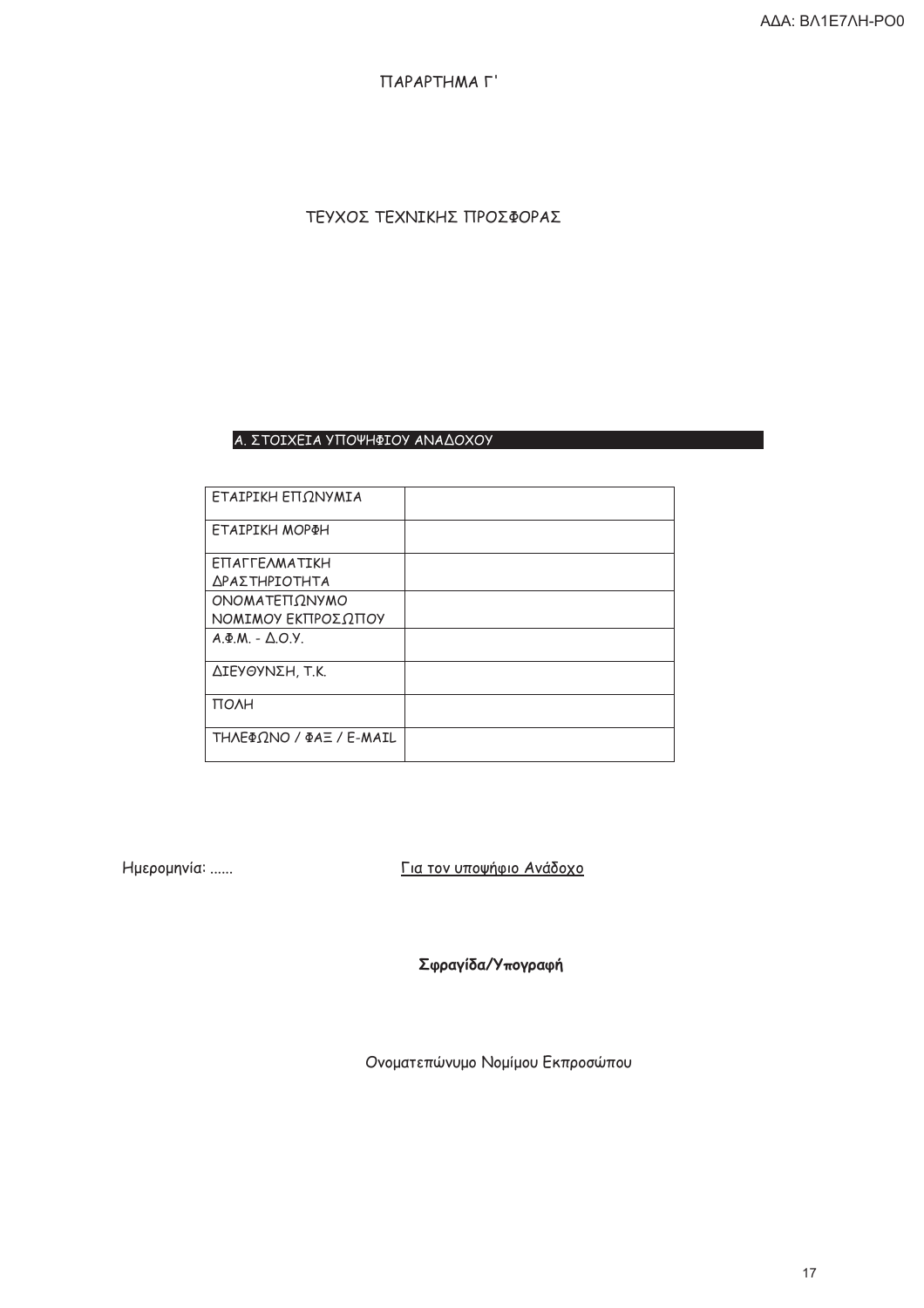| Α. Κτίριο<br>Ωράρια<br>Φύλαξης<br>Λοιπά | Μέγαρο Π.Ε. Εύβοιας<br>Διεύθυνση <mark>επί της οδού Λ. ΧΑΪΝΑ 93, ΧΑΛΚΙΔΑ</mark><br>• Η παροχή υπηρεσιών να γίνεται με ένστολους φύλακες από τις 15 : 00<br>διάρκεια του μηνός, καθημερινές.<br>$07:00 - 15:00, 15:00 - 23:00$ Kai 23:00 - 07:00.<br>εγκατάσταση στο κτίριο ενός φύλακα της αναδόχου εταιρείας και με<br>επέμβαση σε περίπτωση κινδύνου με παράλληλη ειδοποίηση των<br>προστασία του κτιρίου και της περιουσίας του.<br>-Ο Ανάδοχος υποχρεούται να ελέγχει το κλειστό σύστημα<br>παρακολούθησης (κάμερες, οθόνες, καταγραφείς κλπ) για το διάστημα |
|-----------------------------------------|-------------------------------------------------------------------------------------------------------------------------------------------------------------------------------------------------------------------------------------------------------------------------------------------------------------------------------------------------------------------------------------------------------------------------------------------------------------------------------------------------------------------------------------------------------------------|
|                                         | μ.μ με τη λήξη του ωραρίου έως 07:00 π.μ το πρωί καθ' όλη τη<br>Τις αργίες και τα Σαββατοκύριακα καθ' όλο το 24ωρο με τρεις βάρδιες<br>-Η φύλαξη είναι για όλες τις ημέρες του έτους (365 ημέρες) με την<br>λήψη σημάτων συναγερμού και ειδοποίηση της εταιρίας για άμεση<br>σωμάτων ασφαλείας (αστυνομία κλπ.), έτσι ώστε να διασφαλίζεται η                                                                                                                                                                                                                     |
|                                         |                                                                                                                                                                                                                                                                                                                                                                                                                                                                                                                                                                   |
|                                         |                                                                                                                                                                                                                                                                                                                                                                                                                                                                                                                                                                   |
|                                         | που θα ισχύει η σύμβαση και το οποίο θα καλύπτει επαρκώς τους<br>χώρους εσωτερικά και περιμετρικά του κτιρίου. Επίσης οφείλει να<br>παρακολουθεί και να χειρίζεται τα παρακάτω συστήματα που υπάρχουν<br>στο Μέγαρο Περιφερειακής Ενότητας Εύβοιας:                                                                                                                                                                                                                                                                                                               |
|                                         | 1. Πυρασφάλειας<br>α. Σύστημα πυρανίχνευσης κτιρίου<br>β. Συστήματα Κατάσβεσης<br>2. Σύστημα BMS - Παρακολούθηση και χειρισμός λειτουργικών<br>παραμέτρων κτιρίου                                                                                                                                                                                                                                                                                                                                                                                                 |
|                                         |                                                                                                                                                                                                                                                                                                                                                                                                                                                                                                                                                                   |
|                                         | Λειτουργία & Βλάβη μηχανημάτων<br>α.                                                                                                                                                                                                                                                                                                                                                                                                                                                                                                                              |
|                                         | β. Έλεγχος Θερμοκρασίας χώρων                                                                                                                                                                                                                                                                                                                                                                                                                                                                                                                                     |
|                                         | Λοιπά συστήματα αυτοματισμού και ελέγχου<br>γ.                                                                                                                                                                                                                                                                                                                                                                                                                                                                                                                    |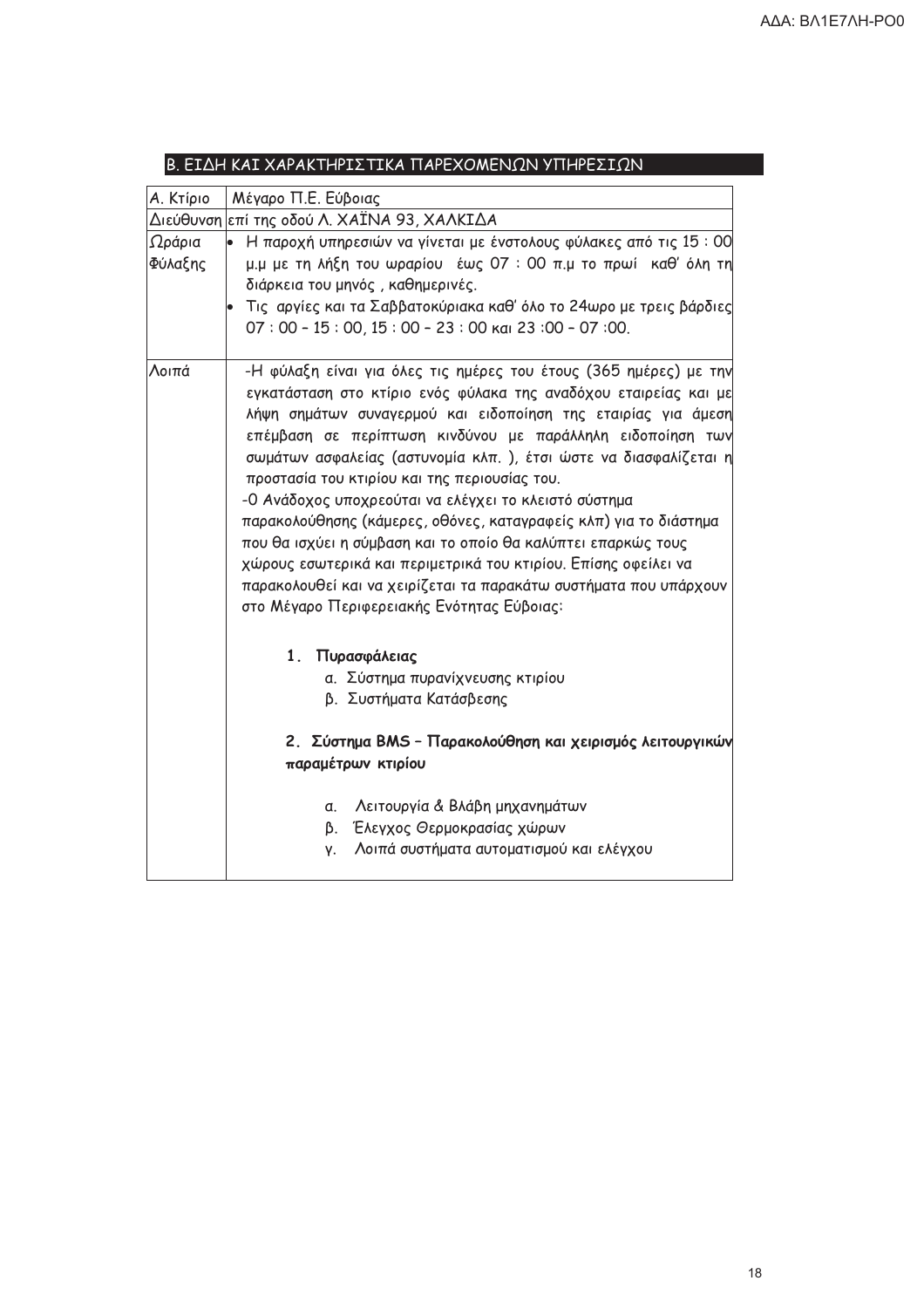### ΠΙΝΑΚΑΣ ΣΥΜΜΟΡΦΩΣΗΣ ΥΠΟΨΗΦΙΟΥ ΑΝΑΔΟΧΟΥ

Η μη συμφωνία με κάποια από τα κάτωθι αποτελεί λόγο αποκλεισμού. Η υπηρεσία διατηρεί το δικαίωμα εξέτασης της μη συμφωνίας με κάποια εκ των δεσμεύσεων μόνο στην περίπτωση που ο υποψήφιος προβεί σε τεκμηριωμένη ανάλυση.

| Δεσμεύσεις Υλοποίησης Παρεχομένων<br>Υπηρεσιών           | Απάντηση<br>Υποψήφιου (ΝΑΙ /<br>OXI) |
|----------------------------------------------------------|--------------------------------------|
| 1. Η φύλαξη θα γίνεται από έναν (1) φύλακα ανά           |                                      |
| βάρδια και βάσει τούτου θα υπολογισθεί το                |                                      |
| τίμημα φύλαξης.                                          |                                      |
| 2. Η Ανάδοχος εταιρεία φύλαξης υποχρεούται να            |                                      |
| τηρεί τις προδιαγραφές και τους κανόνες που              |                                      |
| απορρέουν από την κείμενη νομοθεσία.                     |                                      |
| 3. Επιτήρηση και φύλαξη κινητών και ακίνητων             |                                      |
| περιουσιακών αγαθών και εγκαταστάσεων της<br>ΠΕ Εύβοιας. |                                      |
| 4. Τήρηση βιβλίου συμβάντων και σχετική                  |                                      |
| ενημέρωση της Δ/νσης Διοικητικού -                       |                                      |
| Οικονομικού της ΠΕ Εύβοιας                               |                                      |
| 5. Φρούρηση εισόδων και άλλων ευπαθών                    |                                      |
| σημείων των εγκαταστάσεων                                |                                      |
| 6. Ολόπλευρη παρακολούθηση του κτιρίου και               |                                      |
| του εγγύς περιβάλλοντα χώρου.                            |                                      |
| 7. Έλεγχο των εισερχομένων ατόμων.                       |                                      |
| 8. Επιτόπου άμεση επέμβαση περιπολικού της               |                                      |
| εταιρίας, σε αποστολή σήματος κινδύνου από               |                                      |
| τον φύλακα, για την ενίσχυση της ασφάλειας των           |                                      |
| κτιρίων.                                                 |                                      |
| 9. Οι φύλακες να είναι κατάλληλα εκπαιδευμένοι           |                                      |
| και εξοπλισμένοι για την επίβλεψη και προστασία          |                                      |
| των χώρων.                                               |                                      |
| 10. Θα εκτελούν ανά δύο ώρες περίπολο στους              |                                      |
| τρεις ορόφους και στο υπόγειο του κτιρίου.               |                                      |
|                                                          |                                      |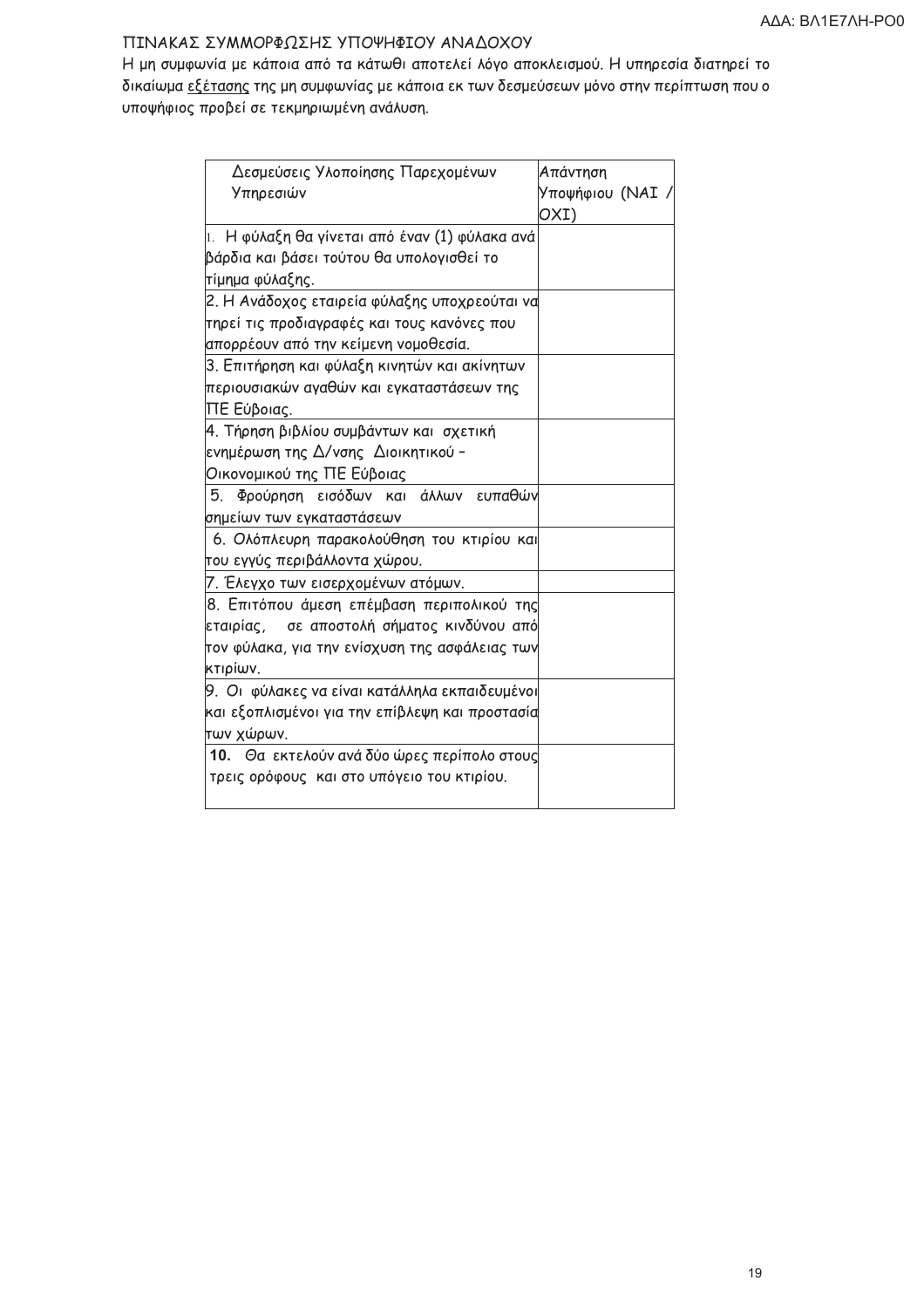| 11. Θα πρέπει να είναι άρτια ενημερωμένοι έτσι<br>ώστε να είναι σε θέση να ανταπεξέλθουν σε κάθε<br>δυσάρεστη κατάσταση και στην αποφυγή κάθε<br>κινδύνου (ληστεία, κλοπή, φθορά περιουσίας, |  |
|----------------------------------------------------------------------------------------------------------------------------------------------------------------------------------------------|--|
| σεισμό, πυρκαγιά κ.λπ.)                                                                                                                                                                      |  |
| 12. Θα φορούν ειδική στολή εγκεκριμένη από                                                                                                                                                   |  |
| το/τα Αρμόδιο/α Υπουργείο/α με το διακριτικό                                                                                                                                                 |  |
| της Εταιρείας φύλαξης                                                                                                                                                                        |  |
| 13. θα είναι εξοπλισμένοι με φακό και θα έχουν                                                                                                                                               |  |
| μέσα ασύρματης επικοινωνίας (κινητό τηλέφωνο                                                                                                                                                 |  |
| ή/και φορητό ασύρματο)                                                                                                                                                                       |  |
| 14. Θα υπάρχει δυνατότητα άμεσης                                                                                                                                                             |  |
| αντικατάστασης τους σε περίπτωση ασθένειας                                                                                                                                                   |  |
| κατά την ώρα της υπηρεσίας τους ή τυχόν κριθούν                                                                                                                                              |  |
| ακατάλληλοι από την υπηρεσία.                                                                                                                                                                |  |
| 15. Θα έχουν άμεση επικοινωνία με<br>ΤΟυς                                                                                                                                                    |  |
| υπευθύνους, θα εκτελούν τις νόμιμες εντολές                                                                                                                                                  |  |
| αυτών πρόθυμα και θα επεμβαίνουν δυναμικά σε                                                                                                                                                 |  |
| περίπτωση κινδύνου.                                                                                                                                                                          |  |
| 16. Θα τηρούνται όλοι οι Νόμοι οι σχετικοί με την                                                                                                                                            |  |
| εργασία (εργατική νομοθεσία) και τις διατάξεις για                                                                                                                                           |  |
| αμοιβές, δηλαδή καταβολή νομίμων αποδοχών οι                                                                                                                                                 |  |
| οποίες σε καμία περίπτωση δεν μπορεί να είναι                                                                                                                                                |  |
| κατώτερες των προβλεπομένων από την οικεία                                                                                                                                                   |  |
| ΣΣΕ, ωράριο εργασίας, κοινωνικών παροχών,                                                                                                                                                    |  |
| αποζημιώσεων, φόρων, καταβολής ασφαλιστικών                                                                                                                                                  |  |
| εισφορών (εργοδότη και ασφαλισμένου) κ.λπ. και ο                                                                                                                                             |  |
| ανάδοχος θα ευθύνεται έναντι των Ελληνικών                                                                                                                                                   |  |
| Αρχών για την τήρηση κάθε υποχρέωσης που                                                                                                                                                     |  |
| προκύπτει από αυτές. Σε περίπτωση που                                                                                                                                                        |  |
| διαπιστωθεί παράβαση του ανώτερου όρου θα                                                                                                                                                    |  |
| καταγγέλλεται η σύμβαση.                                                                                                                                                                     |  |
| 17. Η Ανάδοχος εταιρεία φύλαξης υποχρεούται να                                                                                                                                               |  |
| προβεί σε συνεργασία με τους υπεύθυνους της                                                                                                                                                  |  |
| Υπηρεσίας στην αναγκαία συντήρηση των                                                                                                                                                        |  |
| συστημάτων συναγερμών που είναι εγκατεστημένα                                                                                                                                                |  |
| στο Μέγαρο της Π.Ε. Εύβοιας, ώστε να                                                                                                                                                         |  |
| διασφαλίζεται η άριστη και αποτελεσματική                                                                                                                                                    |  |
| λειτουργίας τους.                                                                                                                                                                            |  |
| 18. Άμεση επέμβαση σε κάθε σήμα συναγερμού                                                                                                                                                   |  |
| ληφθεί από το 24ωρο κέντρο λήψεως<br>που θα                                                                                                                                                  |  |
| σημάτων συναγερμού της εταιρίας σε περίπτωση                                                                                                                                                 |  |
| κινδύνου του κτιρίου, ώστε να εξασφαλίζεται                                                                                                                                                  |  |
| η προστασία τους και η προστασία της                                                                                                                                                         |  |
| περιουσίας του.                                                                                                                                                                              |  |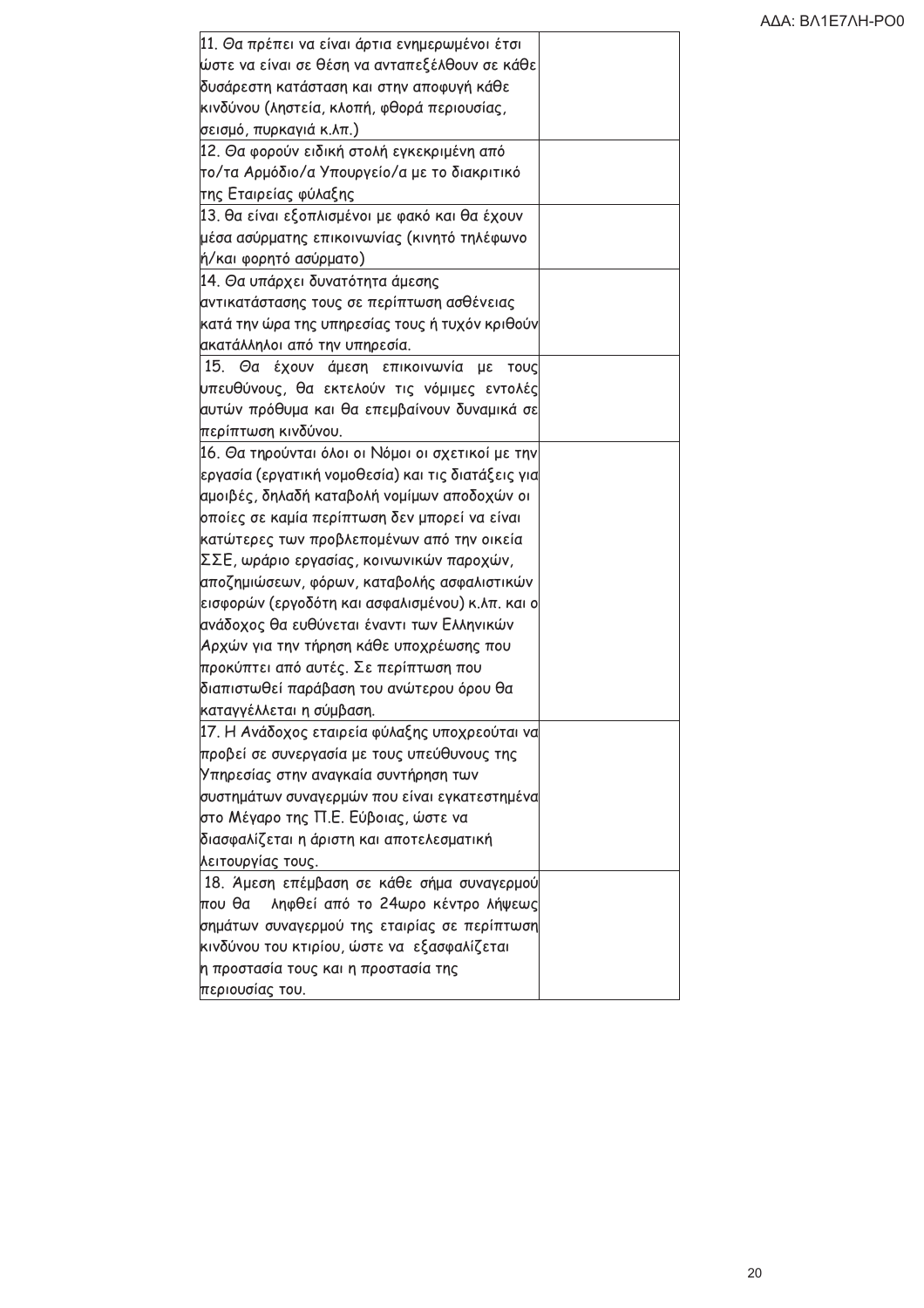### Γ. ΕΠΙΧΕΙΡΗΜΑΤΙΚΗ ΔΟΜΗ & ΜΕΘΟΔΟΣ ΥΛΟΠΟΙΗΣΗΣ

Συμπληρώστε περιεκτικά και σύντομα στα πεδία της στήλης «Απάντηση υποψηφίου».

| εξοπλισμός).       | 1. Περιγραφή της επιχειρηματικής δομής (νομική μορφή, οργανόγραμμα, |
|--------------------|---------------------------------------------------------------------|
| Απάντηση υποψηφίου |                                                                     |
|                    |                                                                     |
|                    |                                                                     |
|                    |                                                                     |
|                    |                                                                     |
|                    |                                                                     |
|                    |                                                                     |
|                    |                                                                     |
|                    |                                                                     |

| 2. Περιγραφή του συνόλου των δραστηριοτήτων του προσφέροντος<br>υπηρεσίες, πελατολόγιο). | (προϊόντα, |
|------------------------------------------------------------------------------------------|------------|
| Απάντηση υποψηφίου                                                                       |            |
|                                                                                          |            |
|                                                                                          |            |
|                                                                                          |            |
|                                                                                          |            |
|                                                                                          |            |
|                                                                                          |            |

3. Σύντομη μεν αλλά σαφή περιγραφή για τον τρόπο με τον οποίο προτίθεται ο διαγωνιζόμενος να υλοποιήσει το συγκεκριμένο έργο, τον τρόπο εκπαίδευσης του χρησιμοποιούμενου προσωπικού καθώς και του τρόπου εποπτείας των φυλάκων.

Απάντηση υποψηφίου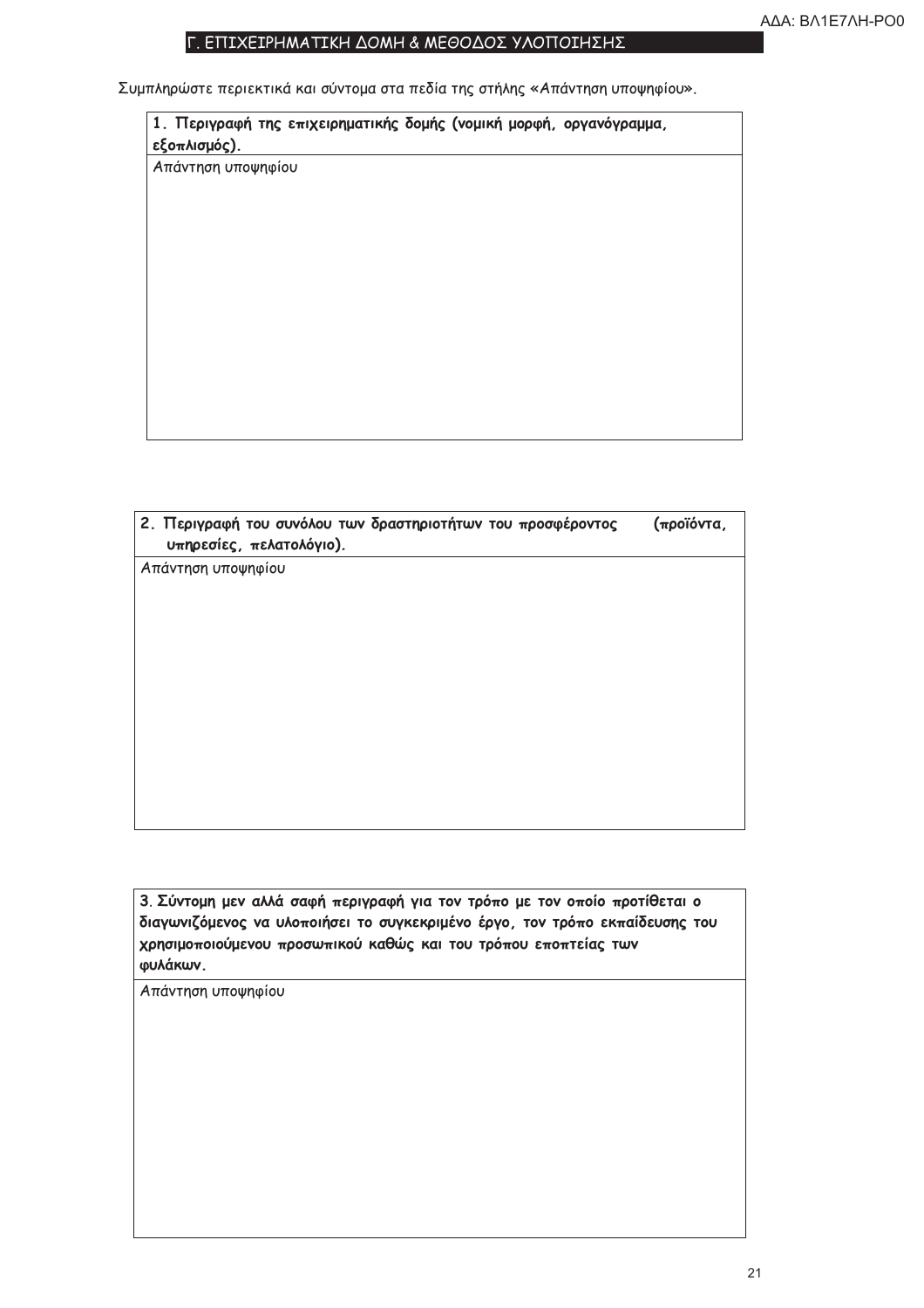4. Τα στοιχεία της Σύμβασης εργασίας στην οποία υπάγονται οι εργαζόμενοι του υποψηφίου:

ΣΤΟ ΤΕΥΧΟΣ ΟΙΚΟΝΟΜΙΚΗΣ ΠΡΟΣΦΟΡΑΣ ΠΡΕΠΕΙ ΝΑ ΕΠΙΣΥΝΑΦΘΕΙ ΑΝΤΙΓΡΑΦΟ ΤΗΣ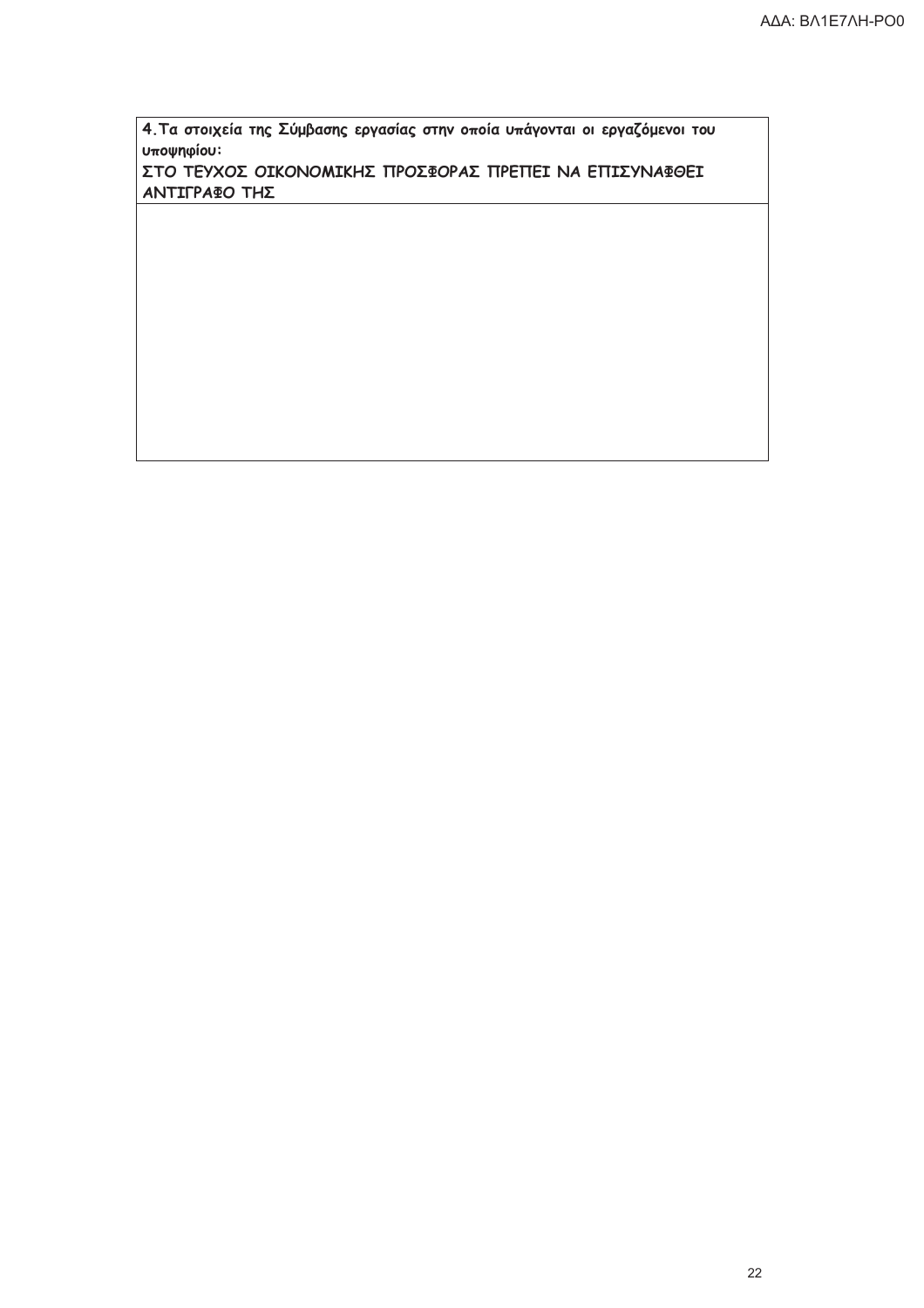# ПАРАРТНМА Д'

## ΤΕΥΧΟΣ ΟΙΚΟΝΟΜΙΚΗΣ ΠΡΟΣΦΟΡΑΣ

#### Α. ΣΤΟΙΧΕΙΑ ΥΠΟΨΗΦΙΟΥ ΑΝΑΔΟΧΟΥ

| ΕΤΑΙΡΙΚΗ ΕΠΩΝΥΜΙΑ         |  |
|---------------------------|--|
| ΕΤΑΙΡΙΚΗ ΜΟΡΦΗ            |  |
| ΕΠΑΓΓΕΛΜΑΤΙΚΗ             |  |
| ΔΡΑΣΤΗΡΙΟΤΗΤΑ             |  |
| ΟΝΟΜΑΤΕΠΩΝΥΜΟ             |  |
| ΝΟΜΙΜΟΥ ΕΚΠΡΟΣΩΠΟΥ        |  |
| $A.\Phi.M. - \Delta.O.Y.$ |  |
| ΔΙΕΥΘΥΝΣΗ, Τ.Κ.           |  |
| <b>TOAH</b>               |  |
| ΤΗΛΕΦΩΝΟ / ΦΑΞ / Ε-ΜΑΙL   |  |

Ημερομηνία: .......

Για τον υποψήφιο Ανάδοχο

Σφραγίδα / Υπογραφή Ονοματεπώνυμο Νομίμου Εκπροσώπου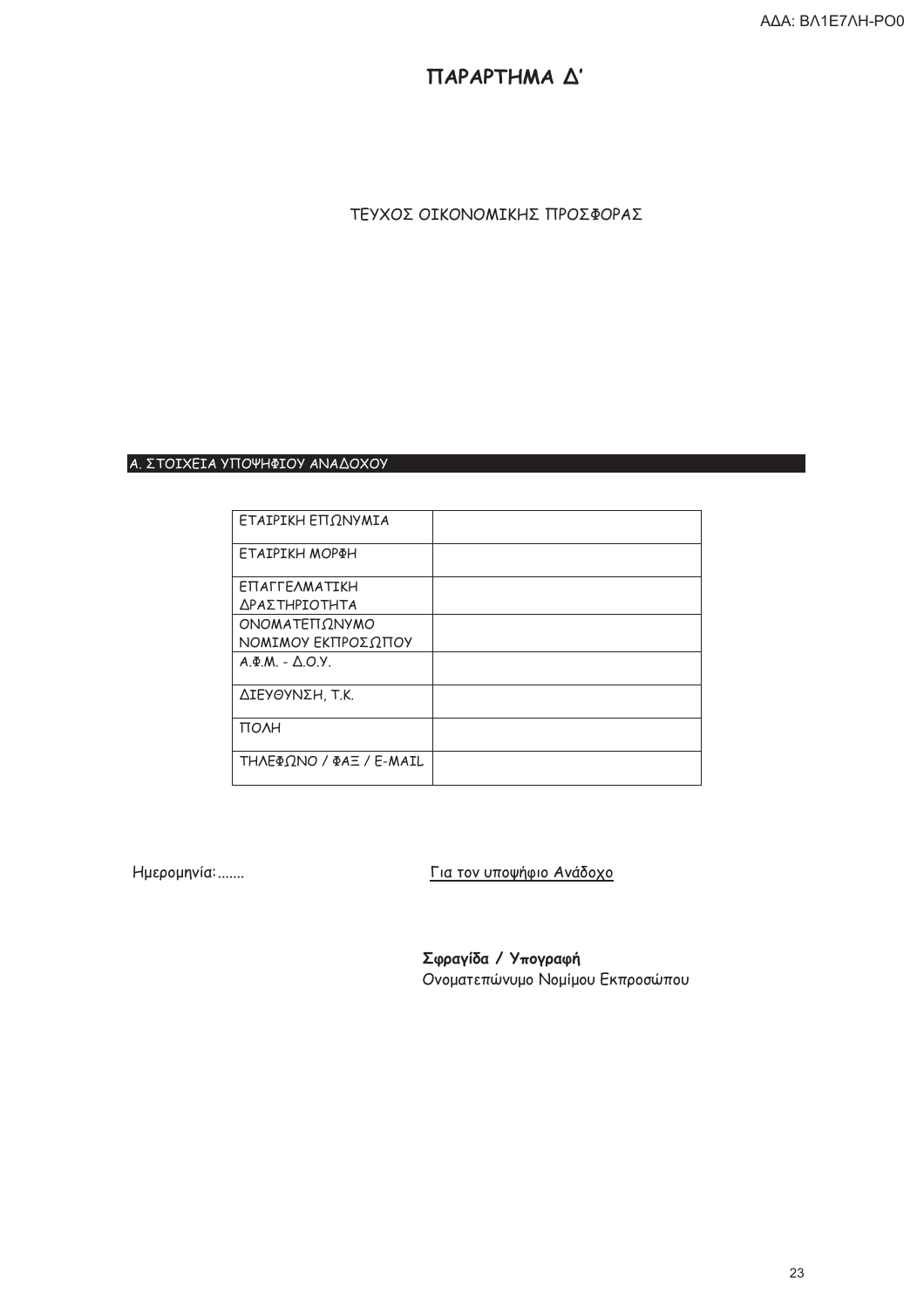#### ΚΕΦΑΛΑΙΟ ΟΙΚΟΝΟΜΙΚΗΣ ΑΝΑΛΥΣΗΣ ΟΙΚΟΝΟΜΙΚΗΣ ΠΡΟΣΦΟΡΑΣ

Στοιχεία για τον υπολογισμό του ελάχιστου νόμιμου εργοδοτικό κόστος που πρέπει να καλύπτει η προσφορά:

- Χώροι του Μεγάρου Π.Ε. Εύβοιας για όλες τις ημέρες & ώρες όπως αναφέρονται και στο «Τεύχος Τεχνικής Προσφοράς» και άμεση επέμβαση σε περίπτωση λήψης σήματος συναγερμού
- με ετήσιο υπολογισμό
- αργίες θεωρούμενες ότι συμπίπτουν σε εργάσιμες ημέρες (Δευτέρα έως και Παρασκευή)
- ένα (1) φύλακα ανά Βάρδια.
- η ισχύουσα Συλλογική Σύμβαση Εργασίας Εργαζομένων στην οποία υπάγεται ο υποψήφιος.

Σύμφωνα με το Άρθρο 68 του Ν. 3863 (ΦΕΚ 115 Α') «Συμβάσεις εργολαβίας εταιρειών παροχής υπηρεσιών»: 1. Όταν το Δημόσιο, τα Νομικά Πρόσωπα Δημοσίου Δικαίου (Ν.Π.Δ.Δ), οι Οργανισμοί Τοπικής Αυτοδιοίκησης (Ο.Τ.Α.), οι φορείς και οι οργανισμοί του δημόσιου τομέα, όπως αυτός προσδιορίζεται από τις οικείες διατάξεις, αναθέτουν ή προκηρύσσουν διαγωνισμό για παροχή υπηρεσιών καθαρισμού ή φύλαξης, οφείλουν να ζητούν από τις εταιρείες παροχής υπηρεσιών καθαρισμού ή φύλαξης (εργολάβοι) να αναφέρουν στην προσφορά τους, εκτός των άλλων, τα εξής:

- α) Τον αριθμό των εργαζομένων,
- β) Τις ημέρες και τις ώρες εργασίας.
- γ) Τη συλλογική σύμβαση εργασίας στην οποία υπάγονται οι εργαζόμενοι,
- δ) Το ύψος του προϋπολογισμένου ποσού που αφορά τις πάσης φύσεως νόμιμες αποδοχές αυτών των εργαζομένων.
- ε) Το ύψος των ασφαλιστικών εισφορών με βάση τα προϋπολογισθέντα ποσά.

Στην προσφορά τους πρέπει να υπολογίζουν εύλογο ποσοστό διοικητικού κόστους παροχής των υπηρεσιών τους, των αναλώσιμων, του εργολαβικού τους κέρδους και των νόμιμων υπέρ Δημοσίου και τρίτων κρατήσεων.

Επιπροσθέτως, οφείλουν να επισυνάπτουν στην προσφορά αντίγραφο της συλλογικής σύμβασης εργασίας στην οποία υπάγονται οι εργαζόμενοι.

\* Η Αναθέτουσα Αρχή, ως εύλογο ποσοστό διοικητικού κόστους παροχής των υπηρεσιών φύλαξης ορίζει τουλάχιστον το 3% (τρία τοις εκατό), και ο υποψήφιος ανάδοχος -επί ποινή απορρίψεως- δεν μπορεί να συνυπολογίσει ποσοστό μικρότερο αυτού.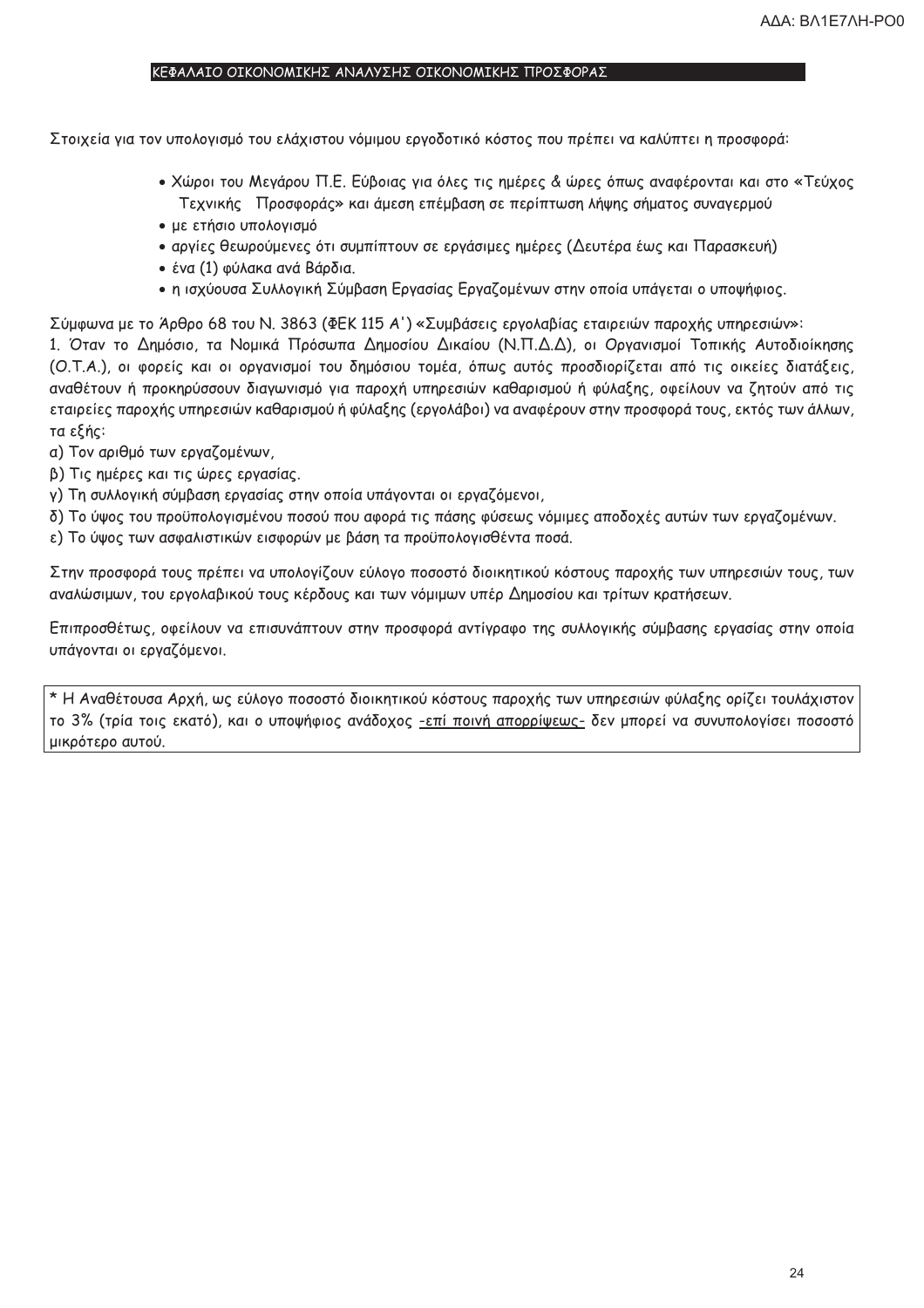## ΠΙΝΑΚΑΣ ΥΠΟΛΟΓΙΣΜΟΥ ΚΟΣΤΟΥΣ ΥΠΗΡΕΣΙΩΝ ΦΥΛΑΞΗΣ

Ανάλυση εξειδίκευσης της προσφοράς με Βάση το Άρθρο 68 του Ν. 3863 (ΦΕΚ115 Ά) «Συμβάσεις

εργολαβίας εταιρειών παροχής υπηρεσιών»

#### ΤΑ ΣΤΟΙΧΕΙΑ ΑΦΟΡΟΥΝ ΦΥΛΑΞΗ ΤΩΝ ΚΤΙΡΙΩΝ ΤΟΥ ΜΕΓΑΡΟΥ ΤΗΣ Π.Ε. ΕΥΒΟΙΑΣ

| Περιγραφή                                                                                                         | Πεδίο συμπλήρωσης |
|-------------------------------------------------------------------------------------------------------------------|-------------------|
| 1) Αριθμός εργαζομένων:                                                                                           |                   |
| 2) Ημέρες και ώρες εργασίας:                                                                                      |                   |
| 3) Συλλογική σύμβαση εργασίας στην οποία<br>υπάγονται οι εργαζόμενοι (να επισυναφθεί<br>αντίγραφο της στο τέλος): |                   |

| 4) ΣΥΝΟΛΙΚΗ ΕΤΗΣΙΑ ΔΑΠΑΝΗ ΑΝΕΥ ΦΠΑ                                                                           |                  |
|--------------------------------------------------------------------------------------------------------------|------------------|
|                                                                                                              | (ολογράφως ΕΥΡΩ) |
| 4.1 Ύψος του προϋπολογισμένου ποσού που αφορά τις<br>πάσης φύσεως νόμιμες αποδοχές αυτών των<br>εργαζομένων: |                  |
| 4.2 Ύψος των ασφαλιστικών εισφορών με Βάση τα<br>προϋπολογισθέντα ποσά:                                      |                  |
| 4.3 Κόστος Αναλωσίμων (αν υπάρχει):                                                                          |                  |
| 4.4 Εργολαβικό κέρδος:                                                                                       |                  |
| 4.5 Νόμιμες υπέρ Δημοσίου και τρίτων κρατήσεις:                                                              |                  |
| 4.6 Διοικητικό κόστος παροχής των υπηρεσιών<br>(τουλάχιστον 3%):                                             |                  |

 $5)$   $\Phi$ TTA

| 6) ΣΥΝΟΛΙΚΗ ΕΤΗΣΙΑ ΔΑΠΑΝΗ   |                  |
|-----------------------------|------------------|
| ΣΥΜΠΕΡΙΛΑΜΒΑΝΟΜΕΝΟΥ ΤΟΥ ΦΠΑ | (ολογράφως ΕΥΡΩ) |

Οποιαδήποτε επιπλέον διευκρινιστική ανάλυση του υπολογισμού του κόστους μπορεί να επισυναφθεί στο τέλος της οικονομικής προσφοράς.

ΣΥΝΝΗΜΕΝΟ: αντίγραφο της συλλογικής σύμβασης εργασίας στην οποία υπάγονται οι Εργαζόμενοι του υποψηφίου Αναδόχου

 $\epsilon$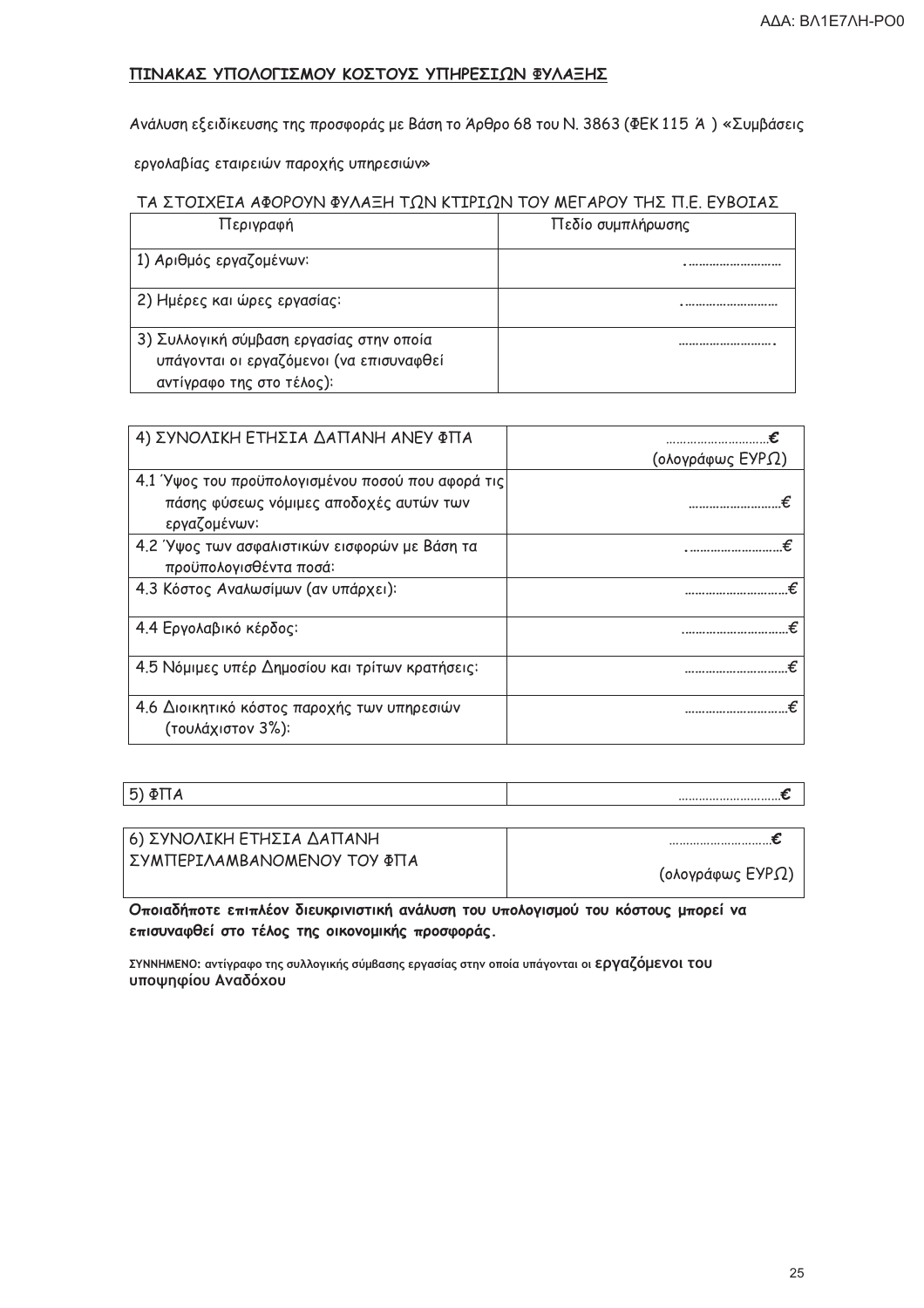# ПАРАРТНМА Е'

# ΣΧΕΔΙΟ ΣΥΜΒΑΣΗΣ

«Παροχής υπηρεσιών φύλαξης κτιριακών εγκαταστάσεων της ΠΕ ΕΥΒΟΙΑΣ».

Εύβοιας, οι υπογράφοντες ο Αντιπεριφερειάρχης Περιφέρειας Στερεάς Ελλάδας κ. Δημήτριος Βουρδάνος εκπροσωπών σύμφωνα με τις κείμενες διατάξεις τη Περιφερειακή ενότητα Εύβοιας με ΑΦΜ 997947718 ΔΟΥ ΛΑΜΙΑΣ 

συμφωνούν και συναποδέχονται τα εξής:

Έχοντας υπόψη:

1. Τις διατάξεις του Ν. 3852/2010 (ΦΕΚ 87 Α') «Νέα Αρχιτεκτονική της Αυτοδιοίκησης και της Αποκεντρωμένης Διοίκησης-Πρόγραμμα Καλλικράτης».

2. Τις διατάξεις του Ν.2286/95 (ΦΕΚ Α'Ι9/01.02.1995) «Προμήθειες του Δημοσίου Τομέα και Ρυθμίσεις Συναφών Θεμάτων».

- 3. Τις διατάξεις του Ν. 2362/95 (ΦΕΚ Α' 247 121Λ 1.1995) «Περί Δημοσίου Λογιστικού, ελέγχου των δαπανών του κράτους και άλλες διατάξεις».
- 4. Τις διατάξεις του Ν.3548/2007 (ΦΕΚ Α' 68/20-3-2007) «Καταχώριση δημοσιεύσεων των φορέων του Δημοσίου στο νομαρχιακό και τοπικό Τύπο και άλλες διατάξεις», όπως ισχύει
- 5. Τις διατάξεις του Ν.3801/04.09.2009 (ΦΕΚ Α' 163) «Ρυθμίσεις θεμάτων προσωπικού με σύμβαση εργασίας ιδιωτικού δικαίου αορίστου χρόνου και άλλες διατάξεις οργάνωσης και λειτουργίας της Δημόσιας Διοίκησης» Άρθρο 46 «Πληρωμή δαπάνης δημοσίευσης»
- 6. Τις διατάξεις του Ν. 3861/2010 (ΦΕΚ ΑΊ 12/13.07.2010) «Ενίσχυση της διαφάνειας με την υποχρεωτική ανάρτηση νόμων και πράξεων των κυβερνητικών, διοικητικών και αυτοδιοικητικών οργάνων στο διαδίκτυο «Πρόγραμμα Διαύγεια» και άλλες διατάξεις»
- 7. Τις διατάξεις του Ν. 3863/2010 (ΦΕΚ 115 Α715.7.2010), Άρθρο 68 «Συμβάσεις εργολαβίας εταιρειών παροχής υπηρεσιών»
- 8. Τις διατάξεις του Ν. 3871/2010 (ΦΕΚ Α'Ι41/17.08.2010) «Δημοσιονομική Διαχείριση και Ευθύνη» αρ. 21 παρ. 2 «Άρθρο 21 Ανάληψη υποχρεώσεων»

9. Τις διατάξεις του Ν. 3886/2010 (ΦΕΚ ΑΊΤ73) «Δικαστική προστασία κατά την σύναψη δημοσίων συμβάσεων»

10. Τις διατάξεις του Π.Δ. 60/2007 «Προσαρμογή της Ελληνικής Νομοθεσίας στις διατάξεις της Οδηγίας 2004/18/ΕΚ, περί συντονισμού των διαδικασιών σύναψης δημοσίων συμβάσεων έργων, προμηθειών και υπηρεσιών», όπως εκάστοτε ισχύει.

11. Τις διατάξεις του Π.Δ. 118/2007 (ΦΕΚ Α' 150 /10.07.2007) «Κανονισμός Προμηθειών Δημοσίου».

12. Τις διατάξεις του Π.Δ. 113/2010 (ΦΕΚ Α'Ι94/22.11.2010) «Ανάληψη υποχρεώσεων από τους Διατάκτες» 13. Τις διατάξεις του Π.Δ. 148/2010 (ΦΕΚ 241/τ Ά/27-12-2010) « Οργανισμός Περιφέρειας Στερεάς Ελλάδας».

14. Την αριθμ. (οικ) 110644/2651/1-10-2013 Απόφαση του Περιφερειάργη Στερεάς Ελλάδας (ΦΕΚ  $2538/B'/9-10-2013$ ) με την οποία συμπληρώθηκε η αρ. (οικ) 10544/297/30-1-2013 όμοια περί ανάθεσης άσκησης τομέων αρμοδιοτήτων στους Αντιπεριφερειάρχες που ορίστηκαν από τον Περιφερειάρχη Στερεάς Ελλάδας (ΦΕΚ 373/Β'/19-02-2013).

15. Την αριθμ. 35130/739/2010 (ΦΕΚ Β' 1291/11.08.2010) Απόφαση Υπουργού Οικονομικών «Αύξηση των χρηματικών ποσών του άρθρου 83 παρ. 1 του Ν. 2362/95 για τη σύναψη δημοσίων συμβάσεων που αφορούν προμήθεια προϊόντων, παροχή υπηρεσιών ή εκτέλεση έργων»

16. Το αρ. 95174/3807/14-08-13 έγγραφο του Τμήματος Λογιστικής Διαχείρισης και την ανάγκη που έχει προκύψει για την φύλαξη των χώρων του Διοικητηρίου της Περιφερειακής Ενότητας Εύβοιας και της διενέργειας πρόχειρου μειοδοτικού διαγωνισμού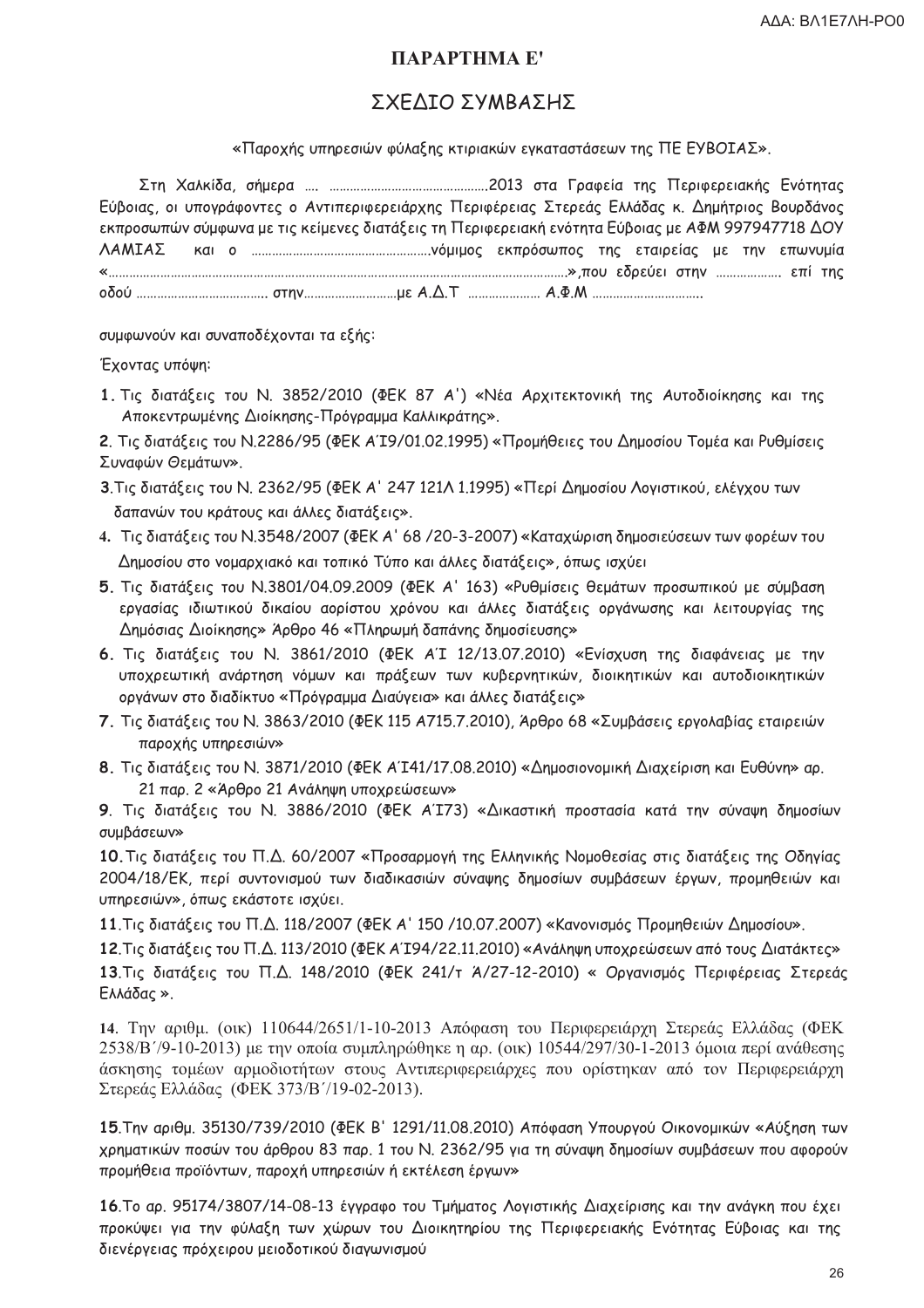17. Τις με αριθ. 9180/367/25-01-13 και 94914/3798/14-08-13 αποφάσεις ανάληψης υποχρέωσης για την πραγματοποίηση της δαπάνης και δέσμευσης της αναγκαίας πίστωσης για την παροχή υπηρεσιών φύλαξης κτιρίων της Περιφερειακής Ενοτήτας Εύβοιας

18. Την αριθμ. 1037/04-09-2013 απόφαση της Οικονομικής Επιτροπής Περιφέρειας Στερεάς Ελλάδας περί « Έγκρισης διενέργειας πρόχειρου Μειοδοτικού Διαγωνισμού, με κριτήριο τη χαμηλότερη τιμή, για την ανάδειξη αναδόχου παροχής υπηρεσιών φύλαξης των χώρων του Διοικητηρίου της Περιφερειακής Ενοτήτας Εύβοιας»

### ΑΡΘΡΟ 1: ΑΝΤΙΚΕΙΜΕΝΟ ΤΗΣ ΣΥΜΒΑΣΗΣ

Ο Ανάδοχος αναλαμβάνει την εκτέλεση των παρακάτω, υπό τους εξής ειδικότερους όρους:

1.1. Αντικείμενο της παρούσας Σύμβασης είναι η παροχή υπηρεσιών φύλαξης των κτιριακών εγκαταστάσεων του Μεγάρου της ΠΕ Εύβοιας & η φύλαξη με άμεση επέμβαση σε περίπτωση κινδύνου ( μετά από λήψη σημάτων συναγερμού), για χρονικό διάστημα ενός (1) έτους».

1.2. Η παροχή των υπηρεσιών, θα υλοποιηθεί σύμφωνα με τις διατάξεις της προκήρυξης του έργου,

που έγινε με την υπ. αρ... ...............απόφαση του Αντιπεριφερειάρχη Στερεάς Ελλάδας & την υπ' αρ.

....................... απόφαση της Οικονομικής Επιτροπής της Περιφέρειας Στερεάς Ελλάδας, την

κατατεθειμένη από τον Ανάδοχο προσφορά, καθώς και σύμφωνα με τους γενικούς όρους των Π.Δ. 118/2007 και 60/2007 για όσα θέματα δεν ρυθμίζονται από τις διατάξεις της προκήρυξης του εν λόγω έργου.

### ΑΡΘΡΟ 2: Συμβατικά στοιχεία:

2.1. Τα συμβατικά έγγραφα της παρούσας είναι: α) Σύμβαση

β) Διακήρυξη - Αναλυτικό Τεύχος Προκήρυξης γ) Προσφορά του Αναδόχου δ) Κατακυρωτική απόφαση

2.2. Τροποποίηση των όρων της συμβάσεως αυτής είναι δυνατή μόνο με κοινή συμφωνία των μερών και γίνεται αποκλειστικά με έγγραφο/α που υπογράφεται/ονται από τους συμβαλλομένους.

2.3. Η παρούσα Σύμβαση έχει συνταχθεί στην Ελληνική γλώσσα και κάθε μετάφρασή της σε άλλη γλώσσα θα χρησιμοποιείται αποκλειστικά για πληροφοριακούς σκοπούς.

24. Όλοι οι όροι της παρούσας σύμβασης θεωρούνται ουσιώδεις και η παραβίαση ενός εξ αυτών μπορεί να έχει ως συνέπεια τις ενέργειες που αναφέρονται στο άρθρο 9 κατωτέρω.

2.5. Οποιαδήποτε γνωστοποίηση, δήλωση, ανακοίνωση, διευκρίνιση, ερώτηση-απάντηση κλπ. του Αναδόχου Φορέα προς την Αναθέτουσα Αρχή και αντίστροφα, πρέπει να γίνεται μόνο εγγράφως και να αποστέλλεται ταχυδρομικώς ή με courier ή με τηλεομοιοτυπία είτε να παραδίδεται δια χειρός, προκειμένου το περιεχόμενό τους να είναι δεσμευτικό για τα συμβαλλόμενα μέρη, αποκλειόμενης ρητώς οποιασδήποτε άλλης μορφής επικοινωνίας. Εξαιρούνται τα στοιχεία εκείνα που πρέπει να αποστέλλονται σε ηλεκτρονική μορφή, στο πλαίσιο της ηλεκτρονικής διασύνδεσης των αναδόχων με την Αναθέτουσα Αρχή.

### ΑΡΘΡΟ 3: Διάρκεια της Σύμβασης

Me Tn σύμφωνη γνώμη των αντισυμβαλλομένων, δύναται να παραταθεί κατά δύο (2) μήνες το έργο με τις ίδιες προδιαγραφές και τιμές της παρούσης.

### ΑΡΘΡΟ 4: ΤΙΜΗ - ΤΡΟΠΟΣ ΠΛΗΡΩΜΗΣ - ΚΡΑΤΗΣΕΙΣ

Ετήσιο κόστος φύλαξης συμπεριλαμβανομένων των κρατήσεων, ....... ε (ολογράφως) του διοικητικού κόστους, άνευ ΦΠΑ:

Η Αναθέτουσα Αρχή διατηρεί το δικαίωμα προαίρεσης, της παροχής δηλ. πρόσθετων υπηρεσιών (π.χ. περιπτώσεις άρθρου 6 α/α 16, άρθρου 3.1 παρ. β ή σε άλλες απρόβλεπτες/εξαιρετικές καταστάσεις) σε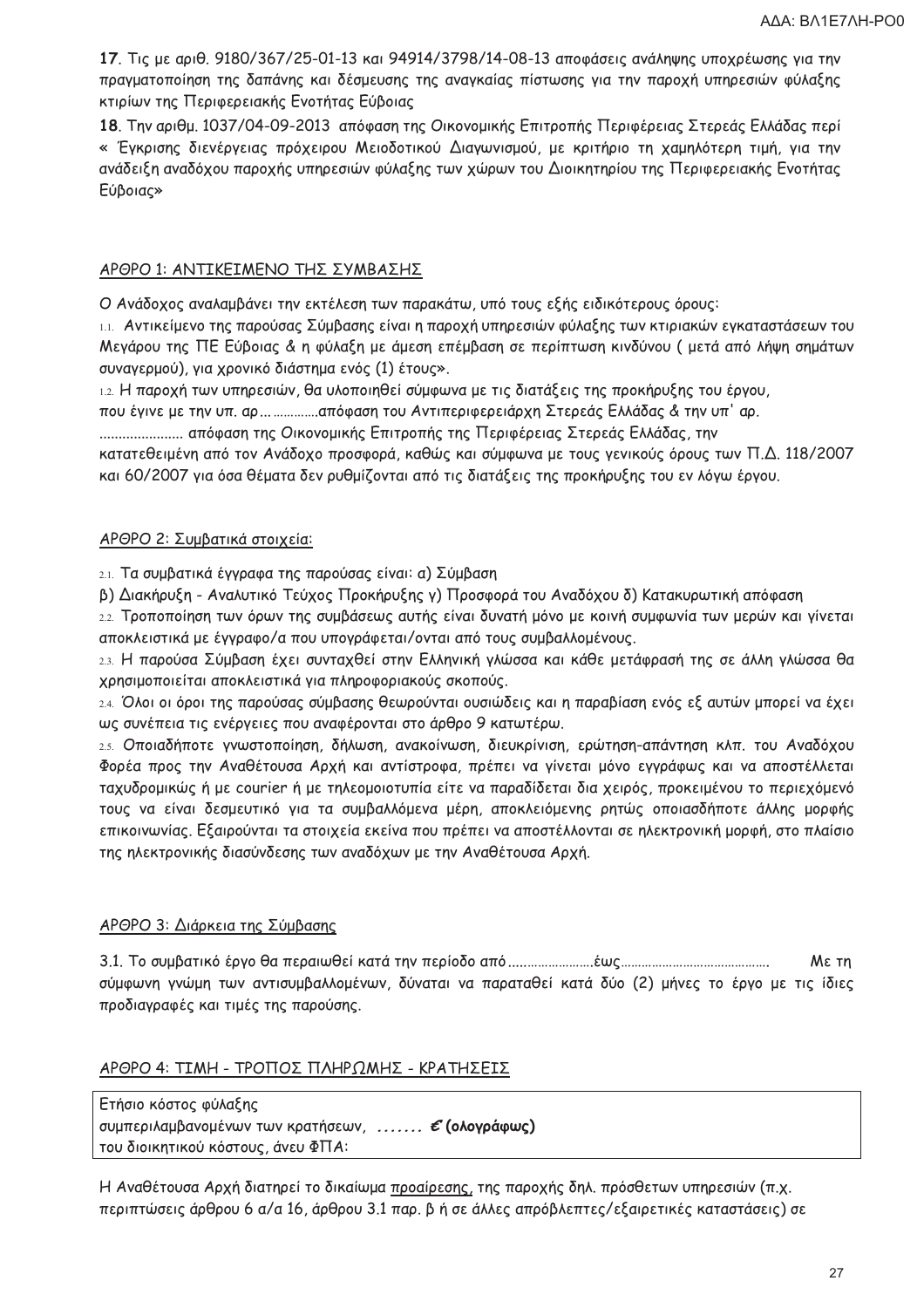συνάρτηση και συμφωνία με την Οικονομική Προσφορά του Αναδόχου. Στην παραπάνω τιμή περιλαμβάνονται πλήρως τα προβλεπόμενα έξοδα για την εκτέλεση των υπηρεσιών.

Η παραπάνω τιμή θα είναι σταθερή για όλη τη διάρκεια ισχύος της σύμβασης.

Η πληρωμή στον ανάδοχο θα γίνει τμηματικά με την πρόοδο εκτέλεσης του έργου ακολουθούμενης της διαδικασίας του άρθρου 35 του Π.Δ. 118/2007 από τις πιστώσεις του προϋπολογισμού της Περιφερειακής Ενότητας Εύβοιας και σύμφωνα με την καθιερωμένη διαδικασία εκκαθάρισης δαπανών από την Υπηρεσία Δημοσιονομικού Ελέγχου, υπό την προϋπόθεση της προηγούμενης προσκόμισης από τον ανάδοχο των απαιτούμενων από το Νόμο δικαιολογητικών:

Πρωτόκολλο/βεβαίωση πιστοποίησης των υπηρεσιών. Τιμολόγιο εις τριπλούν που να φέρει την ένδειξη «Εξοφλήθηκε». Εξοφλητική απόδειξη, εάν το τιμολόγιο δεν φέρει την ένδειξη «Εξοφλήθηκε». Φορολογική και ασφαλιστική ενημερότητα. Οι κρατήσεις επί της συνολικής συμβατικής αξίας βαρύνουν τον ανάδοχο, ήτοι: - Υπέρ Μ.Τ.Π. Υ 3%,

-Χαρτόσημο 2% επί του Μ.Τ.Π.Υ.

-ΟΓΑ χαρτοσήμου 20% επί του χαρτοσήμου.

Ο Φ.Π. Α. βαρύνει την Π.Ε. Εύβοιας.

#### ΑΡΘΡΟ 5: ΔΙΑΚΡΙΤΑ ΕΙΔΗ ΥΠΗΡΕΣΙΩΝ

Οι παρεχόμενες υπηρεσίες που προκηρύσσονται με την παρούσα, αφορούν τη φύλαξη των κτιριακών εγκαταστάσεων του Μεγάρου της Π.Ε. Εύβοιας και όλων των αντικειμένων περιουσίας του Μεγάρου (αυτοκίνητα, εξοπλισμοί και εγκαταστάσεις) καθώς και την φύλαξη με άμεση επέμβαση σε περίπτωση κινδύνου (μετά από λήψη σημάτων συναγερμού), για τους χώρους, τις ημέρες και τις ώρες οι οποίες αναγράφονται αναλυτικά στην παρούσα.

Το κτίριο βρίσκεται επί της οδού Χαϊνά 93 & Ραούλ Φολερώ σε οικόπεδο 6.985 μ<sup>2</sup> και αποτελεί τετραόροφο κτίσμα με Υπόγειο.

Συγκεκριμένα:

Στο Υπόγειο με εμβαδόν 2.991,26 μ<sup>2</sup> υπάρχουν θέσεις πάρκιγκ, τα αρχεία των υπηρεσιών, τα μηχανοστάσια, λεβητοστάσια και αντλιοστάσια.

Στο Ισόγειο με εμβαδόν 2.454,86 μ<sup>2</sup> υπάρχουν γραφεία υπηρεσιών, κυλικείο, η αίθουσα πολλαπλών χρήσεων και το Συνεδριακό Κέντρο.

Στον Α΄ όροφο με εμβαδόν 1.382,12 μ<sup>2</sup> υπάρχουν γραφεία υπηρεσιών.

Στον Β΄ όροφο με εμβαδόν 1.382,12 μ<sup>2</sup> υπάρχουν γραφεία υπηρεσιών.

<u>Στον Γ΄ όροφο με εμβαδόν 1.392,62 μ<sup>2</sup> υπάρχουν γραφεία υπηρεσιών, το γραφείο Περιφερειάρχη, το γραφείο</u> Αντιπεριφερειάρχη, γραφεία Τύπου.

| Μέγαρο Περιφερειακής Ενότητας Εύβοιας                                                                                                                                                                                                                                                                                                                                                                                                                                                                                                                                                                                                                                                                                                                                                   |
|-----------------------------------------------------------------------------------------------------------------------------------------------------------------------------------------------------------------------------------------------------------------------------------------------------------------------------------------------------------------------------------------------------------------------------------------------------------------------------------------------------------------------------------------------------------------------------------------------------------------------------------------------------------------------------------------------------------------------------------------------------------------------------------------|
| επί της οδού Χαϊνά 93, Χαλκίδα                                                                                                                                                                                                                                                                                                                                                                                                                                                                                                                                                                                                                                                                                                                                                          |
| Η παροχή υπηρεσιών να γίνεται με ένστολους φύλακες από τις 15 : 00 μ.μ με τη λήξη<br>$\bullet$                                                                                                                                                                                                                                                                                                                                                                                                                                                                                                                                                                                                                                                                                          |
| του ωραρίου έως Ο7: Ο0 π.μ το πρωί καθ' όλη τη διάρκεια του μηνός, καθημερινές.<br>• Τις αργίες και τα Σαββατοκύριακα καθ' όλο το 24ωρο με τρεις βάρδιες 07:00 - 15<br>$:$ 00, 15 $:$ 00 - 23 $:$ 00 $\kappa$ ai 23 $:$ 00 - 07 $:$ 00.                                                                                                                                                                                                                                                                                                                                                                                                                                                                                                                                                 |
| ├Н φύλαξη είναι για όλες τις ημέρες του έτους (365 ημέρες) με την εγκατάσταση στο κτίριο ενός<br>φύλακα της αναδόχου εταιρείας και με λήψη σημάτων συναγερμού και ειδοποίηση της εταιρίας<br>για άμεση επέμβαση σε περίπτωση κινδύνου με παράλληλη ειδοποίηση των σωμάτων ασφαλείας <br>(αστυνομία κλπ. ), έτσι ώστε να διασφαλίζεται η προστασία του κτιρίου και της περιουσίας του.<br>-Ο Ανάδοχος υποχρεούται να ελέγχει το κλειστό σύστημα παρακολούθησης (κάμερες, οθόνες,<br>καταγραφείς κλπ) για το διάστημα που θα ισχύει η σύμβαση και το οποίο θα καλύπτει επαρκώς<br>τους χώρους εσωτερικά και περιμετρικά του κτιρίου. Επίσης οφείλει να παρακολουθεί και να<br>χειρίζεται τα παρακάτω συστήματα που υπάρχουν στο Μέγαρο Περιφερειακής Ενότητας<br>Εύβοιας:<br>Πυρασφάλειας |
| α. Σύστημα πυρανίχνευσης κτιρίου                                                                                                                                                                                                                                                                                                                                                                                                                                                                                                                                                                                                                                                                                                                                                        |
|                                                                                                                                                                                                                                                                                                                                                                                                                                                                                                                                                                                                                                                                                                                                                                                         |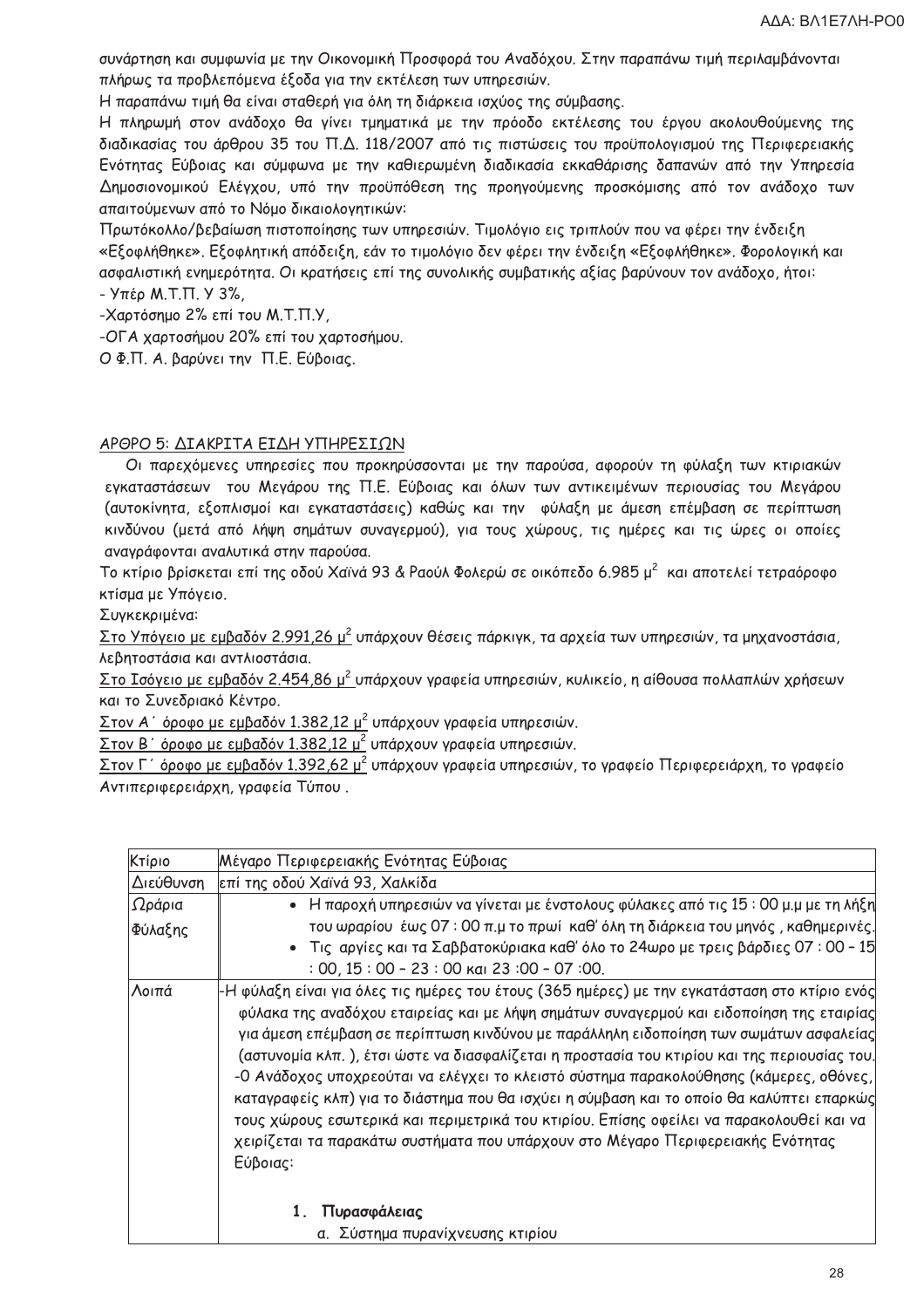|    | 2. Σύστημα BMS - Παρακολούθηση και χειρισμός λειτουργικών |
|----|-----------------------------------------------------------|
|    | παραμέτρων κτιρίου                                        |
| α. | Λειτουργία & Βλάβη μηχανημάτων                            |
|    | β. Έλεγχος Θερμοκρασίας χώρων                             |
| V. | Λοιπά συστήματα αυτοματισμού και ελέγχου                  |

B Sugróvara Varágberne

## ΑΡΘΡΟ 6: ΥΠΟΧΡΕΩΣΕΙΣ ΑΝΑΔΟΧΟΥ

• Η Ανάδοχος εταιρεία φύλαξης υποχρεούται να τηρεί τις προδιαγραφές και τους κανόνες που απορρέουν από την κείμενη νομοθεσία

• Επιτήρηση και φύλαξη κινητών και ακίνητων περιουσιακών αγαθών και εγκαταστάσεων της Περιφερειακής Ενότητας Εύβοιας

- Φρούρηση εισόδων και άλλων ευπαθών σημείων των εγκαταστάσεων
- Ολόπλευρη παρακολούθηση του κτιρίου και του εγγύς περιβάλλοντα χώρου.
- Έλεγχο των εισερχομένων ατόμων.
- Επιτόπου άμεση επέμβαση περιπολικού της εταιρίας, σε αποστολή σήματος κινδύνου από τον φύλακα, για την ενίσχυση της ασφάλειας των κτιρίων.
- Οι φύλακες να είναι κατάλληλα εκπαιδευμένοι και εξοπλισμένοι για την επίβλεψη και προστασία των Χώρων
- Θα εκτελούν ανά δύο ώρες περίπολο στους τρεις ορόφους και στο υπόγειο του κτιρίου.
- Θα πρέπει να είναι άρτια ενημερωμένοι έτσι ώστε να είναι σε θέση να ανταπεξέλθουν σε κάθε δυσάρεστη κατάσταση και στην αποφυγή κάθε κινδύνου (ληστεία, κλοπή, φθορά περιουσίας, σεισμό, πυρκαγιά κ.λπ.)
- Θα φορούν ειδική στολή εγκεκριμένη από το/τα Αρμόδιο/α Υπουργείο/α με το διακριτικό της Εταιρείας Φύλαξης
- θα είναι εξοπλισμένοι με φακό και θα έχουν μέσα ασύρματης επικοινωνίας (κινητό τηλέφωνο ή φορητό ασύρματο).
- θα τηρούν βιβλίο συμβάντων και θα ενημερώνουν σχετικά την Δ/νση Διοικητικού -Οικονομικού της Π.Ε. Εύβοιας
- Θα υπάρχει δυνατότητα άμεσης αντικατάστασής τους σε περίπτωση ασθένειας κατά την ώρα της υπηρεσίας τους ή τυχόν κριθούν ακατάλληλοι από την υπηρεσία μας.
- Θα έχουν άμεση επικοινωνία με τους υπευθύνους, θα εκτελούν τις νόμιμες εντολές αυτών πρόθυμα και θα επεμβαίνουν δυναμικά σε περίπτωση κινδύνου.
- Θα τηρούνται όλοι οι Νόμοι οι σχετικοί με την εργασία (εργατική νομοθεσία) δηλαδή καταβολή νομίμων αποδοχών οι οποίες (σε καμία περίπτωση δεν μπορεί να είναι κατώτερες των προβλεπομένων από την οικεία ΣΣΕ, ωράριο εργασίας, κοινωνικών παροχών, αποζημιώσεων, φόρων, καταβολής ασφαλιστικών εισφορών (εργοδότη και ασφαλισμένου) κ.λπ. και ο ανάδοχος θα ευθύνεται έναντι των Ελληνικών Αρχών για την τήρηση κάθε υποχρέωσης που προκύπτει από αυτές. Σε περίπτωση που διαπιστωθεί παράβαση του ανωτέρου όρου θα καταγγέλεται η σύμβαση.

Η Ανάδοχος εταιρεία φύλαξης υποχρεούται να προβεί σε συνεργασία με τους υπεύθυνους της Υπηρεσίας στην αναγκαία συντήρηση των συστημάτων συναγερμών που είναι εγκατεστημένα στο Μέγαρο της ΠΕ Εύβοιας, ώστε να διασφαλίζεται η άριστη και αποτελεσματική λειτουργίας τους.

Σε περίπτωση που προκληθούν ζημιές, φθορές, κλοπές ή διαρρήξεις στις ώρες ευθύνης ο ανάδοχος υποχρεούται στην αποκατάσταση ζημιών μέχρι του ποσού των 50.000 €.